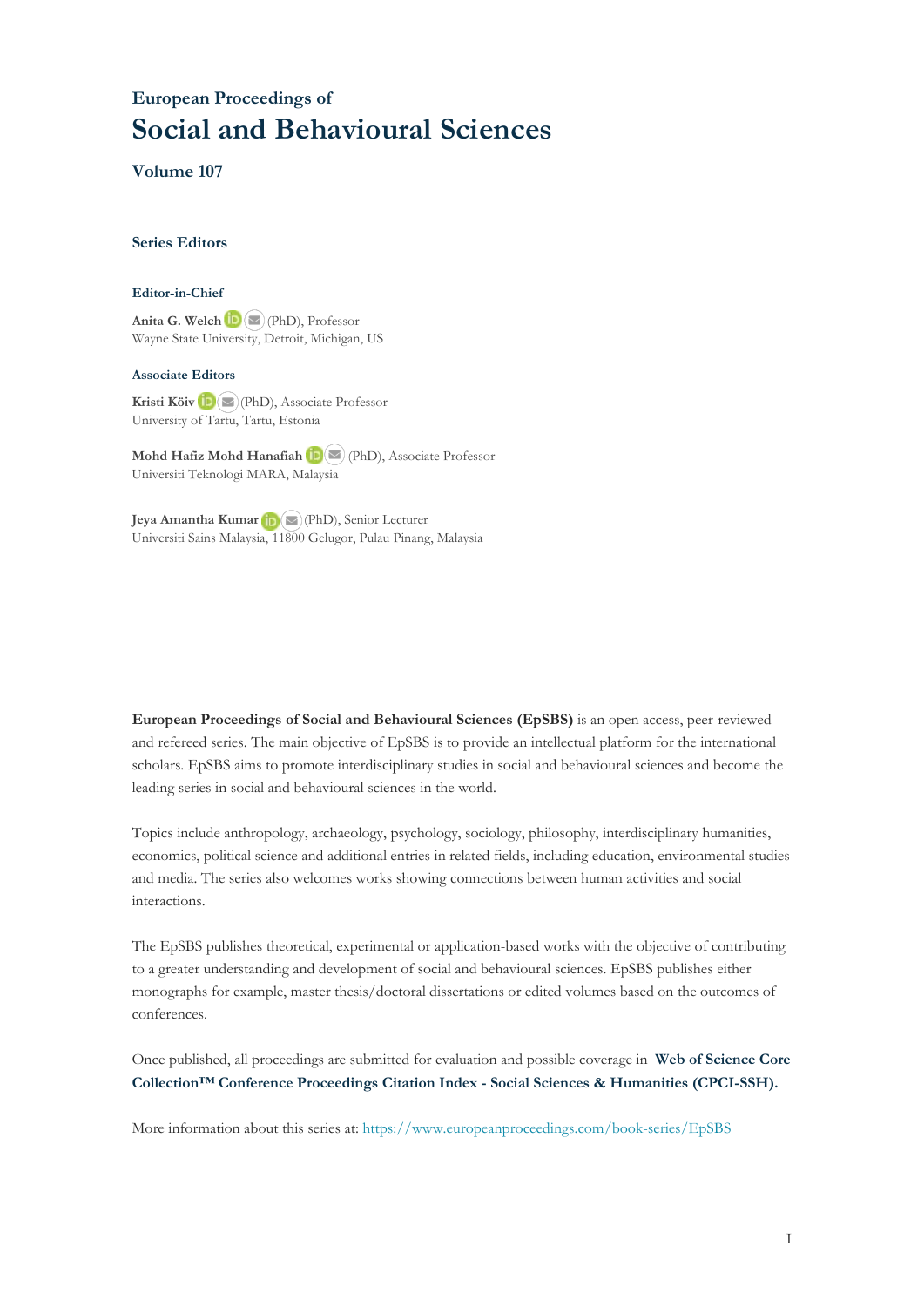# KNOWLEDGE, MAN AND CIVILIZATION

Selected, peer-reviewed papers from the International Scientific Congress «KNOWLEDGE, MAN AND CIVILIZATION» (ISCKMC 2020), 24-25 October, 2020, Kh. Ibragimov Complex Research Institute of Russian Academy of Sciences, Grozny, Russia

## Edited by:

Dena Karim-Sultanovich Bataev, Shakhrudin Aidievich Gapurov, Abbaz Dogievich Osmaevin, Vakhit Khumaidovich Akaev, Lalita Musaevna Idigova, Musa Rukmanovich Ovhadov, Ali Ruslanovich Salgiriev, Maret Muslamovna Betilmerzaeva

## Editor(s) Affiliation(s):

**Dena Karim-Sultanovich Bataev, Professor Dr.** Kh. Ibragimov Complex Intitute of the Russian Academy of Science, Grozny, Russia

**Shakhrudin Aidievich Gapurov** Academy of Sciences of the Chechen Republic, Grozny, Russia

**Abbaz Dogievich Osmaev** Kh. Ibragimov Complex Intitute of the Russian Academy of Science, Grozny, Russia

**Vakhit Khumaidovich Akaev**  Kh. Ibragimov Complex Intitute of the Russian Academy of Science, Grozny, Russia

**Lalita Musaevna Idigova**  Kh. Ibragimov Complex Intitute of the Russian Academy of Science, Grozny, Russia

**Musa Rukmanovich Ovhadov** Kh. Ibragimov Complex Intitute of the Russian Academy of Science, Grozny, Russia

**Ali Ruslanovich Salgiriev**  Kh. Ibragimov Complex Intitute of the Russian Academy of Science, Grozny, Russia

**Maret Muslamovna Betilmerzaeva**  Kh. Ibragimov Complex Intitute of the Russian Academy of Science, Grozny, Russia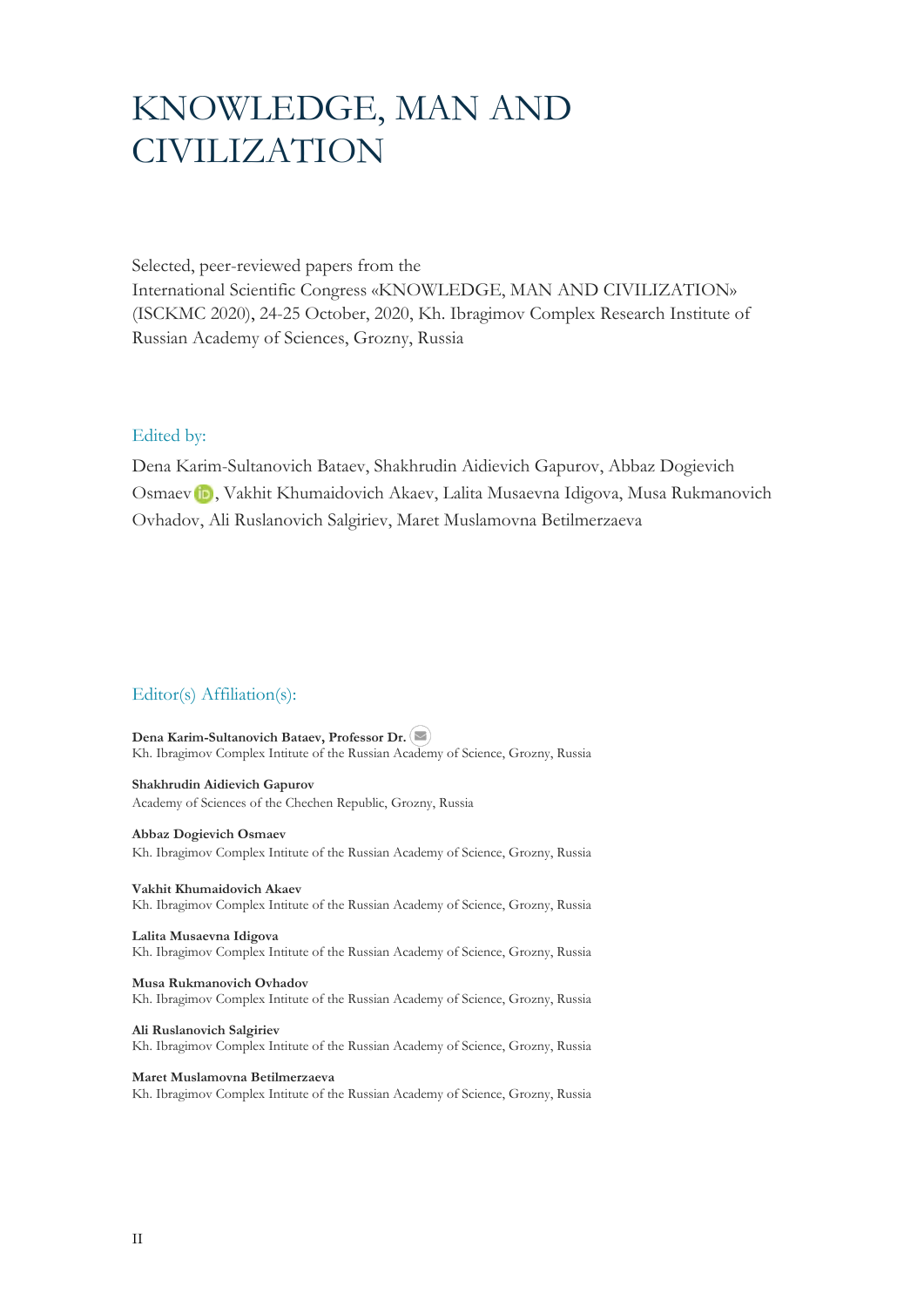

ISSN: 2357-1330 (online) European Proceedings of Social and Behavioural Sciences ISBN: 978-1-80296-106-5 (e-book) KNOWLEDGE, MAN AND CIVILIZATION [https://doi.org/10.15405/epsbs\(2357-1330\).2021.5.1](https://doi.org/10.15405/epsbs(2357-1330).2021.5.1)



This book is published by the registered company European Publisher Ltd. which is registered under the ISO London Limited. The registered company address is: 293 Green Lanes, Palmers Green, London, United Kingdom, N13 4XS Reg. Number: 9219513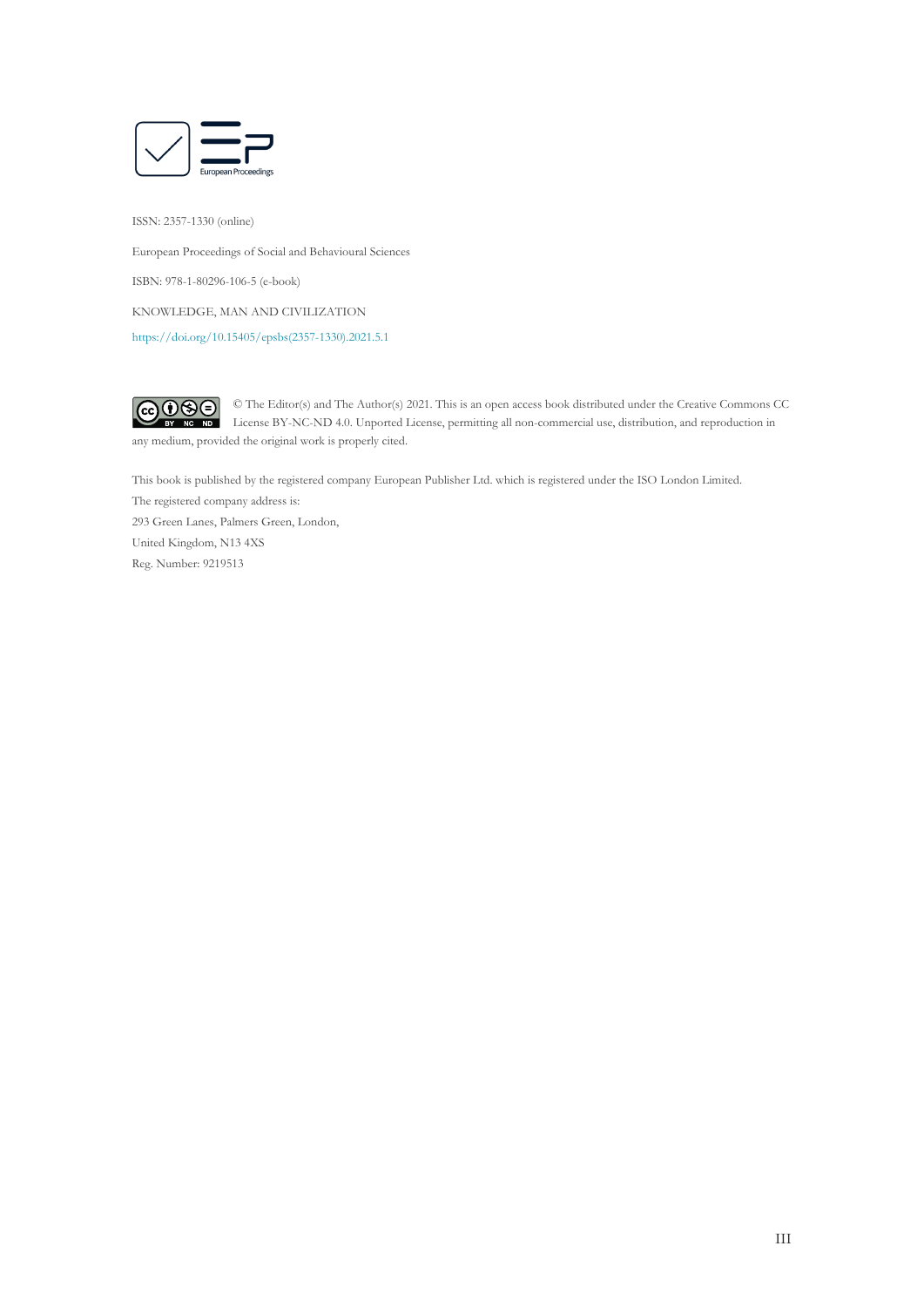## **Preface**

The volume contains selected, refereed papers submitted for the biannual conference «KNOWLEDGE, MAN AND CIVILIZATION». This year's congress was hosted by Complex Scientific Research Institute n. a. H.I. Ibragimov of the Russian Academy of Sciences, the leading technical university in North Caucasus, on 24-25 October, 2020.

The objective of the conference is to reinforce academic ties between research organizations and universities in the wide sphere of social, political, and cultural studies. The event is supposed to be dedicated to the discussions, opinions, and reports concerning cultural, legal, historical, and political aspects of social transformations altering local communities and affecting global trends.

Importance of the conference is in the fact that it opens a sophisticated and professional debate on the current role of humanities in social and political life, academic and scientific areas, and in education. In the current times of continuous transformation of higher education, social sciences, and public values, it becomes very important to maintain discussion at a high professional level.

Scope and overview of the conference are discussed further. ISCKMC 2020 appeared to be both stimulating and informative with a wonderful array of keynote and invited speakers from all parts of Russia and also from Kazakhstan, Azerbaijan, and Turkey. Delegates had a wide range of sessions to choose from and faced a need of making a difficult decision on what sessions to attend. There were eight thematic sessions, each had its own keynote speaker who delivered their speeches at the end of the first day. The main sessions of the event were:

- Cross-cultural communications and global integration in the academic environment
- Science as a social enterprise
- The educational mission of the academic community
- Scientometrics, public services, and management is science
- The social and cultural value of the scientific legacy
- Scientific worldview, philosophical worldview, and scientific consciousness
- Scientific personnel training and certification
- Interdisciplinary cohesion in social science, engineering, humanities, and natural sciences

In addition to thematic sessions, two plenary sessions were held. Both plenary sessions were comprised of two short (15 minutes each) and two long speeches (25 minutes). All regular reports, including keynotes, were limited to 10 minutes followed by 10 minutes of questions and answers. Due to almost 200 hundred reported papers, all gatherings were divided into subsections to respect the two days limitation of the conference. The authors were free to choose any subsession within their thematic session.

The program consists not only of plenary and thematics sessions but also workshops and panels. This rich program provides all attendees with the opportunities to meet and interact with one another.

Peer review process was managed without the use of any specialized software. Web service Antiplagiat.ru was used to detect plagiarism. A mandatory single-blind peer-review procedure was applied. In addition, every participant had an opportunity to voluntarily give an open review of every reported study. Both mandatory and voluntary reviews were considered by editors. There were at least one and at most 6 reviewers per paper. The average number of reviews is 2. More than one hundred people contributed to the paper evaluation. Only 21 of them are committee members. In the course of the review, 384 papers were selected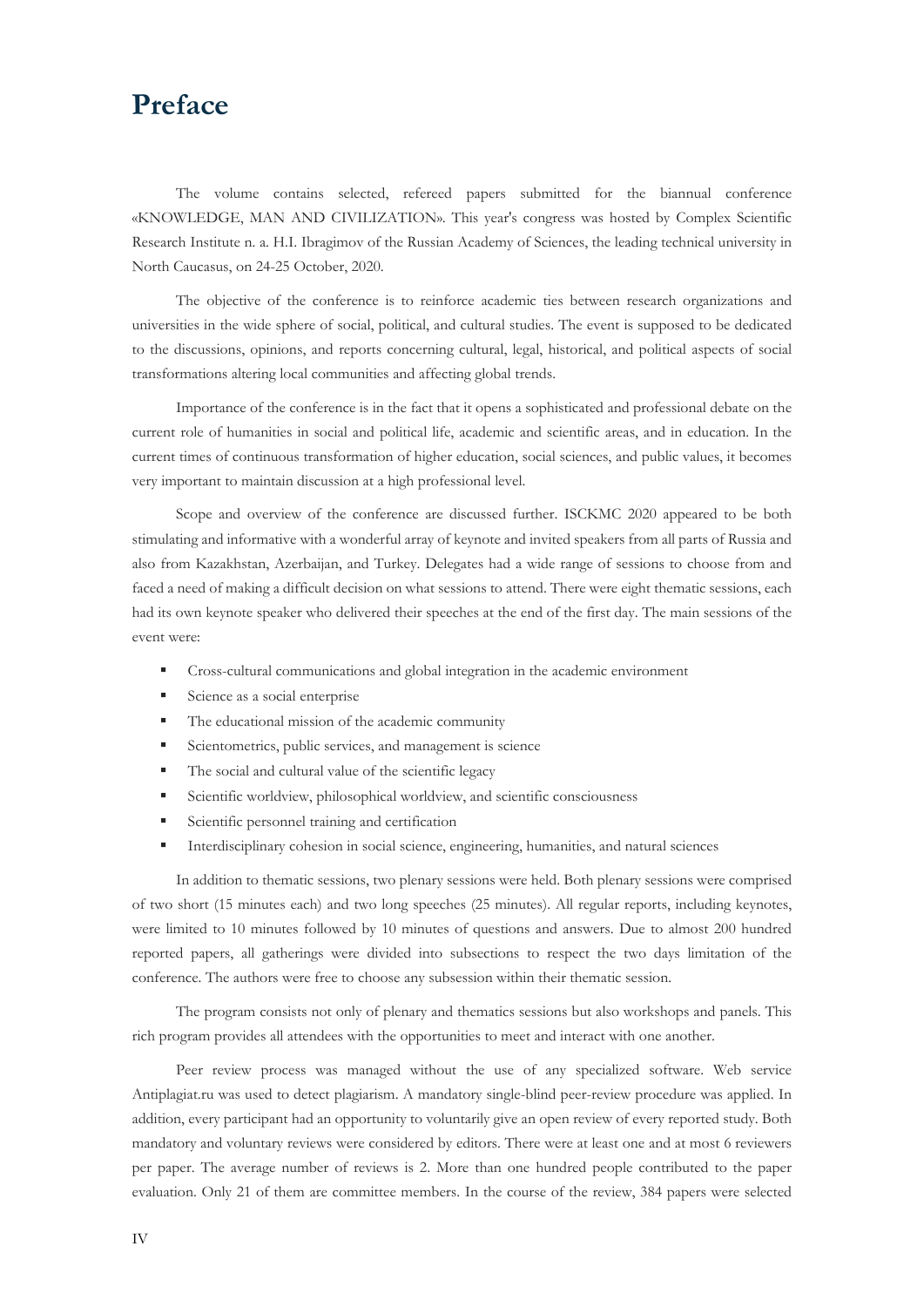among 512 qualified submissions. Moreover, 57 manuscripts were not accepted for peer review due to a lack of academic quality or severe mismatch with the scope. The acceptance rate is 68 percent.

We would like to acknowledge all attendees, contributors for all their great scientific input and for many fruitful discussions and interactions. We also want to honor almost one hundred reviewers for their time and effort contributed to making this volume published. Special thanks go to editors, chairs, and their assistants for the tremendous work they did on handling the correspondence, coordinating the peer-review process, proofreading and copy-editing papers.

28 November, 2020

## **Dena Karim-Sultanovich Bataev, Dr.**

Kh. Ibragimov Complex Institute of the Russian Academy of Sciences, Russia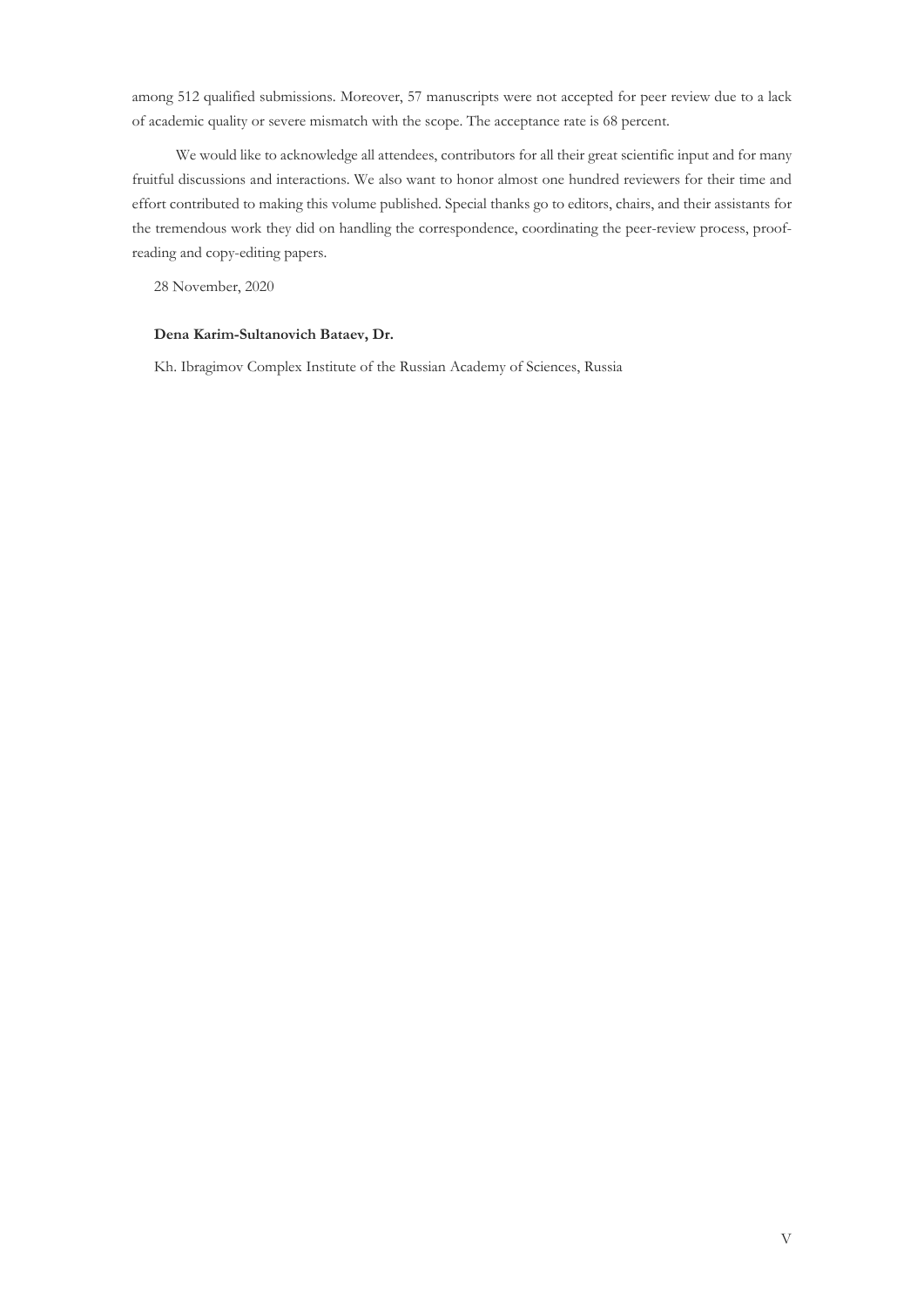## **Chairs**

Dena Karim-Sultanovich Bataev, Dr., *Kh. Ibragimov Complex Institute of the Russian Academy of Sciences, Russia* Khanta Khamzatovich Ibragimov, Dr. *Chechen Academy of Sciences, Russia* Abbaz Dogievich Osmaev, Dr. *Kh. Ibragimov Complex Institute of the Russian Academy of Sciences, Russia* Ali Ruslanovich Salgiriev, Dr. *Kh. Ibragimov Complex Institute of the Russian Academy of Sciences, Russia*

## **International Scientific/Editorial Committee Members**

- Cecile Dreuet University of Bern, Switzerland
- Boizen Haidy University of Rockilde, Denmark
- **Harry Muller** Israel Institute of Metallurgists, Israel
- Dan Yongfu Henan Agrarian University, China
- Klaus Boneman President of VERHAN, Germany
- Kosuke Togashi Doshisha University, Japan
- Dalian Neusoft University, China
- Thomas Loikert TLO Logistics Company, Germany
- Hou Tianzhen China Agrarian University, China
- Yu Jingan Beijing University, China
- Alfred Peng Peigeng Tsinghua University, China

## **Organizing Committee Members**

- **Dena Karim-Sultanovich Bataev, Dr.** Kh. Ibragimov Complex Institute of the Russian Academy of Sciences, Russia
- Shakhrudin Aidievich Gapurov Chechen Academy of Sciences, Russia
- Magomed Shavalovich Mintzaev Grozny State Petroleum University n.a. Millionschikov, Russia
- Magomed Shibluevich Gaplayev Chechen State University, Russia
- Zaurbek Aslanbekovich Saidov Chechen State University, Russia
- Ismail Bautdinovich Saidov Chechen State Pedagogical University, Russia
- Maret Muslamovna Betilmirzaeva Chechen State Pedagogical University, Russia
- Abdula Makhmudovich Bugaev Kh. Ibragimov Complex Institute of the Russian Academy of Sciences, Russia
- Arbi Dzhamailovich Vagapov Chechen State University, Russia
- Ibragim Gilanievich Gayarbekov Chechen Academy of Sciences, Russia
- Raikom Khasimkhanovich Dadshev Chechen Academy of Sciences, Russia
- Lolita Musaevna Idigova Kh. Ibragimov Complex Institute of the Russian Academy of Sciences, Russia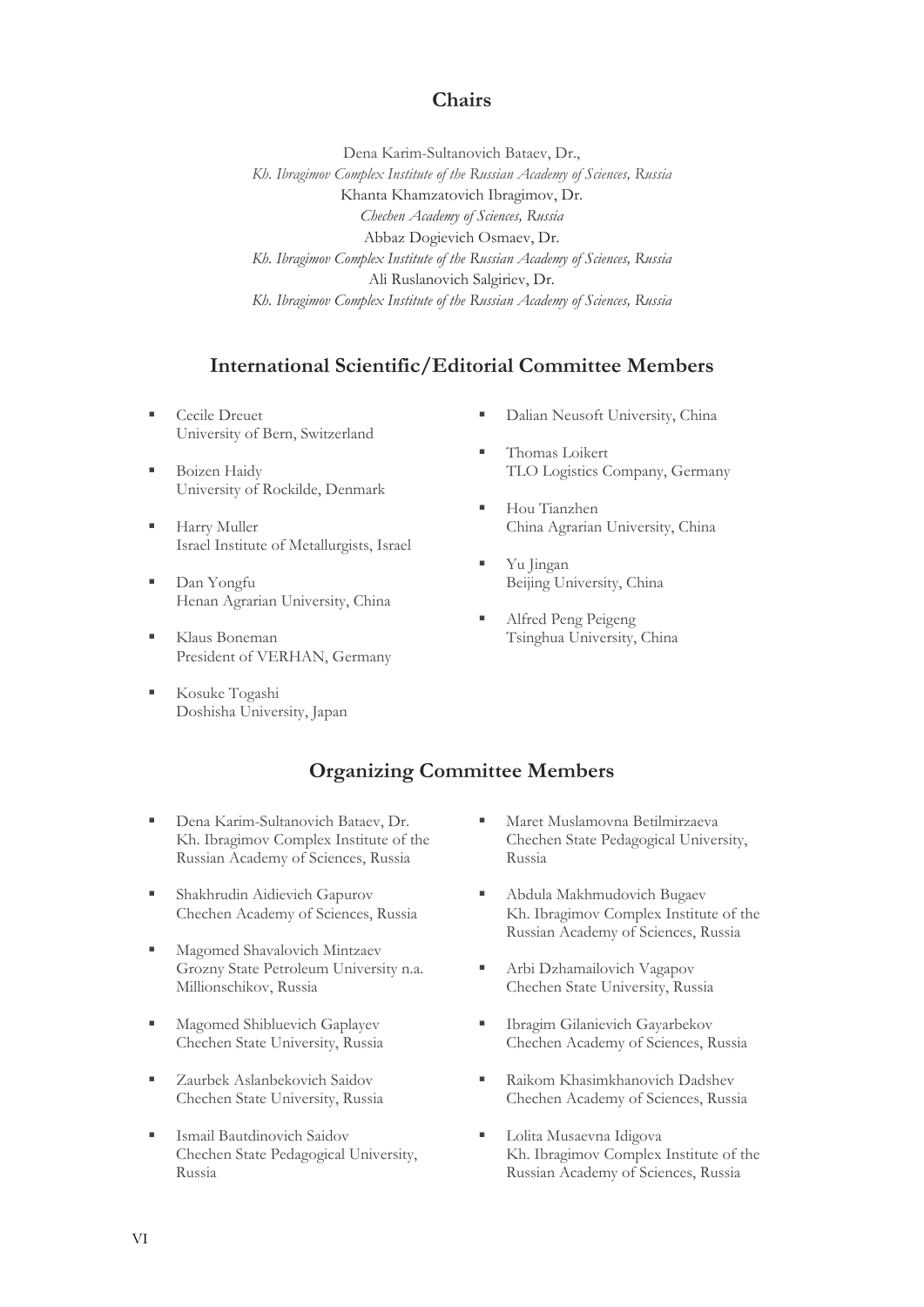- Khanta Khamzatovich Ibragimov Kh. Ibragimov Complex Institute of the Russian Academy of Sciences, Russia
- Abbaz Dogievich Osmaev Kh. Ibragimov Complex Institute of the Russian Academy of Sciences, Russia
- Ali Ruslanovich Salgiriev Kh. Ibragimov Complex Institute of the Russian Academy of Sciences, Russia
- Abdul Abdulkhamidovich Abumuslimov Chechen Academy of Sciences, Russia
- Vakhit Khumaidovich Akaev Kh. Ibragimov Complex Institute of the Russian Academy of Sciences, Russia
- Shavadi Madov-Khadhzievich Arsaliev Kh. Ibragimov Complex Institute of the Russian Academy of Sciences, Russia
- Supian Sultanovich Magamadov Chechen Academy of Sciences, Russia
- Mayerbek Ruslanovich Makhaev Kh. Ibragimov Complex Institute of the Russian Academy of Sciences, Russia
- Said-Alvi Yusupovich Murtazaev Grozny State Petroleum University n.a. Millionschikov, Russia
- Musa Rukhmanovich Ovkhadov Chechen State University, Russia
- Rustam Ruslanovich Salgiriev Grozny State Petroleum University n.a. Millionschikov, Russia

## **Keynote Speakers**

## **Night of Museums in Peter the Great Botanical Garden**

Sergeyevich Yuri Yuri Kalugin, Dr. V.L. Komarov Botanical Institute of Russian Academy of Sciences, Russia

## **Potential for Occupational Mobility of The Workforce in Russia**

Olga Viktorovna Zabelina, Dr. All-Russian Research Institute of Labor, Russia

### **Innovative Dictations as a Means of Increasing the Motivation of Foreign Students** Elena Valentinovna Pinevich, Dr.

Bauman Moscow State Technical University, Russia

## **Legal Acts of Corporate Governance of State Companies in Russia**

Alexander Yakovlev, Dr. Diplomatic Academy of the Ministry of Foreign Affairs of the Russian Federation, Russia

**Spiritual and Moral Studies of Characters in Modern Chechen Drama** Maret Khazhbikarova, Ms. Kh. Ibragimov Complex Institute of the Russian Academy of Sciences, Russia

## **From Counterinsurgency to Counterterrorism: Transformation of the Chadian Army**

Sergey Valeryanovic Kostelyanets, Dr. Institute for African Studies of the Russian Academy of Science, Russia

## **Chechen Traditional Game Culture: Gender Aspect**

Lyubov Timofeevna Solovyeva, Dr. Institute of Ethnology and Antropology, Russia

## **Motive of Death as an Indicator of Human Values in Russian Literature**

Liliya Harisovna Nasrutdinova, Dr. Kazan Federal University, Russia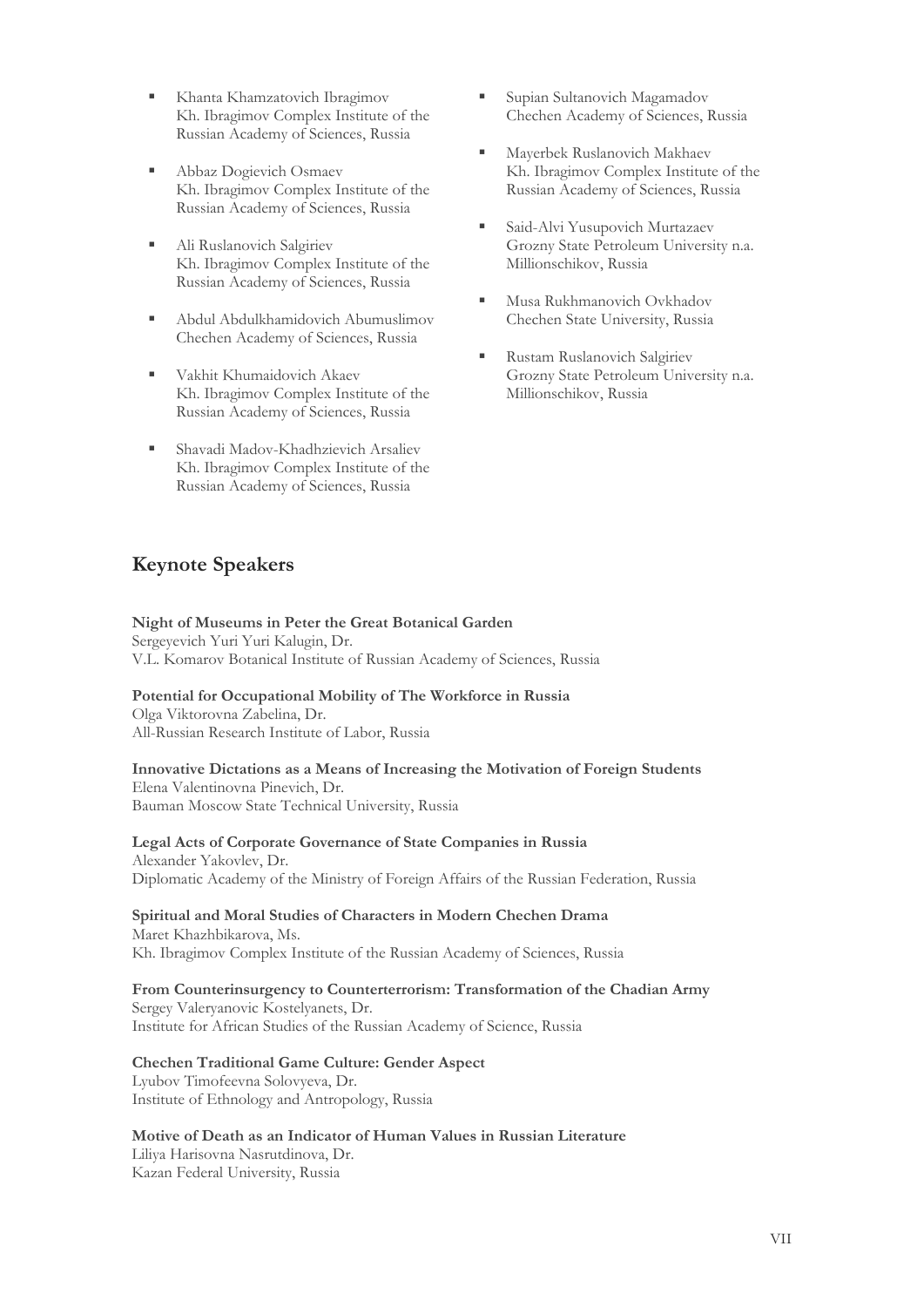## **Plenary Speakers**

### **Ecosystem of Regional Infrastructure of Financial Technologies**

Ali Ruslanovich Salgiriev, Dr. Kh. Ibragimov Complex Institute of the Russian Academy of Sciences, Russia

## **Chechen Republic in 2003**

Abbaz Dogievich Osmaev, Dr. Kh. Ibragimov Complex Institute of the Russian Academy of Sciences, Russia

### **Issues of «Highlander Raids» In National Istoriography**

Shakhrudin Aidievich Gapurov, Dr. Chechen Academy of Sciences, Russia

**Ethnopedagogical Theory as a Factor in Personality Formation and Development** Shavadi Madov-Khadhzievich Arsaliev, Dr. Kh. Ibragimov Complex Institute of the Russian Academy of Sciences, Russia

## **Mir-Arab Madrasah in Muslim Clergy Preparation of Tatar Autonomous Soviet Socialist Republic**

Ruslan Rustamovich Ibragimov, Dr. Kazan Federal University, Russia

### **Development of R&D Light Industry Project Implementation Skills in University Students**  Svetlana Gazimovna Sunaeva, Dr.

M.G. Razumovcky Moscow State University of Technologies and Management, Russia

### **Challenges of Ensuring Ethnopolitical Stability in South of Russia: Factors and Risks**  Inna Vadimovna Yurchenko, Dr.

Federal Research Center Southern Scientific Center of the Russian Academy of Sciences, Russia

## **Plenary Speakers**

## **Primary Children's Vocabulary** Zabikhat Magomedovna Otsomieva-Tagirova, Ph.D. nstitute of Language, Literature and Art named after G. Tsadasi of Daghestan Federal Research Centre of Russian Academy of Sciences, Russia

## **Forming a Positive Self-Image in Adolescents with Disabilities**

Gerold Leonidovich Drandrov, Mr. I.Y. Yakovlev Chuvash State Pedagogical University, Russia

## **Social and Psychological Perception of Justice**

Roza Kamilevna Shamileva, Ms. Grozny State Oil Technical University named after Academician M.D. Millionshchikov, Russia

## **Rights of Minors in the Digital Society**

Alexander Vladimirovich Ostroushko, Dr. Financial University under the Government of the Russian Federation, Russia

## **Determinants of Penitentiary Crime**

Olga Ivanovna Nesterova, Ms. Federal Penitentiary Service, Russia

## **Forming a Positive Self-Image in Adolescents with Disabilities**

Gerold Leonidovich Drandrov, Dr. I.Y. Yakovlev Chuvash State Pedagogical University, Russia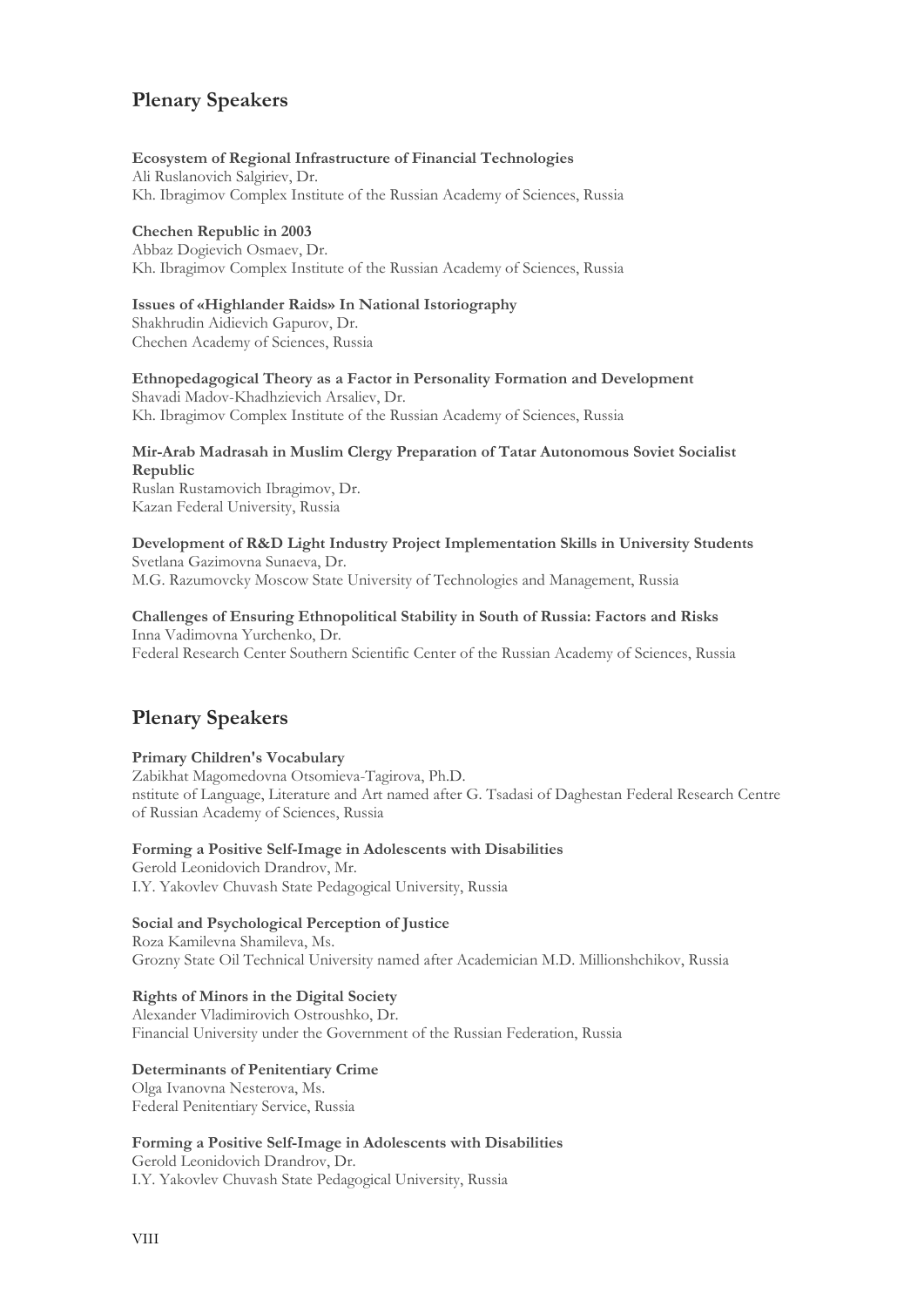## **Russian Licensing System in Protecting Environmental Interests**

Khalida Nizamievna Utrendeeva, Dr. Economic-Humanitarian Institute (branch) of V.I. Vernadsky Crimean Federal University, Russia

## **Patriotic Education and Children's Periodicals**

Valentina Ivanovna Pallotta, Dr. Moscow International University, Russia

## **Sponsors**



**Russian Foundation for Basic Research (RFBR)**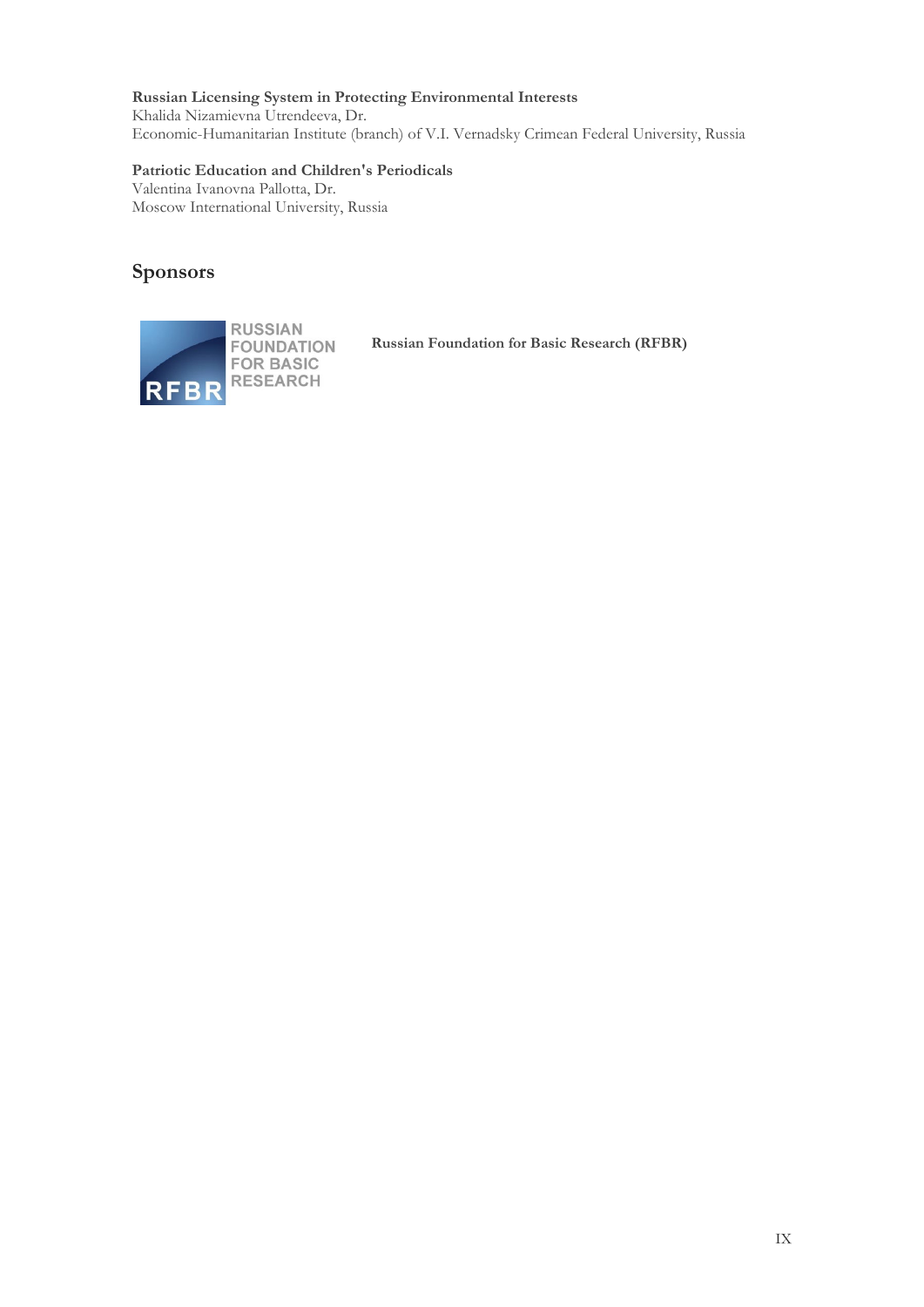# **Table of Contents**

#### **No: 1**

Title: Semantic Component Wærdon ("Cart") In the Paremiae of the Ossetic Language *Pages: 1 - 8*  Author(s): Fatima Olegovna Abaeva

#### **No: 2**

Title: Organizational Conditions for Building a Leadership Career in An Educational Organization Within the Framework of Professional Competence Development *Pages: 9 - 15*

Author(s): Leviza Ilovievna Abbasova, Irina Vasilevna Zotova, Irina Vladimirovna Andruseva, Elena Vladimirovna Mozovkina

#### **No: 3**

Title: The History and The Current State of Dialects of The Khakass Language *Pages: 16 - 23* Author(s): Raisa Petrovna Abdiba, Petr Egorovich Beloglazov, Zinaida Efremovna Kaskarakova, Artem Samuilovith Kyzlasov, Viya Vasilevna Subrakova

#### **No: 4**

Title: Development Strategy of Transcultural Component of Innovative Thinking of Future Teachers *Pages: 24 - 30* Author(s): Galina Vasilievna Akhmetzhanova, Tatyana Vitalyevna Emelyanova

#### **No: 5**

Title: Pedagogical Features of The Adaptation Program for International Students *Pages: 31 - 39* Author(s): Olga Victorovna Aldakimova, Irina Aleksandrovna Tvelova, Anaid Arsenovna Kostenko, Natalia Gennadievna Sherbaneva

#### **No: 6**

Title: Features of Compressed Scientific Text: Increasing Information Density *Pages: 40 - 47* Author(s): Rashid Sultanovich Alikaev, Irina Nikolaevna Makhova, Arkadiy Aleksandrovich Borisov, Mirrat Rashidovna Toguzaeva, Zalina Olegovna Dotkulova, Daniya Saidinovna Kozhokova

#### **No: 7**

Title: Bilingual Space of Political Discourse: Trends in Language Interaction *Pages: 48 - 55* Author(s): Rashid Sultanovich Alikaev, Tatiana Yulievna Tameryan, Mirrat Rashidovna Toguzaeva, Marianna Sakhitovna Asanova, Asyat Kamilovna Sabanchieva, Fatima Alexandrovna Erzhibova

#### **No: 8**

Title: Tragedy of A Woman'S Fate of in the Works of Eileen Chang *Pages: 56 - 61*

Author(s): Marina Mikhailovna Alzheeva, Nina Viktorovna Shorvaeva, Olga Konstantinovna Mushaeva, Elmira Bolotbekovna Turdumatova, Karina Vyacheslavovna Chalbanova, Kermen Vladimirovna Menkenova

#### **No: 9**

Title: Concept of "Spiritual" In the Discourse of Literary Magazines: Cognitive Narrative Analysis *Pages: 62 - 69* Author(s): Vera Vladimirovna Antropova, Vasilii Victorovich Fedorov, Elena Gennadievna Doronina

#### **No: 10**

Title: Use of Author'S Logotale in Correction of Connected Speech in Preschool Children *Pages: 70 - 76* Author(s): Maria Vladimironva Arkhipova, Elena Viktorovna Zhulina, Irina Vladimirovna Lebedeva, Elena Yurievna Medvedeva, Elena Aleksandrovna Olkhina

#### **No: 11**

Title: Basics of Intercultural Communicative Competence Among Non-Linguistic Students *Pages: 77 - 84* Author(s): Maria Vladimironva Arkhipova, Elena Viktorovna Zhulina, Ekaterina Evgenyevna Belova, Yulia Alexandrovna Gavrikova, Elena Ermolaevna Dmitrieva, Elina Diamatovna Shapiro

#### **No: 12**

Title: Self-Educational Activity Formation of University Students in Teaching Mathematics in Digital Environment *Pages: 85 - 90*

Author(s): Maria Artyukhina, Yakha Bataeva, Tatyana Voronko, Svetlana Mitrokhina, Larisa Udovenko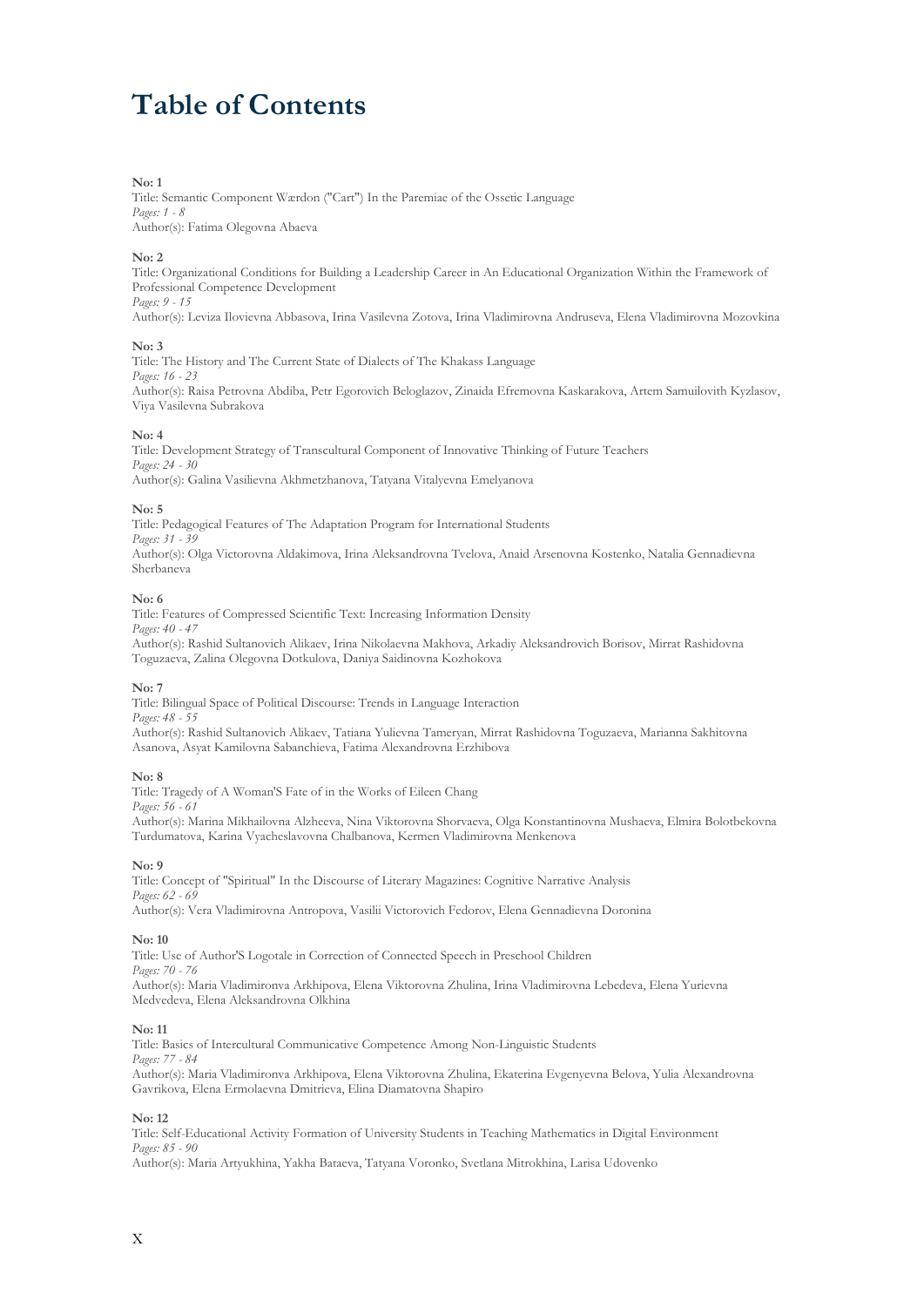Title: Sanctions War Against Russian Oil Industry *Pages: 91 - 98* Author(s): Raisa Husainovna Azieva

#### **No: 14**

Title: Legal Consequences of Limiting the Legal Capacity of Citizens *Pages: 99 - 105* Author(s): Azukaeva Baira Andreevna, Baira Anatolievna Singleeva, Ilya Chudeyevich Aksenov, Naran Bembeevich Chudutov, Tsagana Aleksandrovna Mushaeva, Almina Yurievna Manchaeva

#### **No: 15**

Title: Famine in Kalmykia (1932-1933) *Pages: 106 - 113* Author(s): Ekaterina Nikolaevna Badmaeva, Ellara Ulyaevna Omakaeva

#### **No: 16**

Title: Distance Learning in The Universities of The Republic of North Ossetia-Alania *Pages: 114 - 120* Author(s): Marina Grigorevna Bagieva, Margarita Rostislavovna Kulova, Albina Feliksovna Tsakhoeva, Alla Maksimovna Dadteeva, Anzhela Mayorovna Gagoeva

#### **No: 17**

Title: Heritage Language Teaching Methodology: A Retrospective Analysis and The Current State *Pages: 121 - 126* Author(s): Tatyana Vladimirovna Basanova, Svetlana Valerievna Mandzhieva, Svetlana Ilinichna Mandzhieva, Zhanna Nikolaevna Sarangaeva, Dolores Dordzhievna Khalgaeva

#### **No: 18**

Title: Artistic System of Dagestan Children'S Poetic Folklore *Pages: 127 - 139* Author(s): Aigul Muratovna Bekeeva, Fatima Abdulovna Alieva, Fatyma Khamzaevna Mukhamedova

#### **No: 19**

Title: Song Genre of The Dargins' Traditional Folklore: Ideologic, Aesthetic and Artistic Distinctness *Pages: 140 - 147* Author(s): Fatima Abdulovna Alieva, Fatyma Khamzaevna Mukhamedova, Aigul Muratovna Bekeeva

#### **No: 20**

Title: Poetic Interpretation of The Moral Values in The Poetry by Akhmed Dzhachaev *Pages: 148 - 157* Author(s): Abusupyan Tatarkhanovich Akamov, Aigul Muratovna Bekeeva

#### **No: 21**

Title: The Linguistic Cultural Analysis of Phraseological Units with The Zoonym Component *Pages: 158 - 164* Author(s): Ekaterina Evgenyevna Belova, Maria Vladimironva Arkhipova, Yulia Alexandrovna Gavrikova, Olga Alexandrovna Mineeva, Tatiana Evgenyevna Nikolskaya, Oksana Romanovna Zhernovaya

#### **No: 22**

Title: Peculiarities of Dialogical Thinking Formation in Future Teachers *Pages: 165 - 171* Author(s): Svetlana Vladimirovna Belova, Tamara Sarangovna Khazykova, Svetlana Nikolaevna Botova, Valentina Mikhailovna Mekleeva

#### **No: 23**

Title: The Features of Training Economists in Modern Conditions *Pages: 172 - 178* Author(s): Anastasia Evgenevna Berdnikova, Tatyana Petrovna Monako

#### **No: 24**

Title: About Mythological and Folklore Convergence of Celts And Ossetians *Pages: 179 - 188* Author(s): Elena Butusovna Bessolova

#### **No: 25**

Title: National Security and National Interests: Phenomenological Characteristics *Pages: 189 - 193* Author(s): Bela Aptievna Demilkhanova, Zaurbek Aslanbekovich Saidov, Nasrudi Uvajsovich Yarychev

#### **No: 26**

Title: Digitalization of Production at Aerospace Enterprises: What A University Graduate Should Know *Pages: 194 - 199* Author(s): Alexandr Viktorovich Bobkov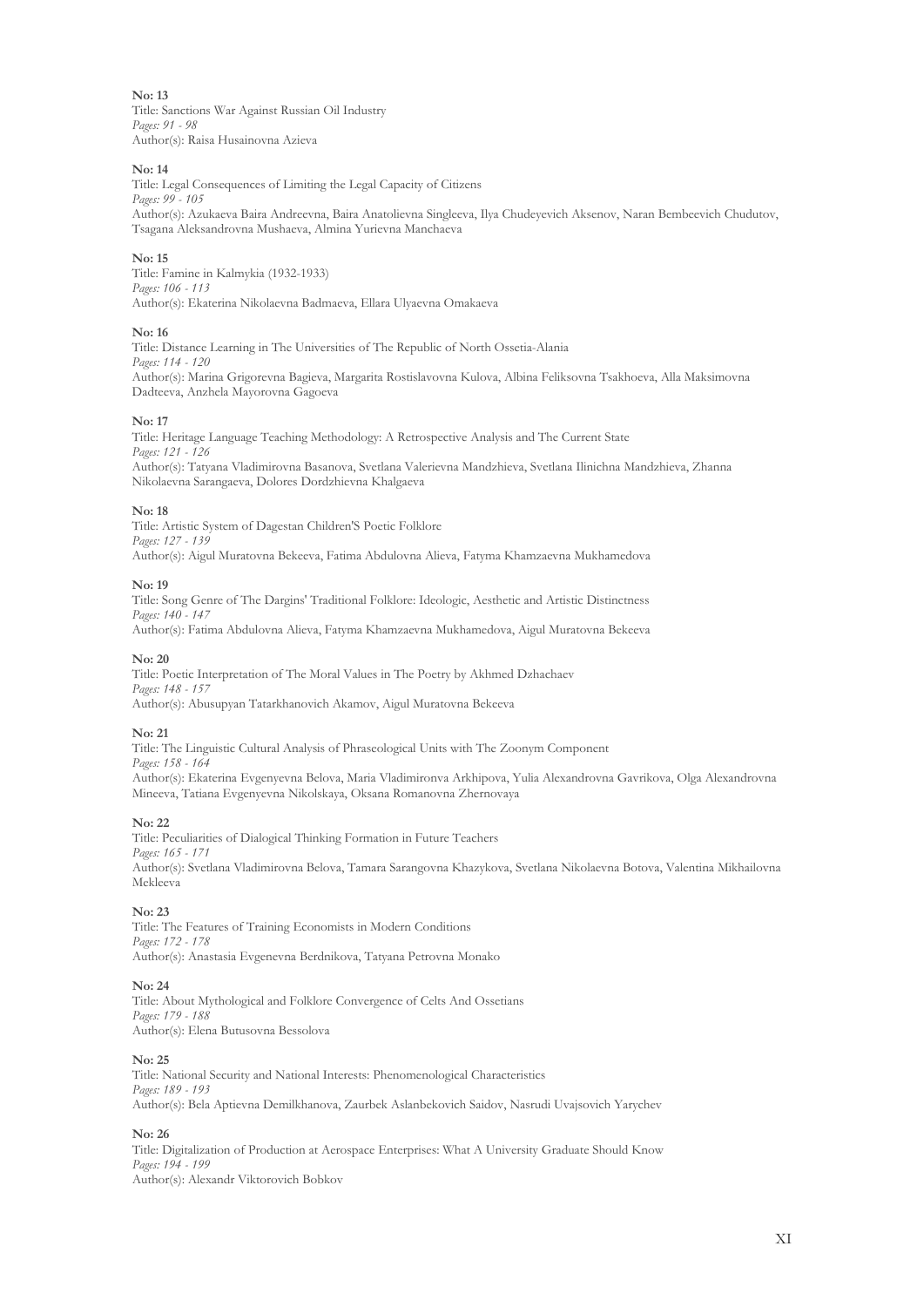Title: Ethnicity-Specific Features of The Concept of Loneliness In Psycho-Linguistic Research *Pages: 200 - 206* Author(s): Svetlana Nikolayevna Bogatyreva

#### **No: 28**

Title: Prussian Citizens Electoral Behavior in The Elections to The Landtag (1849-1918) *Pages: 207 - 215* Author(s): Yuri A. Bokov

#### **No: 29**

Title: Frontier Concept in Postmodern Literary Discourse *Pages: 216 - 222* Author(s): Lidiia Valerievna Bondarenko, Tatiyana Alexandrovna Ostrovskaya, Zaineta Ruslanovna Khachmarova

#### **No: 30**

Title: Anthroponyms Using for Creating an Ironic Beginning ("Napoleon Carts" By D. Rubina) *Pages: 223 - 229* Author(s): Tatiana Grigorievna Borisova, Tatiana Borisovna Kuznetsova

#### **No: 31**

Title: Institutional Update of Digital Logistics of The Region *Pages: 230 - 236* Author(s): Borisova Vera Viktorovna, Tamila Suleimanovna Tasueva

#### **No: 32**

Title: Mythologizaton and Remythologization of Marginal Sense Overtones (As Exemplified In Prison Literature) *Pages: 237 - 244* Author(s): Sergey Nikolaevich Bredikhin, Svetlana Aleksandrovna Kuzmenko, Alesia Aleksandrovna Gorzhaia, Irina Nikolaevna Makhova

#### **No: 33**

Title: Conceptual Space as The Complex Author'S Axiological Sphere Representation *Pages: 245 - 252* Author(s): Sergey Nikolaevich Bredikhin, Evgeniya Viktorovna Yakovleva, Galina Ivanovna Marinina, Olga Valerevna Kashirina, Elena Aleksandrovna Sergodeeva

#### **No: 34**

Title: National and Author'S Worldviews in The Story By A. Batyrov *Pages: 253 - 259* Author(s): Angela Borisovna Britaeva

#### **No: 35**

Title: Language Features of The Category of Persuasion In The English Legal Discourse *Pages: 260 - 266* Author(s): Olga Nikolaevna Budnyaya, Marina Lazarevna Avakova, Arusyak Vyacheslavovna Garamyan, Nina Gamletovna Danilyan, Luiza Ramzanovna Sardalova

#### **No: 36**

Title: Features of Soviet Construction in Chechnya In 1920-1930 *Pages: 267 - 273* Author(s): Abdula Makhmudovich Bugaev, Zarina Magomedovna Alkhastova, Amina Ramzanovna Matyeva, Aizan Magomedovna Sugaipova, Roza Abubakarovna Sugaipova

#### **No: 37**

Title: Heritage of Cultural Traditions in Modern Astrology *Pages: 274 - 280* Author(s): Anna Vyacheslavovna Bukurova

#### **No: 38**

Title: Influence of L1 And L2 On the Pronunciation Of Loanwords In Japanese *Pages: 281 - 287* Author(s): Anna Aleksandrovna Burakova, Tuyara Nikolaevna Permyakova

#### **No: 39**

Title: Using Interactive Teaching Methods in The Context of The Modern Educational Environment *Pages: 288 - 293* Author(s): Irina I. Burlakova, Svetlana Nikolayevna Bogatyreva, Larisa Vasil'evna Gubanova, Elizaveta Sergeevna Burlakova, Rezeda Faizovna Azmetova, Dar'ya Vyacheslavovna Scheglova

#### **No: 40**

Title: Jung on The Role of Religion In Spiritual Development Of Person *Pages: 294 - 300* Author(s): Tatyana Ivanovna Bushueva, Olga Vladimirovna Korkunova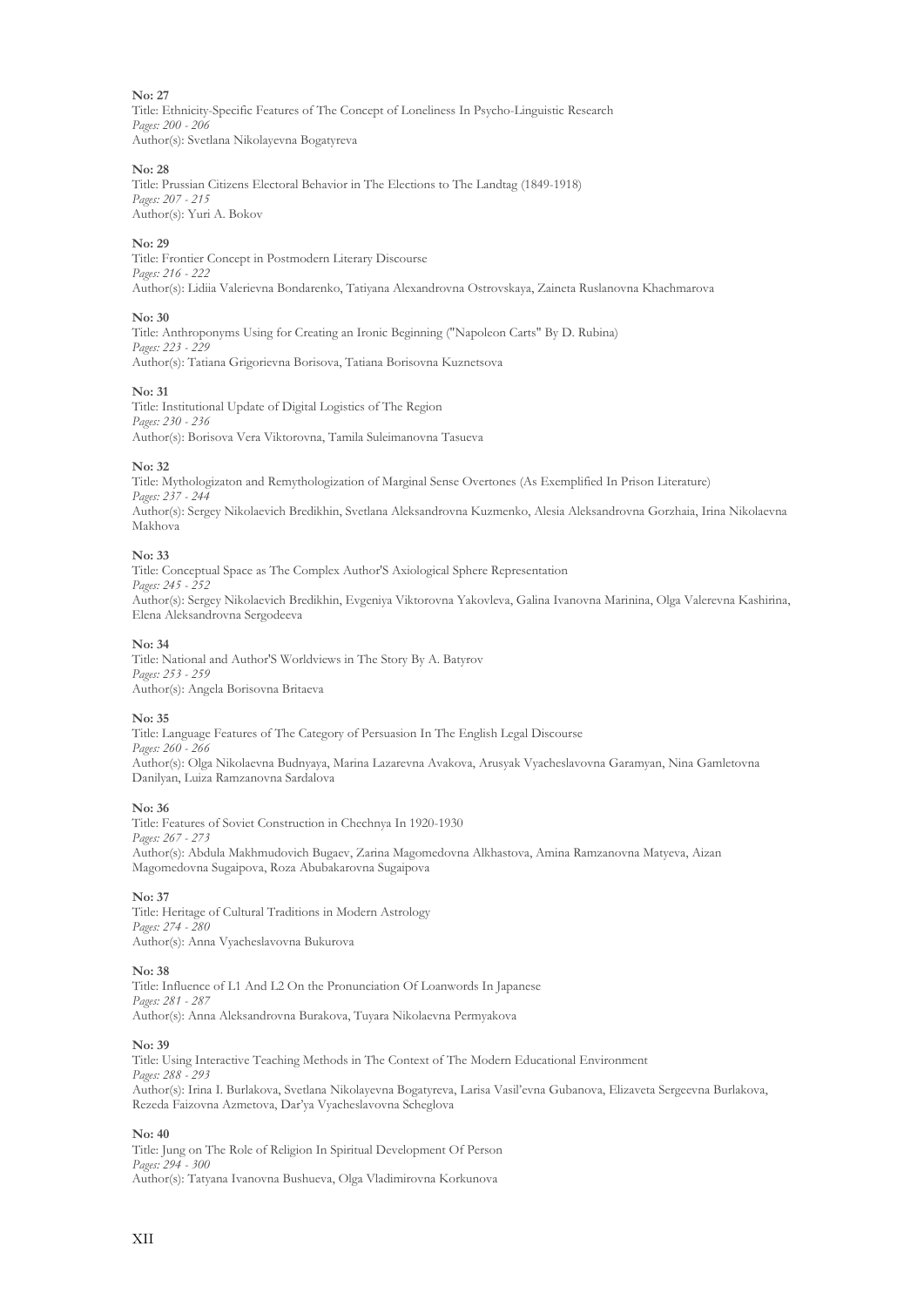Title: Prospects for Combating International Terrorism *Pages: 301 - 308* Author(s): Artur Vasilyevich Byazrov, Boris Georgievich Koybaev, Gennady Vladimirovich Kosov, Yuliya Viktorovna Usova

#### **No: 42**

Title: Analysis of Preliminary Position of Arbitration Regarding The Azov-Kerch Water Area *Pages: 309 - 313* Author(s): Elena Chuklina

#### **No: 43**

Title: Stylistic Potential of One-Member Sentences of Modern Russian Language *Pages: 314 - 321* Author(s): Elena Danilova, Tatyana Yurkina, Lyudmila Pastukhova, Zinaida Yakushkina, Olga Lukicheva, Inna Vorobyeva

#### **No: 44**

Title: Bird Images in Ossetian Nartiada *Pages: 322 - 328* Author(s): Madina Darchieva

#### **No: 45**

Title: Branding in Modern Terrorism Ideology and Practice *Pages: 329 - 336* Author(s): Sofya Vladimirovna Dashkova **No: 46** Title: Prevention of Antisocial Behavior of Students *Pages: 337 - 347* Author(s): Zinfira Kinyabulatovna Davletbaeva, Marina Mikhailovna Kuvayeva, Shagit Rishatovich Musin

#### **No: 47**

Title: Augmented Reality Technology Contributing to The Development of Students' Digital Skills *Pages: 348 - 354*

Author(s): Svetlana Innokentievna Desnenko, Tatyana Evgenievna Pakhomova, Svetlana Efimovna Starostina, Alena Dmitrievna Fedotova

#### **No: 48**

Title: Study of Emotionality of Teachers Employed With A Special Remedial Educational Institution *Pages: 355 - 362* Author(s): Valentina Ivanovna Dolgova, Elena Viktorovna Melnik, Irina Igorevna Kuzmina, Natalya Anatolyevna Belousova, Natalya Vladimirovna Mamylina, Vladimir Ilyich Sivakov

#### **No: 49**

Title: Formation of Emotional Stability of Teachers-Defectologists: Program, Results *Pages: 363 - 371* Author(s): Valentina Ivanovna Dolgova, Elena Viktorovna Melnik, Irina Igorevna Kuzmina, Natalya Anatolyevna Belousova, Natalya Vladimirovna Mamylina, Vladimir Ilyich Sivakov

#### **No: 50**

Title: Modification of Psychophysiological Status of Middle-Aged Teachers Through Aquafitness *Pages: 372 - 379* Author(s): Valentina Ivanovna Dolgova, Natalya Vladimirovna Mamylina, Natalya Anatolyevna Belousova

#### **No: 51**

Title: Church - State Relations and Their Effects on Social Rights *Pages: 380 - 386* Author(s): Natalia Vasilievna Dorodonova, Ksenia Vladimirovna Chilkina

#### **No: 52**

Title: Forming A Positive Self-Image in Adolescents with Disabilities When Playing Sports *Pages: 387 - 398* Author(s): Gerold Leonidovich Drandrov, Dmitry Nikolaevich Syukiev, Vladimir Danzanovich Burlykov, Elzyta Borisovna Burlykova, Savr Nikolaevich Marsunov

#### **No: 53**

Title: Modeling of Public Safety Assessment in Transport Companies *Pages: 399 - 405* Author(s): Nikita Alexeivich Drozdov, Elena Leonidovna Kuzina, Marina Alexandrovna Vasilenko, Julia Arkadievna Tagiltseva, Natalia Alexandrovna Sheremetieva, Vitalina Yurievna Barashyan

#### **No: 54**

Title: Studying Sexual Dimorphism in Morphometric Parameters of Visceral Cranium *Pages: 406 - 412* Author(s): Evgeniya Igorevna Dubovik, Isabella Igorevna Artamonova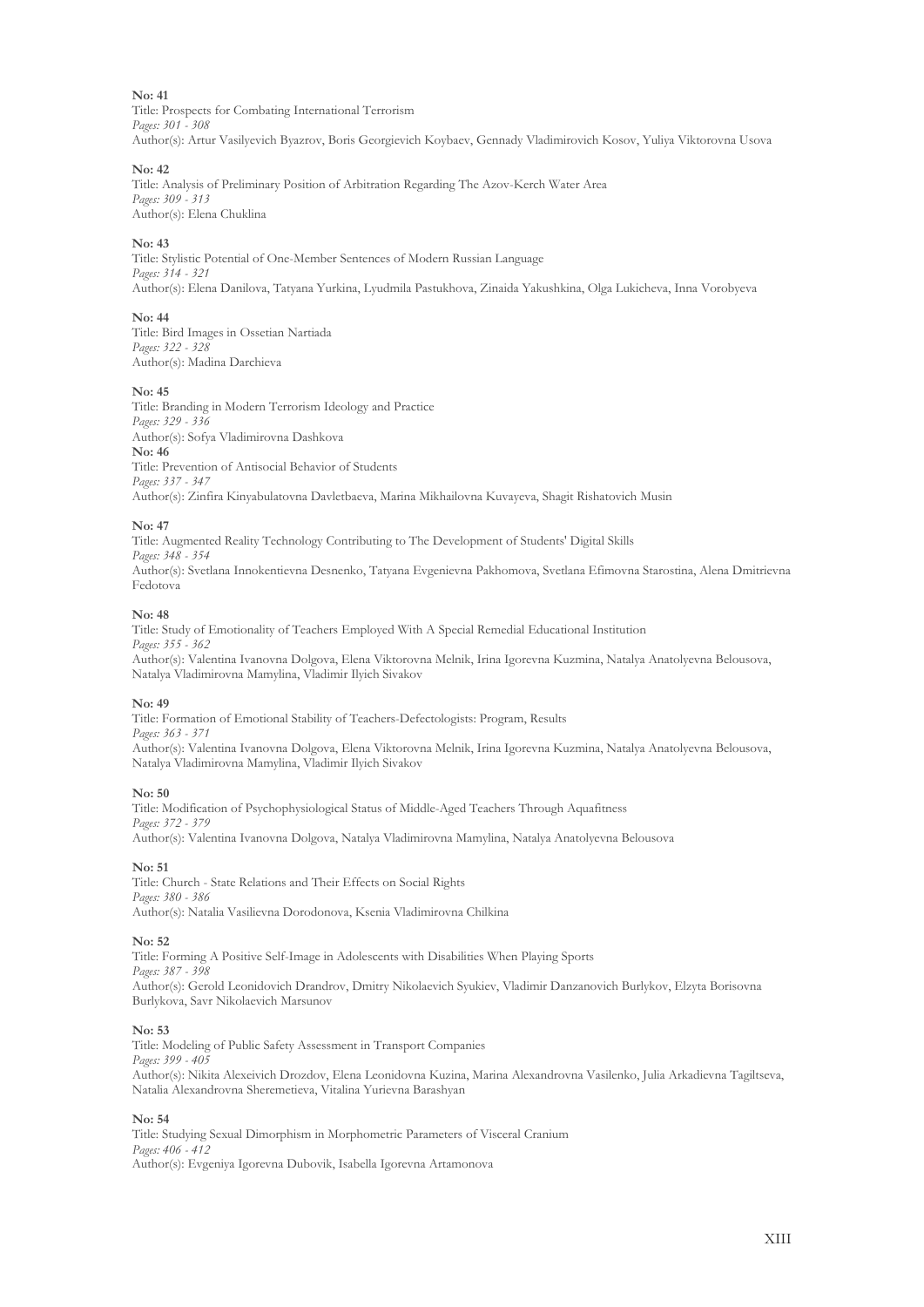Title: Artisanal Ironworks of The Central Chernozem Region in the 17Th Century *Pages: 413 - 418* Author(s): Natalia Alexandrovna Dushkova, Victoria Alexandrovna Grigorova, Alexander Viktorovich Perepelitsyn

#### **No: 56**

Title: Relationship Between Development and Assessment of Students' Competences *Pages: 419 - 424* Author(s): Yusup Mohambekovich Dzhabrailov, Elina Lechaevna Isaeva, Muslim Lukmanovich Dasuev

#### **No: 57**

Title: Major Trends in Business Transformation in The Epoch Of Digitalization *Pages: 425 - 433* Author(s): Vladimir Mikhailovich Dzhukha, Zinaida Aleksandrovna Klyukovich, Yulia Anatolievna Sedykh, Tatiana Nikolaevna Mikhnenko

#### **No: 58**

Title: Autumn Songs of The Ossetic Folk Calendar: On Typology and Musical Stylistics *Pages: 434 - 440* Author(s): Dzerassa Mairamovna Dzlieva

#### **No: 59**

Title: Islamic Factor in The Establishment of Chechen Statehood In Late 20Th Century *Pages: 441 - 446* Author(s): Tamara Umarovna Elbuzdukaev, Aruzha Magamedovna Gelagaeva, Berlant Borz-Alievna Abdulvahabova

#### **No: 60**

Title: Dynamics of Theoretical Knowledge on The Theory And Methodology Of Physical Education *Pages: 447 - 452* Author(s): Salman Baysultanovich Elipkhanov, Kilab Shamsudinovich Dunaev, Asvad Adamovich Tsetiev, Madina Alkhazurovna Alieva

#### **No: 61**

Title: Poetics of The Comic in Nikolai Gogol Works *Pages: 453 - 457* Author(s): Ervena Erdnieva, Houzu Mamalova, Zaynap Akhmadova

#### **No: 62**

Title: Study of Personal Career Orientations at The Final Stage Of Higher Education *Pages: 458 - 465* Author(s): Inobat Erina, Yana Zalevskaya, Irina Sultanova, Evgeniya Fanina, Olga Melnik

#### **No: 63**

Title: Word Formation in Russian Based on Phraseological Units As Language Dynamics Manifestation *Pages: 466 - 471* Author(s): Elena Ermakova, Ekaterina Radiogelovna Ratushnaya, Irina Georgievna Kazachuk

#### **No: 64**

Title: Accent in Speech of Bilinguals And Identification Of Their Education Level *Pages: 472 - 480* Author(s): Elena Valentinovna Erofeeva, Yuliya Efimovna Leshchenko, Ulyana Leonidovna Likhanova

#### **No: 65**

Title: Image of The Mother in A.M. Amur-Sanan'S Novel "Muudran K? V? N" ("Mudreshkin'S Son") *Pages: 481 - 487* Author(s): Galina Borisovna Esenova, Tseren Sergeevich Jalsanov, Tamara Sarangovna Esenova

#### **No: 66**

Title: Prevention of Self-Destructive Behaviour Among Adolescents in School *Pages: 488 - 495* Author(s): Elena Vyatcheslavovna Evseenkova, Julia Vyatcheslavovna Borisenko, Irina Stanislavovna Morozova, Ksenia Nikolaevna Belogai

#### **No: 67**

Title: Peculiarities of Working as An Educational Psychologist During the Coronavirus Pandemic *Pages: 496 - 504* Author(s): Vasiliy Nikolaevich Feofanov, Julia Alexandrovna Koroleva

#### **No: 68**

Title: Forming Prospective Tourist Recreation Clusters in The Orenburg Oblast *Pages: 505 - 512* Author(s): Valentina Petrovna Chibilyova, Irina Yurievna Filimonova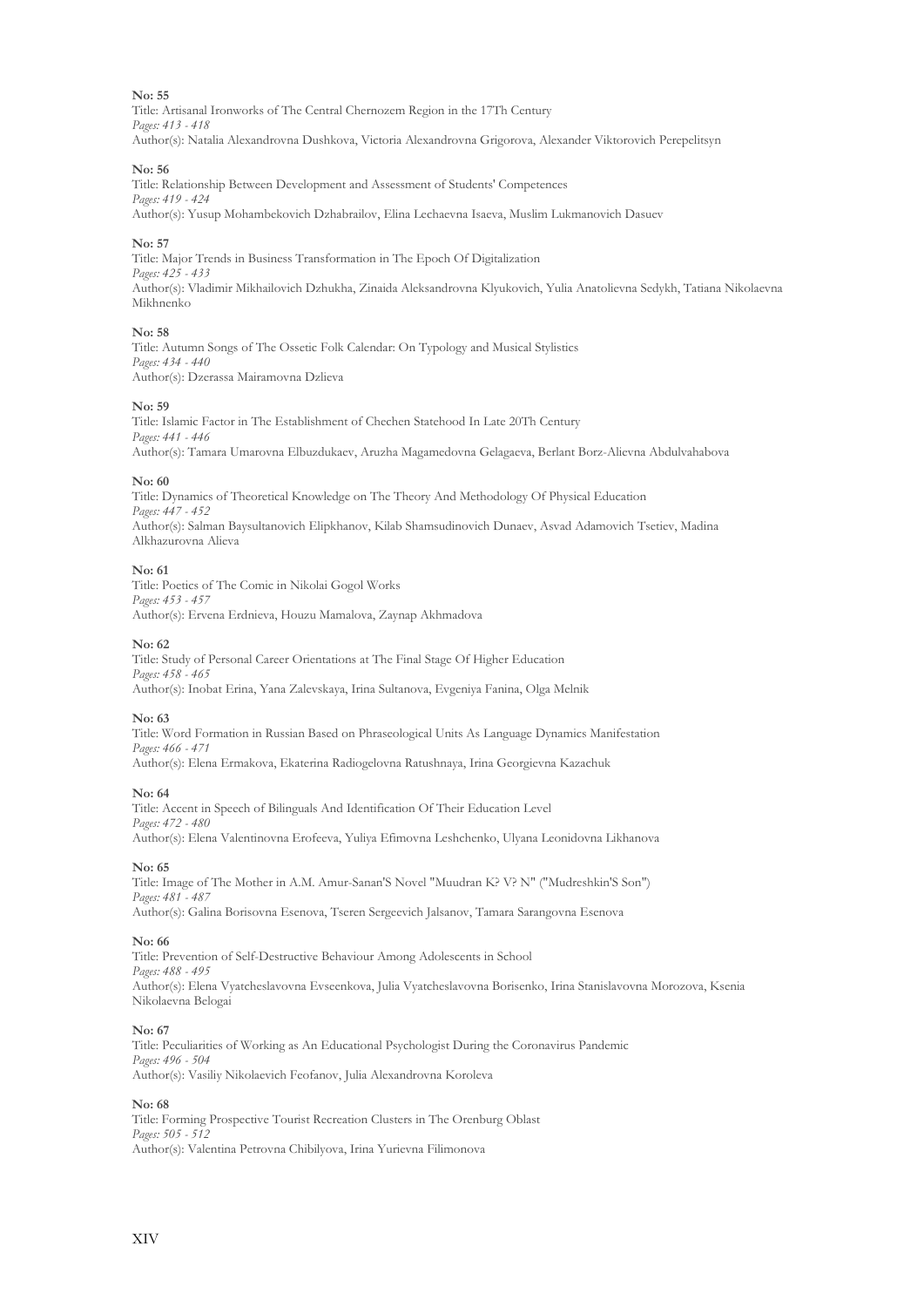Title: Personality Formation and Innovation of Thinking Of Students In Russia And Mongolia *Pages: 513 - 518* Author(s): Irina Stepanovna Alekseeva, Sergey Aleksandrovich Filin, Vladimir Viktorovich Velikorossov, Munchetsetsag Erdene-Ochir, Lyubov Aleksandrovna Chaykovskaya, Alexey Zhanovich Yakushev

#### **No: 70**

Title: Marital Relationships in Dagestan: Content Analysis of Online Media *Pages: 519 - 525* Author(s): Marina Ruslanovna Gabaraeva

#### **No: 71**

Title: Civil Society or Self-Isolating Anarchy *Pages: 526 - 532* Author(s): Aneta Nikolaevna Gadieva

#### **No: 72**

Title: Mutual Responsibility of State and Citizens in Conditions of Public Power Implementation *Pages: 533 - 539* Author(s): Natalia Vasilievna Galustyan, Alexey Anatolyevich Kozodubov, Sergey Nikolaevich Maksimov, Alexander Lvovich Ryabtsev

#### **No: 73**

Title: Features of Goodwill Toast as Type of Nonlinear Text *Pages: 540 - 547* Author(s): Ariuka Ibragimovna Gelyaeva, Dzhamilyat Dzhamalovna Khuchinaeva, Dzhul'yetta Borisovna Kumakhova

#### **No: 74**

Title: Population Aging Impact on Employment and Pension Policy in The North Caucasus *Pages: 548 - 555* Author(s): Shamil Magomedovich Gimbatov, Shikhragim Kutaevich Kutaev, Dmitrij Aleksandrovich Denevizyuk

#### **No: 75**

Title: Dynamics of Incomes in Russia Amidst Market Reforms of the 1990S *Pages: 556 - 562* Author(s): Leila Lechievna Gishkaeva, Natalya Ziyavdiyevna Zelimkhanova

#### **No: 76**

Title: Population Income and Social Inequality: Modern View on Old Problem *Pages: 563 - 569* Author(s): Leila Lechievna Gishkaeva, Raisa Husainovna Azieva

#### **No: 77**

Title: Development of Professional Identity of Future Educational Psychologists *Pages: 570 - 579* Author(s): Olga Uruzbekovna Gogitsaeva, Svetlana Dzahotovna Gurieva, Valery Konstantinovich Kochisov, Soslan Valeryevich Kochisov

#### **No: 78**

Title: Problems of Developing Law Enforcement Competence of Lawyers *Pages: 580 - 587* Author(s): Svetlana Leonidovna Banshchikova, Irina Yrevna Goltyapina, Anastasiia Olegovna Rogoznaiia, Valentin Konstantinovich Fomenko

#### **No: 79**

Title: Cross-Disciplinary Design Technology Using in Forming of Project Culture of Future Designers *Pages: 588 - 593* Author(s): Tatyana Evgenyevna Belyakova, Oksana Sergeevna Goltsev, Elena Vladimirovna Vasilenko, Pavel Gennadiyevich Vasilenko, Konstantin Nikolaevich Shevalie

#### **No: 80**

Title: Formation of Future Teachers' Professionalism as A Condition of Career Development *Pages: 594 - 600* Author(s): Nataliia Vladimirovna Gorbunova, Nelya Anatolyevna Gluzman, Irina Viktorovna Osadchaya, Igor Olegovich Petrishchev, Elmira Asanovna Ramazanova

#### **No: 81**

Title: Russian-Polish Discussions in The Duma In 1908-1917: Features of Cross-Nationalist Discourse *Pages: 601 - 607* Author(s): Sergey Alexandrovich Gromyko

#### **No: 82**

Title: Competencies and Role of The Teacher in The Modern Digitalized Education System *Pages: 608 - 613* Author(s): Liubov Georgievna Gubanova, Varvara Sergeevna Samarina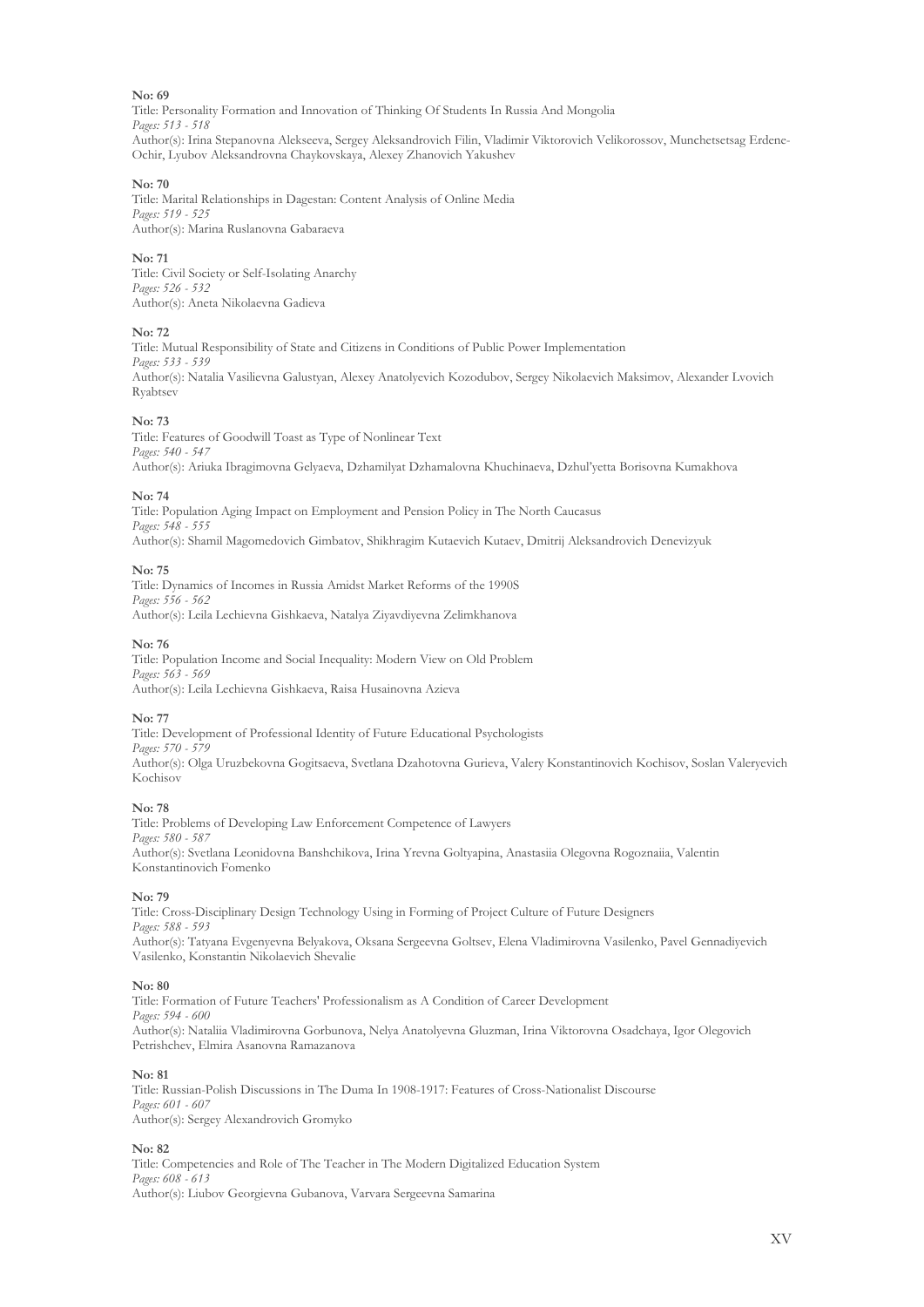Title: Training of Research Staff at The Humanitarian Academic Institute: Tradition, Reforms, Prospects *Pages: 614 - 620* Author(s): Elvira Shamilevna Gutieva

#### **No: 84**

Title: Social Activism of Ossetian Women: Transformations of Traditions and Boundaries *Pages: 621 - 626*

Author(s): Elvira Shamilevna Gutieva, Zalina Vladimirovna Kanukova, Zalina Timurovna Plieva

#### **No: 85**

Title: Current State and Problems of Banking Risks Insurance in Russia *Pages: 627 - 631* Author(s): Irina Hominich, Oksana Vladimirovna Savvina, Natalia Fedorovna Cheluhina, Elmira Ahmetshaevna Asyaeva

#### **No: 86**

Title: Development of A Comprehensive Method for Assessing Investment Activities of Insurance Companies *Pages: 632 - 637* Author(s): Irina Hominich, Oksana Vladimirovna Savvina, Natalia Fedorovna Cheluhina, Elmira Ahmetshaevna Asyaeva

#### **No: 87**

Title: Ethymological Origins of Baby Vocabulary in Dagestan Languages *Pages: 638 - 643* Author(s): Mariza Oglanovna Ibragimova, Boris Makhachevich Ataev, Svetlana Djavadovna Mallaeva, Zainab Salmanovna Omarova, Zabikhat Magomedovna Otsomieva-Tagirova

#### **No: 88**

Title: Unification of Declension Types in The Dialects of The Rutul Language *Pages: 644 - 650* Author(s): Mariza Oglanovna Ibragimova

#### **No: 89**

Title: The Role of Universities in The Development of Social Entrepreneurship *Pages: 651 - 658* Author(s): Irina Fedorovna Igropulo, Valery Kirillovich Shapovalov, Marianna Martunievna Аrutyunyan

#### **No: 90**

Title: Traditional Educational Organizations and Public Associations of Adults Interaction in The Cis *Pages: 659 - 665* Author(s): Marina Rimantasovna Ilakavichus, Marina Sergeevna Yakushkina

#### **No: 91**

Title: Public Participation in Legislative Activities of The Parliament *Pages: 666 - 671* Author(s): Kazban Samatovna Inalkaeva

#### **No: 92**

Title: Legislative Process and The Division of Jurisdictions in The Russian Federation *Pages: 672 - 677* Author(s): Kazban Samatovna Inalkaeva

#### **No: 93**

Title: Functions of The Parliament in Federal States *Pages: 678 - 683* Author(s): Kazban Samatovna Inalkaeva

#### **No: 94**

Title: Competence-Based Approach as The Basis of Modern Education *Pages: 684 - 689* Author(s): Elina Lechaevna Isaeva, Raminat Musaevna Dagaeva, Madina Gadzhievna Saydullaeva

#### **No: 95**

Title: Family Values of Modern Orthodoxy (Based on Marriage Announcements) *Pages: 690 - 696* Author(s): Tatiana Itskovich

#### **No: 96**

Title: The Semantic-Syntactical Aspect of The Arabic Subjunctive (As Exemplified by Qur??N S? Ras) *Pages: 697 - 707* Author(s): Rimma Anvarovna Ivanova, Andrey Vladimirovich Ivanov, Anna Andreyevna Ivanova

#### **No: 97**

Title: Seminars for Teachers of Russian Studies in China: Pecularities Of Distance Learning *Pages: 708 - 714* Author(s): Marina Igorevna Ivkina, Yuliya Mikhailovna Ryzhikh, Valeriy Vladimirovich Chastnykh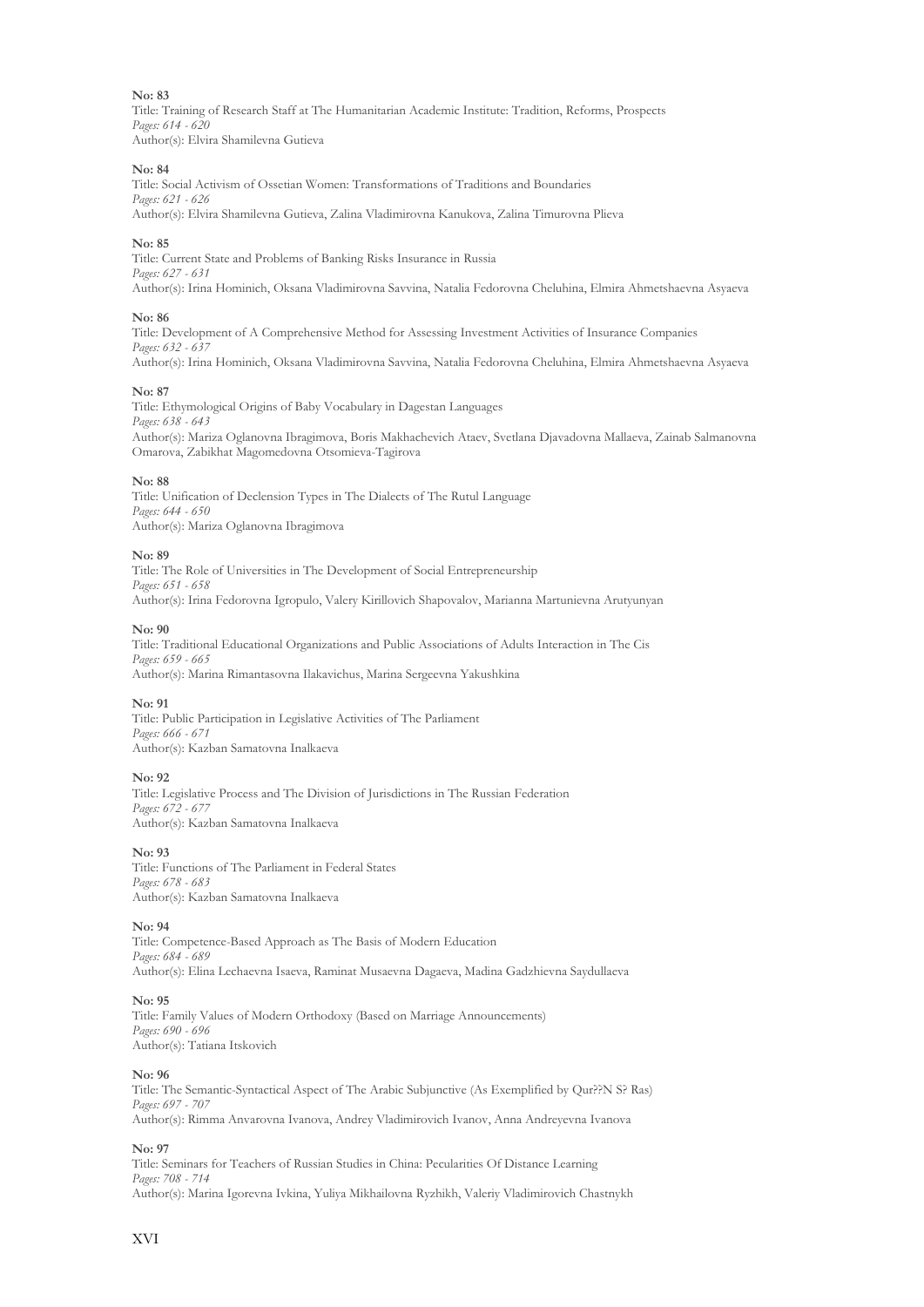Title: Waiting for the "Perfect Storm": Political Elites Facing The 2020 Challenge *Pages: 715 - 722* Author(s): Paul Leonidovich Karabushenko, Tatyana Aleksandrovna Shebzukhova, Arushan Arushanovich Vartumyan

#### **No: 99**

Title: Gender as A Factor of Difficult Work Situations: Online Survey in Russia *Pages: 723 - 730* Author(s): Tatiana Valerievna Kazantseva, Svetlana Dzahotovna Gurieva, Larisa Valerievna Mararitsa, Olga Evgenevna Gundelakh, Uliana Andreevna Udavikhina

#### **No: 100**

Title: A Retrospective Analysis of The Social Norm in Ossetians: An Ethnopedagogical Aspect *Pages: 731 - 736* Author(s): Alina Khazmetovna Khadikova

#### **No: 101**

Title: Bilingual Academic Series "Epic of The Peoples of Europe and Asia" *Pages: 737 - 743* Author(s): Tanzilya Khadzhieva, Alla Aliyeva

#### **No: 102**

Title: Social Competence as The Basis for Safe Behavior of Adolescents *Pages: 744 - 754* Author(s): Selime Izzetovna Khairova

#### **No: 103**

Title: Environmental Initiatives of Public Organizations in Environmental Regulation In North Ossetia *Pages: 755 - 761* Author(s): Dana Valeryevna Khapsaeva

#### **No: 104**

Title: Some Materials on Traditional Medicine of Chechens (Based On Ethnographic Materials) *Pages: 762 - 769* Author(s): Zulay Imranovna Khasbulatova, Berlant Borz-Alievna Abdulvahabova

#### **No: 105**

Title: Distance Learning Influence on Personal and Professional Development of Cadets *Pages: 770 - 777* Author(s): Galina Ivanovna Vedeneeva, Yulia Gennadievna Khlopovskikh, Ivan Anatolyevich Prokudin, Sergey Alexandrovich Sashenkov, Yuri Nikolaevich Garusov

#### **No: 106**

Title: Conversion-Limit-Transgression: Aspects of Religious Transitions *Pages: 778 - 784* Author(s): Elena Vladislavovna Khlyshcheva, Dmitriy Alekseevich Chernichkin, Ekaterina Kudryashova, Alexandr Vladimirovich Rogov, Maria Kharisovna Kusmidinova, Valentina Lvovna Tikhonova

#### **No: 107**

Title: Artistic Representation of Traditions and Rites In Bashkir Epic "Ural-Batyr" *Pages: 785 - 794* Author(s): Narkas Ahmetovna Khubbitdinova, Gulnar Vildanovna Yuldybaeva

#### **No: 108**

Title: Metaphorical Macromodels to Describe Regularities of Secondary Nomination *Pages: 795 - 800* Author(s): Larisa Ayratovna Kiseleva, Zarrina Vladislavovna Todosienko, Anastasiya Yurievna Vasilieva

#### **No: 109**

Title: Representation of Political Concepts in Tainment Technologies *Pages: 801 - 811* Author(s): Konstantin Valerievich Kiuru, Alla Vladimirovna Groheva, Elena Yurjevna Karmalova, Alexey Dmitrievich Krivonosov

#### **No: 110**

Title: Media Competence of Youth with Reference To Paradigm Of Participation Culture *Pages: 812 - 818* Author(s): Konstantin Valerievich Kiuru, Ekaterina Evgenievna Popova, Anna Anatolievna Morozova, Alexey Ivanovich Agapov

#### **No: 111**

Title: Culture, Education and Upbringing Being Basis for Man And Society Improvement *Pages: 819 - 827* Author(s): Lyudmila Nikolaevna Kolesnikova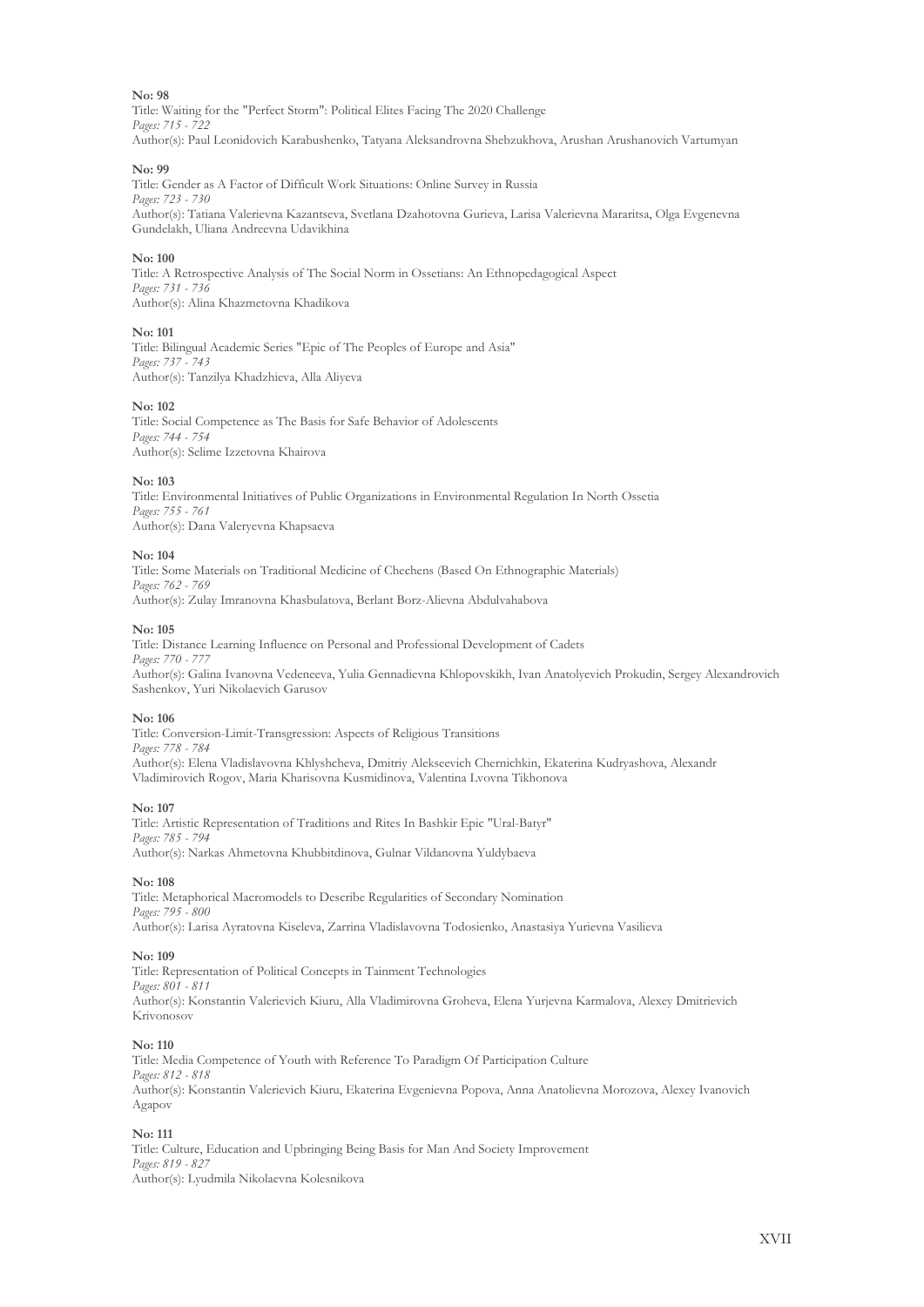Title: Model of Training Bachelor Students in Music And Computer Technologies *Pages: 828 - 836* Author(s): Anton Andreevich Konovalov, Natalia Innokentievna Butorina, Aleksej Olegovich Beltyukov, Anastasiya Alekseevna Khoroshun

#### **No: 113**

Title: Diagnostic Basis of Directions of Culture Formation of Health Preservation In Musicians *Pages: 837 - 843* Author(s): Marina Alekseevna Konyaeva, Meiserya Garafovna Akhmetvalieva

#### **No: 114**

Title: Classical Russian Aphorisms as A Means of Representing Culture *Pages: 844 - 851* Author(s): Anzhelika Viktorovna Korolkova, Tatyana Sergeyevna Novikova, Sergey Yevgenyevich Terentyev

#### **No: 115**

Title: From Counterinsurgency to Counterterrorism: Transformation of The Chadian Army *Pages: 852 - 858* Author(s): Tatyana Sergeevna Denisova, Sergey Valeryanovic Kostelyanet

#### **No: 116**

Title: Image Transformation of The Resource Type Region During Cluster Development Of Culture *Pages: 859 - 869* Author(s): Natalya Vasilyevna Kostyuk, Viktor Ivanovic Markov, Anastasia Sergeevna Telmanova, Zulfiya Mansurovna Akhmetgaleeva, Tatyana Aleksandrovna Volkova

#### **No: 117**

Title: Development of Medical Education In The Khabarovsk Territory In The 1960S-1970S *Pages: 870 - 876* Author(s): Mikhail Alexandrovich Kovalchuk, Sergey Vasilyevich Bobyshev, Nona Michailovna Platonova, Anna Valinurovna Akhmetova

#### **No: 118**

Title: Structural and Semantic Characterization Of English Asyndetic Complex Sentences *Pages: 877 - 884* Author(s): Durus Isakbaevich Kozuev, Gulira Edilbekovna Jumalieva, Gulzada Azimkanovna Beksultanova

#### **No: 119**

Title: Teaching and Educational Technologies For Cultural And Historical Memory Preservation In Students *Pages: 885 - 891* Author(s): Elena Vladislavovna Krasilnikova, Alla Evgenievna Oganezova

#### **No: 120**

Title: Extensiveness and Intensity Of Development Of Russia: Dissonance Between Tradition And Trend *Pages: 892 - 900* Author(s): Lilia Anatolievna Mullyar, Farman Muruvvat ogly Kuliev, Olga Yurievna Ozherelyeva, Ekaterina Alexandrovna Ageeva, Larisa Yurievna Grigoshina

#### **No: 121**

Title: Economic Development of The North Caucasus Federal District In 2009-2020 *Pages: 901 - 907* Author(s): Margarita Rostislavovna Kulova

#### **No: 122**

Title: Regiolect as A Variety Of The National Language *Pages: 908 - 914* Author(s): Boris Vsevolodovich Kunavin, Madina Khadrisovna Bigaeva, Sabira Ayubovna Khadasheva, Bela Gadagkoevna Misikova, Tamara Antonovna Kargaeva

#### **No: 123**

Title: On the Legal Meaning Of Cognitive Functions Of Participants In Criminal Proceedings *Pages: 915 - 920* Author(s): Svetlana Mikhailovna Kurbatova

#### **No: 124**

Title: Semantic Code Of Mythologem Tsykura / Cyk? Ra *Pages: 921 - 933* Author(s): Madina Darchieva

#### **No: 125**

Title: E-Learning in Modern Media Education *Pages: 934 - 940* Author(s): Galina Sergeevna Belolipskaya, Ekaterina Valerevna Lazutkina, Natalya Viktorovna Maksimova, Gulfiya Khaidarovna Kadyrova, Naila Munirovna Baybatyrova, Irina Valerevna Fadeeva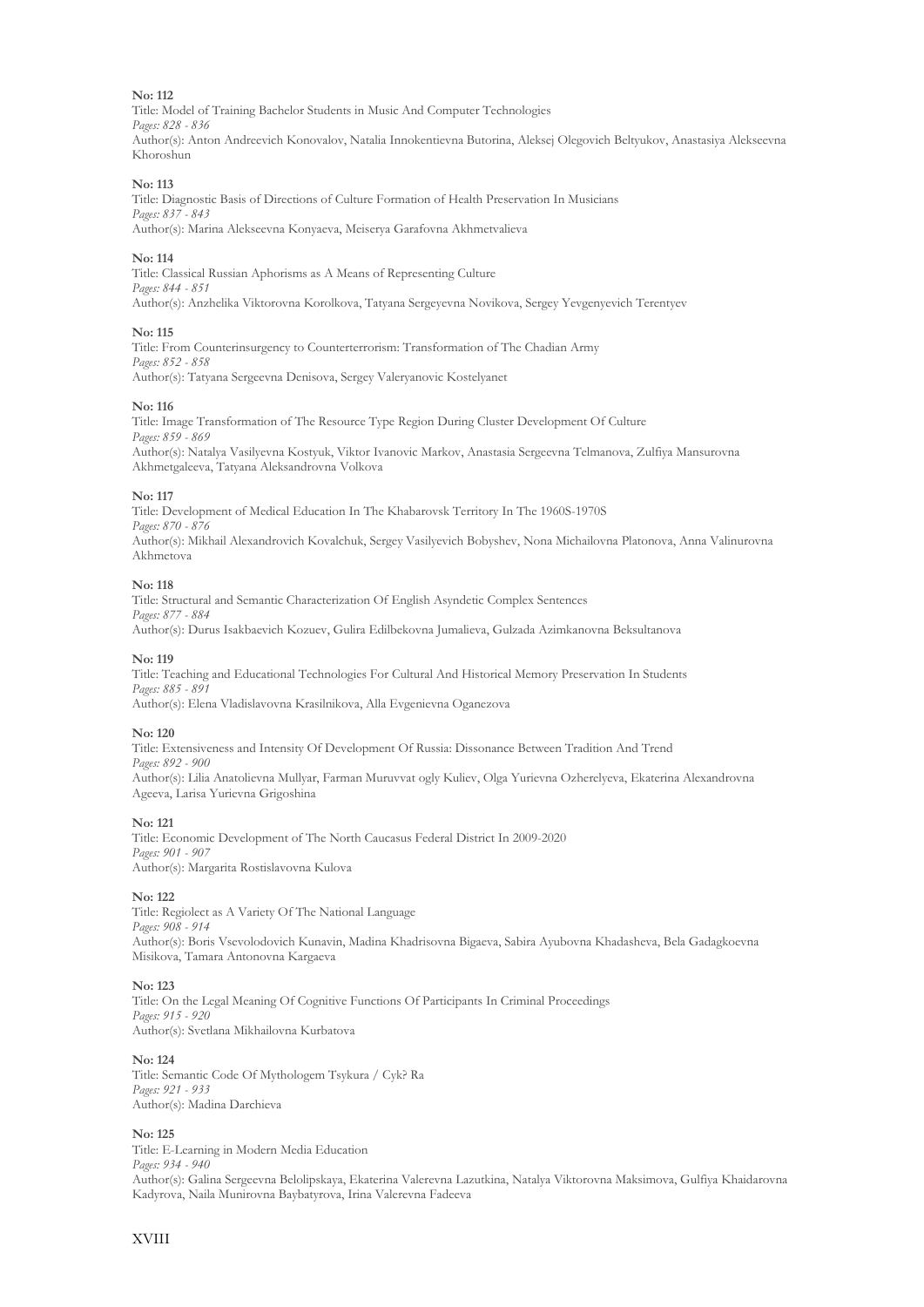Title: From Saakashvili to Ivanishvili: Precedent For Legitimate Recruitment Of Power In Georgia *Pages: 941 - 949* Author(s): Ruslan Valeryevich Lekov, Gennady Vladimirovich Kosov, Dina Gennadievna Alborova, Alina Stanislavovna Bizikova

#### **No: 127**

Title: Speech Strategies for Religious Ideologemes Interpretation As Characteristic Of Media Speech Portrait *Pages: 950 - 957*

Author(s): Patimat Abdulaevna Lekova, Tamara Ibragimovna Magomedova

#### **No: 128**

Title: Teaching Russian to Arab Students Using The Resources Of Their Native Language *Pages: 958 - 964* Author(s): Bella K. Zakaeva, Zema E. Gelieva, Olga N. Boldyreva, Maria V. Suntsova, Evgeniy Y. Vidanov, Irina L. Mul, Yulia Y. Litvinenko, Natalia V. Vagenlyatner

#### **No: 129**

Title: Oath of Allegiance Of Nomadic Foreigners In The South Of Russia *Pages: 965 - 971* Author(s): Irina Vladimirovna Lidzhieva, Danial Saidakhmedivich Kidirniyazov

#### **No: 130**

Title: Cognitive Mechanisms as Operands Of Positive Transfer-Interference Teaching Techniques *Pages: 972 - 980* Author(s): Tatyana Nikolaevna Lomteva, Michail Vasilyevich Kamensky, Elena Nikolaevna Dobrynina, Anna Nikolaevna Likhacheva

#### **No: 131**

Title: Theory of Differential Equations In Forming A Holistic Picture Of The World *Pages: 981 - 989* Author(s): Lobanova Natalia Ivanovna, Nadeshda Vasilevna Ammosova, Mikhail Alekseevich Rodionov, Irina Viktorovna Akimova, Nikolay Petrovich Puchcov

#### **No: 132**

Title: Child Discourse in Russian Childish Literature *Pages: 990 - 996* Author(s): Luan Luan

#### **No: 133**

Title: Negative Social Consequences of The Virtualization Of Modern Society *Pages: 997 - 1001* Author(s): Anna Grigoryevna Luginina

#### **No: 134**

Title: Experience of Creating An Associative Dictionary Of The Uzbek Language *Pages: 1002 - 1010* Author(s): Durdona Esonovna Lutfullayeva, Batir Rakhimjanovich Tajibayev, Malika Anvarovna Nasirova, Rano Haydarovna Davlatova, Umida Yuldashevna Ibragimova

#### **No: 135**

Title: Coronovirus Pandemy in The System Of Contemporary Global Risks *Pages: 1011 - 1018* Author(s): Zuriet Anzaurovna Zhade, Asiet Yusufovna Shadzhe, Svetlana Aslanovna Lyausheva, Nadezhda Alexandrovna Ilinova, Elena Sergeevna Kukva

#### **No: 136**

Title: Expressing the Concept Wealth At The Lexical Level In A Literary Work *Pages: 1019 - 1025* Author(s): Saida Omarovna Magomedova, Anzhelika Shamilovna Bakhmudova, Leila Mikhailovna Tetakaeva, Svetlana Vagidovna Shakhemirova, Raisat Idrisovna Agalarova, Rezeda Nigmatulaevna Abdulaeva

#### **No: 137**

Title: New Trends of Development In Albanian Journalism In The Digital Era *Pages: 1026 - 1033* Author(s): Blerina Mahmutaj

#### **No: 138**

Title: Structuring the Space In The Languages Of Different Cultures And Traditions *Pages: 1034 - 1039* Author(s): Zulaikhat Magomedovna Mallaeva, Rashidat Shahrudinovna Khalidova, Khaibat Magomedtagirovna Kadachieva, Uzlipat Usmanovna Gasanova, Marjanat Nurmagomedovna Kuraeva

#### **No: 139**

Title: Dynamics of Labour Productivity In Regions Of Russia *Pages: 1040 - 1046* Author(s): Elena Arkadevna Gafarova, Olga Evgenevna Malykh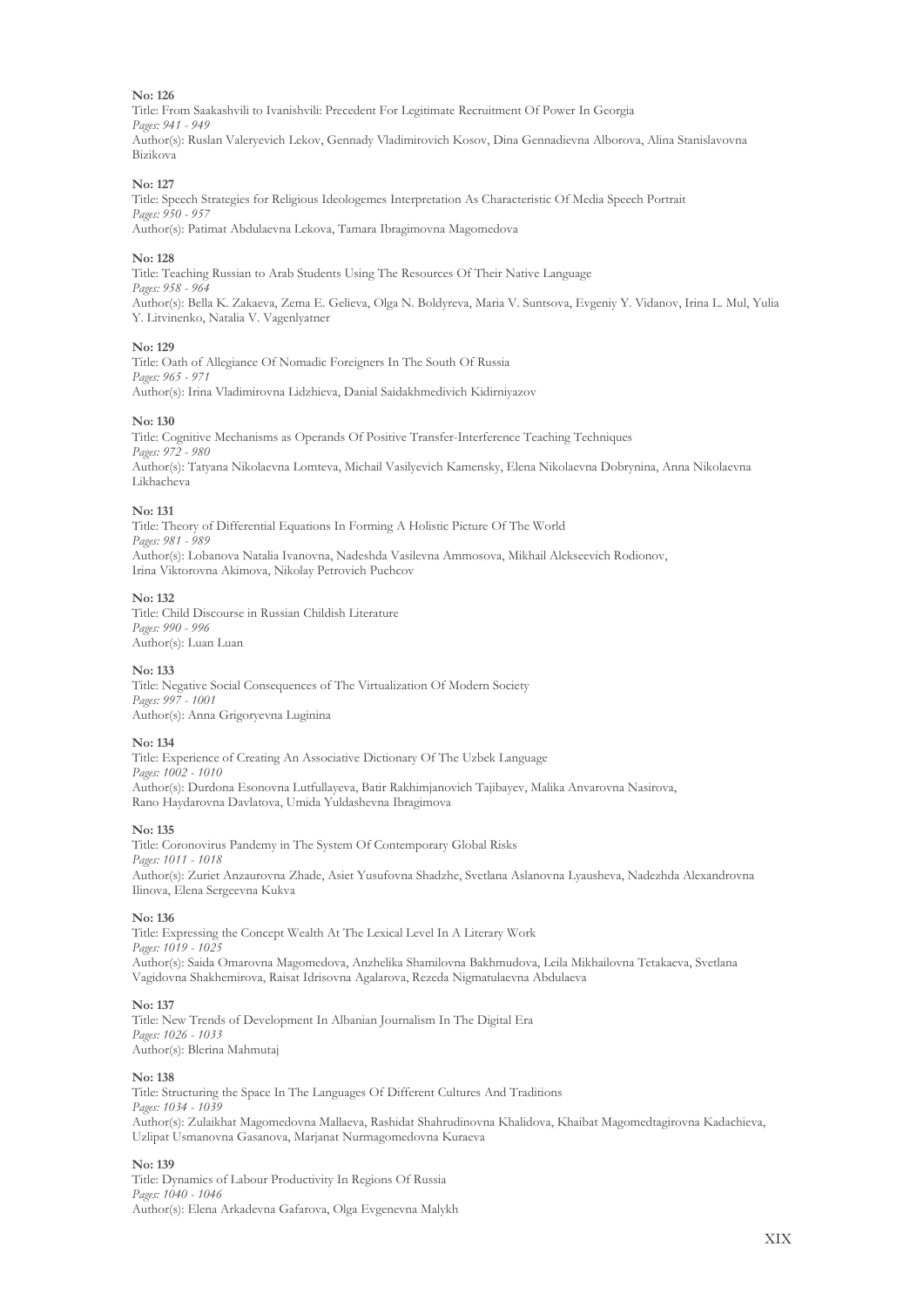Title: Mechanisms of Involving Teachers Into Learners' Project-Research Activity *Pages: 1047 - 1053* Author(s): Khouzu Edilsultanovna Mamalova, Vakha Shamanovich Rasumov, Zaynap Muhadinovna Akhmadova

#### **No: 141**

Title: Integrated Approach for Assessing The Level Of Stakeholder Interaction On Construction Enterprises *Pages: 1054 - 1063* Author(s): Konstantin Anatolyevich Mamonov, Elena Vladimirovna Dymchenko, Evgeny Vladimirovich Grytskov, Vladimir Anatolyevich Velychko

#### **No: 142**

Title: Role of Local Governments In Optimizing Interethnic Relations *Pages: 1064 - 1070* Author(s): Aziza Marasulova, Nurlan Timurovich Sultangaliev

#### **No: 143**

Title: Ossetian Migration to Lesser Kabarda Lands In The 18Th-19Th Centuries *Pages: 1071 - 1078* Author(s): Islam-Bek Temurkanovich Marzoev

#### **No: 144**

Title: Application of Gartner Maturity Cycles For Risk Forecasting *Pages: 1079 - 1084* Author(s): Anna Vasilievna Mayakova

#### **No: 145**

Title: Conceptual Model of Managing A System For Preparing Students For Engineering Specialties *Pages: 1085 - 1093* Author(s): Tatyana Gordienko, Anna Mezentseva

#### **No: 146**

Title: Cooperation Between Russia and The Eaeu In The Field Of Renewable Energy *Pages: 1094 - 1100* Author(s): Elena Sergeevna Mikhailova, Tatiana Vladimirovna Efimtseva, Oksana Vladimirovna Rakhmatullina, Alina Andreevna Diakonova, Roza Nailievna Salieva

#### **No: 147**

Title: Foreign Elements in Modern Newspaper Text: The Russian Newspaper For 2018-2019) *Pages: 1101 - 1106*  Author(s): Natalia Aleksandrovna Minakova, Elena Valentinovna Talybina, Ekaterina Anatolyevna Nikulina

#### **No: 148**

Title: Text-Forming Function of Verb Forms In Poetic Prayers Of Z. Gippius *Pages: 1107 - 1113* Author(s): Irina Georgievna Kazachuk, Natalia Vladimirovna Glukhikh, Aleksandra Anatolievna Mironova

#### **No: 149**

Title: Philosophy and Methodology Of History In The "Mechanist" School Of Soviet Philosophy *Pages: 1114 - 1119* Author(s): Dmitrii Petrovich Mochalov, Inna Valerevna Nevzorova

#### **No: 150**

Title: School of The Future: View Of The "Digital Natives" Of The Present *Pages: 1120 - 1128* Author(s): Olga A. Moskvitina

#### **No: 151**

Title: Expressing A Semantic Subject in Generic Statements Of German And Russian *Pages: 1129 - 1137* Author(s): Alexander Mikhaylovich Chervoniy, Evgenia Murashova

#### **No: 152**

Title: Socialization of People With Disabilities In The Modern Russian Society *Pages: 1138 - 1147* Author(s): Lyubovy Aleksandrovna Nagornaya

#### **No: 153**

Title: Daily Life Dynamics of The Rural Population Of Kalmykia (Interdisciplinary Analysis) *Pages: 1148 - 1153* Author(s): Ludmila Namrueva

#### **No: 154**

Title: Motive of Death As An Indicator Of Human Values In Russian Literature *Pages: 1154 - 1162* Author(s): Liliya Harisovna Nasrutdinova, Natalia Georgievna Makhinina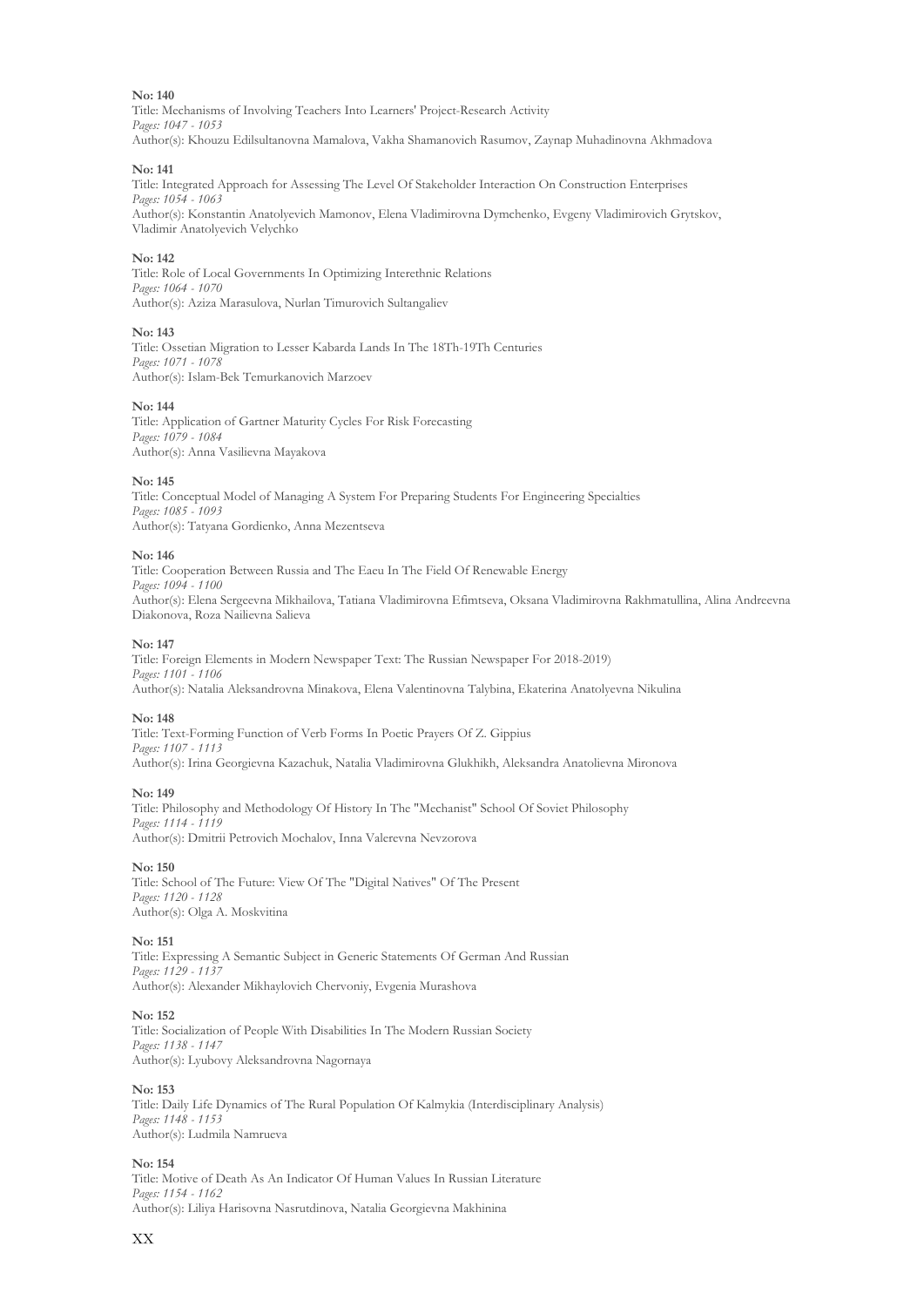Title: Environmental Responsibility of Teacher: Professional Involvement In A Common Cause *Pages: 1163 - 1171* Author(s): Anna Alexandrovna Nesterova, Natalya Alexandrovna Berezova

#### **No: 156**

Title: Determinants of Penitentiary Crime *Pages: 1172 - 1179* Author(s): Olga Ivanovna Nesterova

#### **No: 157**

Title: Negative Constructions with Genitive As A Means Of Expressing Absence *Pages: 1180 - 1187* Author(s): Irina Nikolaevna Ochirova, Evgeniia Vladimirovna Golubeva, Svetlana Dmitrievna Kitlyaeva, Lyubov Alekseevna Staroverkina

#### **No: 158**

Title: Behavioural Corporate Finance and The Firm'S Dividend Policy *Pages: 1188 - 1194* Author(s): Elena Petrovna Ogorodnikova, Elena Vladimirov Lapteva, Lidia Vladimirovna Portnova

#### **No: 159**

Title: Kalmyk, English and German Proverbial Text In Family Discourse: Male Nominations *Pages: 1195 - 1201* Author(s): Ellara Ulyaevna Omakaeva, Agnesh Birtalan, Galina Mandzhievna Bovaeva, Tatyana Viktorovna Buraeva, Olga Vasilyevna Salynova

#### **No: 160**

Title: State, Causes and Ways Of Minimizing Female Juvenile Delinquency *Pages: 1202 - 1209* Author(s): Oksana Aleksandrovna Osadchuk, Aleksandr Vasilyevich Groshev, Elena Evgenevna Ryabtseva, Zulfiya Zaletdinovna Ekimova

#### **No: 161**

Title: Chechen Republic in 2003 *Pages: 1210 - 1216* Author(s): Abbaz Dogievich Osmaev, Akhmad Sharpudinovich Aliev, Ali Ruslanovich Salgiriev, Yandarbek Saidbekovich Gapaev

#### **No: 162**

Title: Protection of The Information Rights Of Minors In The Digital Society *Pages: 1217 - 1230* Author(s): Alexander Vladimirovich Ostroushko, Ljudmila Aleksandrovna Bukalerova, Adam Ruslanovich Kutuev

#### **No: 163**

Title: Primary Children'S Vocabulary in Dagestani Languages *Pages: 1231 - 1238* Author(s): Zabikhat Magomedovna Otsomieva-Tagirova, Khizri Abdulmadjidovich Yusupov, Mariza Oglanovna Ibragimova

#### **No: 164**

Title: Mineral Fertilizers Influence on Some Characteristics Of Winter Wheat *Pages: 1239 - 1247* Author(s): Alena Ozheredova, Aleksandr Esaulko

#### **No: 165**

Title: Conditions for Creating A Regional Mechanism For Scientific And Methodological Teachers Support *Pages: 1248 - 1255* Author(s): Maria Eduardovna Paatova, Elena Vladimirovna Demkina, Svetlana Nikolaevna Begidova, Victoria Viktorovna Buсhatskaia, Yuri Vladimirovich Naumenko

#### **No: 166**

Title: Patriotic Education and Children'S Periodicals *Pages: 1256 - 1262* Author(s): Valentina Ivanovna Pallotta, Elena Vladimirovna Vasilenko, Pavel Gennadievich Vasilenko, Natalia Alexandrovna Tereshchenko, Anatoliy Ivanovich Fursov

#### **No: 167**

Title: Regulation of The Key Rate By The Central Bank Of Russia *Pages: 1263 - 1275* Author(s): Anzhela Petrovna Panteleeva, Sergey Vasilyevich Petrov

#### **No: 168**

Title: Cognitive-Operational Readiness of Future Psychologists For Professional Activities *Pages: 1276 - 1282* Author(s): Nadezhda Parfenova, Elena Mititsina, Oksana Akimova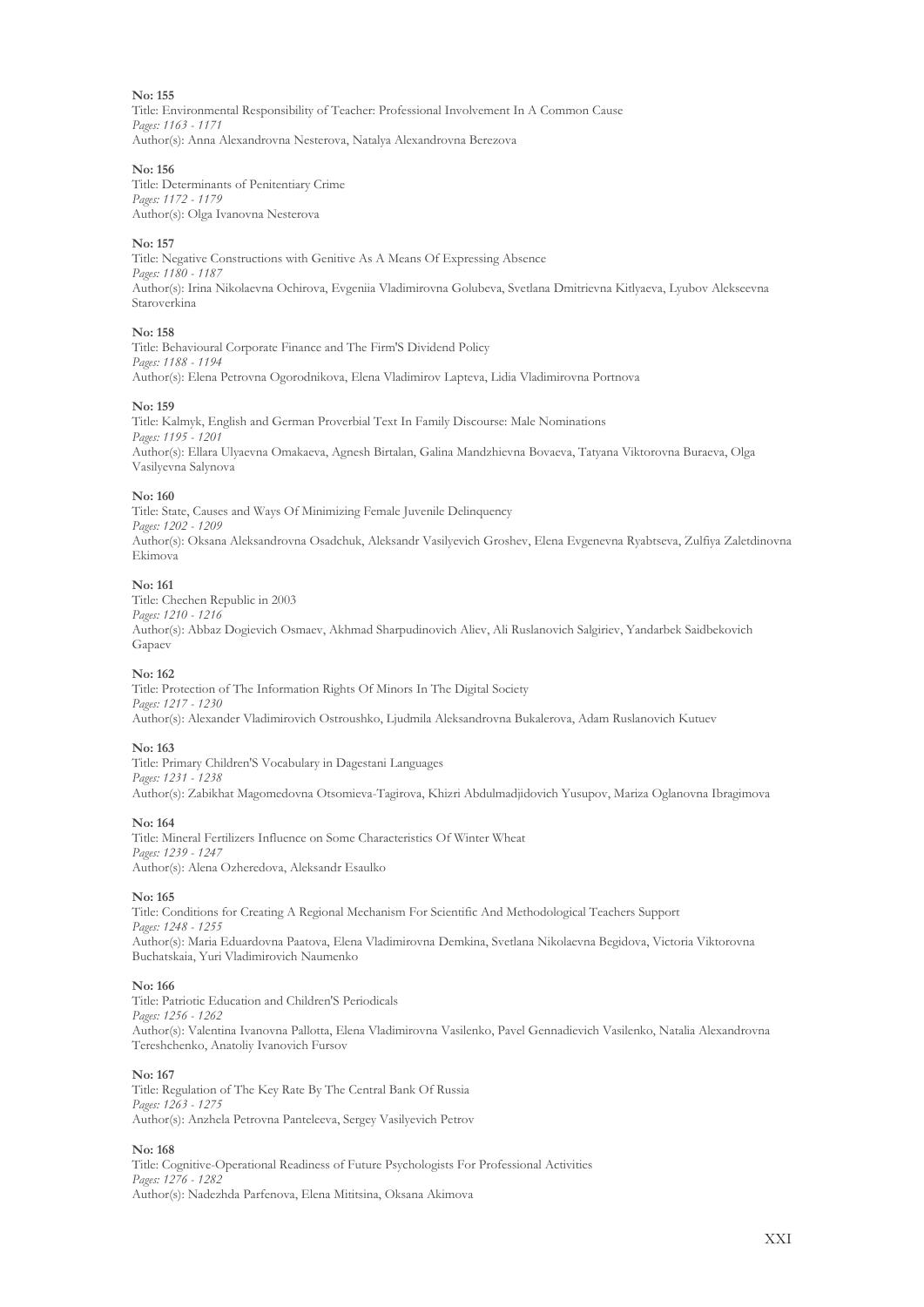Title: Synonymous and Antonymous Relations In The Language Of Ossetian Nartovian Epos *Pages: 1283 - 1289* Author(s): Larisa Gatsalova, Larisa Parsieva

#### **No: 170**

Title: Structural and Semantic Classification Of Interjections *Pages: 1290 - 1296* Author(s): Larisa Parsieva, Larisa Gatsalova

#### **No: 171**

Title: Impact of Epidemics On Socio-Economic, Migration And Cultural Transformations Of Society *Pages: 1297 - 1303* Author(s): Zhanna Valeryanovna Petrunina, Aleksandr Borisovich Semenov, Denis Viktorovich Novikov

#### **No: 172**

Title: A Question on Phonetic Transcription Of Vietnamese *Pages: 1304 - 1310* Author(s): Nguyen Hanh Phan

#### **No: 173**

Title: Ethnocultural Features of The Perception Of Russian Culture By Kyrgyz Students *Pages: 1311 - 1318* Author(s): Elena Viktorovna Polyakova, Anna Vladimirovna Kovaleva

#### **No: 174**

Title: Problem of Classification Of Methods In Foreign Language Education *Pages: 1319 - 1326* Author(s): Sergey Victorovich Chernyshov, Margarita A. Ariyan, Yulia Yuryevna Pospelova, Natalia Sergeevna Pronina, Alexandr Nikolayevich Shamov

#### **No: 175**

Title: Activity Content of Education As A Prerequisite For Students' Professional Competence Mastering *Pages: 1327 - 1333*  Author(s): Valentina Petrovna Bikbulatova, Raziyat Rabadanova, Galina Nikolaevna Yulina

#### **No: 176**

Title: Normative Regulation of Economic Activity *Pages: 1334 - 1341* Author(s): Aleksandr Sergeevich Razin, Boris Aleksandrovich Navrotskii, Oleg Viktorovich Dushko, Alexey Aleksandrovich Churakov

#### **No: 177**

Title: Social and Professional Adaptation Of Future Graduates Of Vocational Training Institutions *Pages: 1342 - 1350* Author(s): Natalia Borisovna Romaeva, Svetlana Vladimirovna Kuzmina, Elena Vladimirovna Kartasheva, Elena Stanislavovna Zaikina, Anton Pavlovich Romaev

#### **No: 178**

Title: Value of Spiritual Perfection In The Metaphorical Symbolism Of The Akathist *Pages: 1351 - 1357* Author(s): Natalia Aleksandrovna Ryadovykh

#### **No: 179**

Title: Ethnocultural Resources of Rural Settlement Environment Of The Republic Of Crimea *Pages: 1358 - 1365* Author(s): Nadezhda Vasiljevna Rychkova, Sergej Yurjevich Rychkov, Ajvaz Minnegosmanovich Fazliev, Guzel Rafailovna Stolyarova

#### **No: 180**

Title: Government Bodies: Subjects of Civil Law Or Structural Parts Of Public-Law Entity? *Pages: 1366 - 1371* Author(s): Rezida Ravilovna Sadrieva, Valentina Vyacheslavovna Levochko

#### **No: 181**

Title: Escheated Property Passing Under the Law Into The Russian Federation'S Property *Pages: 1372 - 1378* Author(s): Rezida Ravilovna Sadrieva, Tatiana Nikolaevna Oglezneva

#### **No: 182**

Title: Modern State of Studying The Russian Language In The Republic Of Tajikistan *Pages: 1379 - 1385* Author(s): Zaynularab Zaburiddinovich Saidov, Svetlana Aleksandrovna Deryabina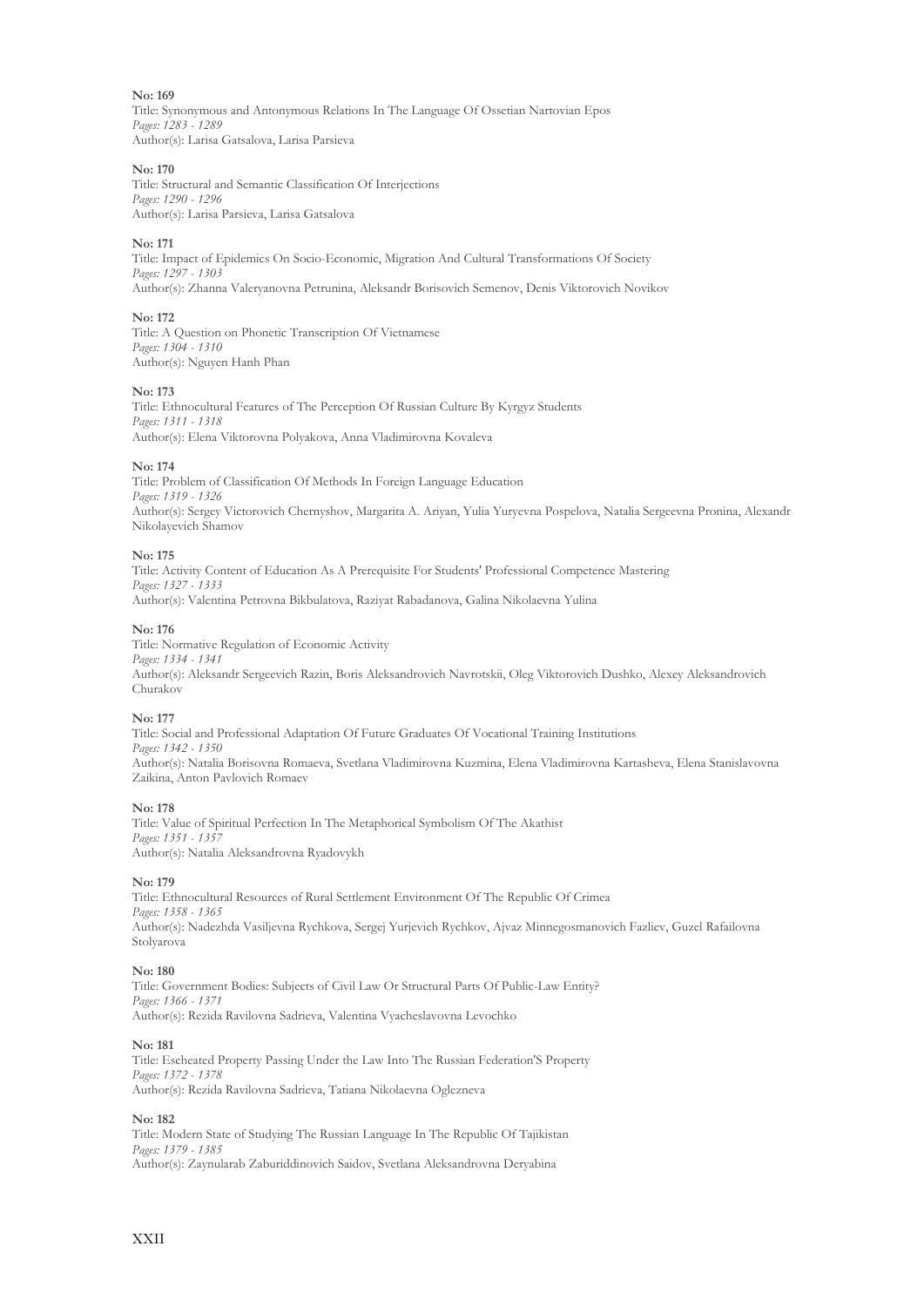Title: Russia'S Intellectual Capacity for Solving Production And Infrastructure Problems In The Arctic *Pages: 1386 - 1393* Author(s): Vera Petrovna Samarina, Aleksandr Victorovich Samarin, Tatyana Petrovna Skufina

#### **No: 184**

Title: Electronic Educational Resources in Foreign Language Teaching At The Higher Education Institution *Pages: 1394 - 1402* Author(s): Varvara Sergeevna Samarina, Oxana Olegovna Varnavskaya, Lyubov Georgievna Gubanova, Galina Nikolaevna Nezhelskaya, Evgeniya Nikolaevna Khusainova

#### **No: 185**

Title: Additional Education of Children And Development Of Attitude To Cognitive Activity *Pages: 1403 - 1410* Author(s): Elena Sanina, Sergey Firsin, Ludmila Zenkova, Natalya Pavlova

#### **No: 186**

Title: State and Prospects of Sports Management Development in Russia *Pages: 1411 - 1417* Author(s): Svetlana Michajlovna Sapozhnikova, Georgiy Nikolaevich Grets, Valentina Viktorovna Kuptsova, Iurii Mikhailovich Titov, Natalja Vladimirovna Reichert, Olga Anatoljevna Lapshova

#### **No: 187**

Title: Graphical Mobile Application "Harmony" Helps in Stress-Management in Medical Students *Pages: 1418 - 1423* Author(s): Djemilya Lemarovna Katamanova, Olga Mikhailovna Bazanova, Tatiana Pavlovna Sataieva

#### **No: 188**

Title: Organizational and Pedagogical Conditions for Professionally Oriented Training of Communication Specialists *Pages: 1424 - 1431*

Author(s): Lidiia Mihajlovna Semenova, Oskar Yakovlevich Goykhman, Liubov Markovna Goncharova

#### **No: 189**

Title: Evolution of The Russian Language Picture Of The World *Pages: 1432 - 1438* Author(s): Elena Viktorovna Senko

#### **No: 190**

Title: Frame Structure of Term Systems Within Secondary Encyclopedic Text *Pages: 1439 - 1446* Author(s): Svetlana Vasilyevna Serebryakova, Sergey Nikolaevich Bredikhin, Ekaterina Evgenyevna Plokhaya

#### **No: 191**

Title: Archetype of Power in Folklore: Russian And Moldovan-Romanian Folk Tales *Pages: 1447 - 1456* Author(s): Nadezhda Vladimirovna Shalaeva, Galina Viktorovna Lobacheva

#### **No: 192**

Title: On Institutionalization of Russian Parties in The Political System Of The 1990S *Pages: 1457 - 1463* Author(s): Natalya Anatolyevna Shaozheva, Marina Khabasovna Gugova, Zarema Mukhamedovna Kesheva, Natalya Vladimirovna Varivoda, Svetlana Grigorievna Mirzoeva

#### **No: 193**

Title: Diaspora Adaptation Strategies for Migrants in Russia'S Cross-Border Territories *Pages: 1464 - 1471* Author(s): Maria Ivanovna Cherepanova, Olga Vladimirovna Borisova, Eva Olegovna Ebeling, Sildismaa Arturovna Sariglar, Daria Konstantinovna Scheglova

#### **No: 194**

Title: Yakut Experience of Reviving the Cultural Tradition in The Field of Ethnosports *Pages: 1472 - 1478* Author(s): Natalia Sergeevna Shkurko, Nikolai Petrovich Olesov, Innokenty Ignatievich Baishev, Nikolay Ivanovich Tsypandin, Mikhail Ilyich Borokhin, Venera Nikolaevna Antonova

#### **No: 195**

Title: Formation of Interethnic Tolerance Through Educational Situations at Foreign Language Classes *Pages: 1479 - 1486* Author(s): Tatyana Nickolaevna Sinenko

#### **No: 196**

Title: Regional Audit as A Basis of The Strategy for Regional Business Development *Pages: 1487 - 1493* Author(s): Irina Vladimirovna Mishurova, Vladislav Anatolievich Rusanov, Olga Borisovna Chernenko, Tatyana Yuryevna Sinyuk, Natalia Gennadievna Kazimirova, Yulia Aleksandrovna Rybalko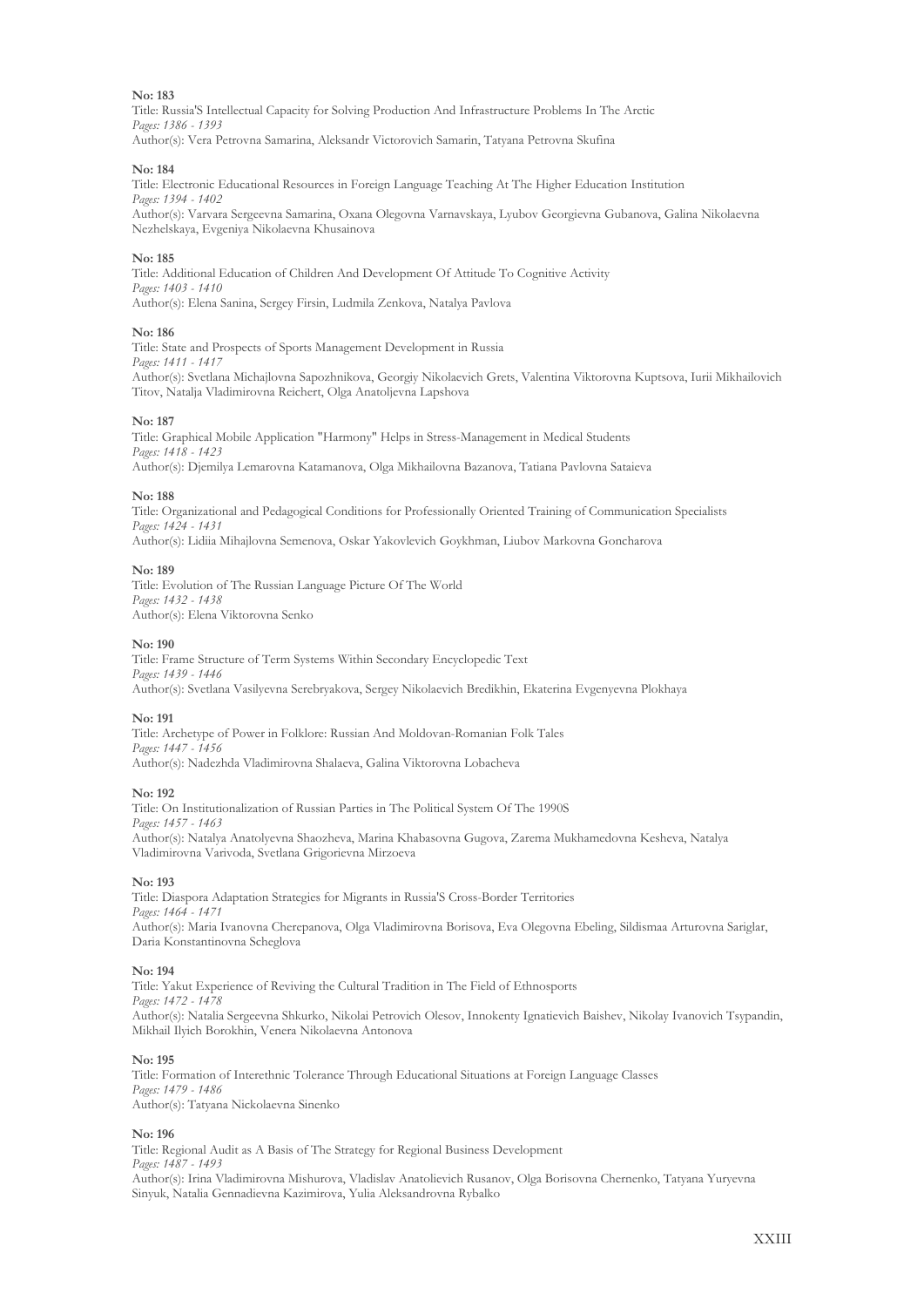Title: Prerequisites for A Competency-Based Approach to Evaluating Competencies of Successful Entrepreneurs *Pages: 1494 - 1499* Author(s): Tatyana Yrievna Sinyuk, Natalia Aleksandrovna Lobakhina, Tatyana Nikolaevna Prokopetz, Svetlana Nikolaevna Komarova, Olga Grigorievna Zhuravleva, Yuliya Alexsandrovna Rybalko

**No: 198**

Title: Economic Security of The Region: Main Threats and Factors to Overcome Them *Pages: 1500 - 1506* Author(s): Tatyana Elzarikoevna Sitokhova, Natalya Vasilevna Rakuta, Karine Yuryevna Bagratui, Oksana Vladimirovna Torchinova, Vicktoria Viktorovna Zunde

#### **No: 199**

Title: Digital Transformation as A Driver of Economic Development for Metallurgical Companies *Pages: 1507 - 1514* Author(s): Natalia Vladimirovna Skvortsova, Margarita Vladimirovna Kuznetsova

#### **No: 200**

Title: Distance Educational Technologies in Independent Work of Students and Undergraduates *Pages: 1515 - 1522* Author(s): Galina Vladimirovna Slepukhina, Olga Cergeevna Mameteva, Olga Pavlovna Stepanova, Nelli Gennadivna Cuprun

#### **No: 201**

Title: Interviewing and Translation in Creating an Adequate Attitude to The Spiritual Cluster *Pages: 1523 - 1530* Author(s): Diana Vaynerovna Sokaeva, Elizaveta Borisovna Dzaparova

#### **No: 202**

Title: The Role of Ethnopsychology in Regulating Culture-Based Language Acquisition Techniques *Pages: 1531 - 1537* Author(s): Olga Victorovna Starinina, Tatyana Nikolaevna Lomteva, Mikhail Vasilievich Kamensky, Inna Sergeevna Reshetova

#### **No: 203**

Title: Cosmonymy in Bashkir Folklore: Traditions and Modern Preservation in The People'S Memory *Pages: 1538 - 1545* Author(s): Rosalia Asfandiyarovna Sultanrageeva

#### **No: 204**

Title: Development Of R&D Light Industry Project Implementation Skills in University Students *Pages: 1546 - 1551* Author(s): Svetlana Gazimovna Sunaeva, Tatiana Aleksandrovna Gordeeva, Irina Ivanovna Gerasimenko, Elena Sergeevna Petrova

#### **No: 205**

Title: Medium-Term Prospects of Russia: Development Potential and Systemic Constraints *Pages: 1552 - 1558* Author(s): Sergey Yakovlevich Suschiy, Dmitry Igorevich Uznarodov

#### **No: 206**

Title: Enterprises of Zlatoust During the Great Patriotic War *Pages: 1559 - 1564* Author(s): Suvorova Anna Viktorovna, Irina Vasilievna Semenchenco, Regina Borisovna Panych

#### **No: 207**

Title: Prospects of Tourism Development in The Orenburg-Kazakhstan Transboundary Region *Pages: 1565 - 1573* Author(s): Natalia Yurievna Sviatokha, Irina Yurievna Filimonova, Irina Aleksandrovna Podosenova

#### **No: 208**

Title: The Concept of Transgression and Its Use In Modern Scientific Research *Pages: 1574 - 1579* Author(s): Valentina Lvovna Tikhonova, Oleg Igorevich Zakutnov, Natalya Sergeevna Reshetnikova, Ilya Valeryevich Mamatiev, Konstantin Romanovich Kim

#### **No: 209**

Title: Integrative Training of master's degree Students In Physics And Mathematics *Pages: 1580 - 1586* Author(s): Julia Sergeevna Tokareva, Natalya Vasilievna Kononenko, Natalia Anatolyevna Kazachek

#### **No: 210**

Title: Names of Dairy Products in Turkic And Mongolian Languages *Pages: 1587 - 1593* Author(s): Alishina Khanisa Chavdatovna, Svetlana Menkenovna Trofimova, Minsılu Gubaitovna Usmanova, Zarema Nazirovna Ekba, Zula Dzhirgalovna Basangova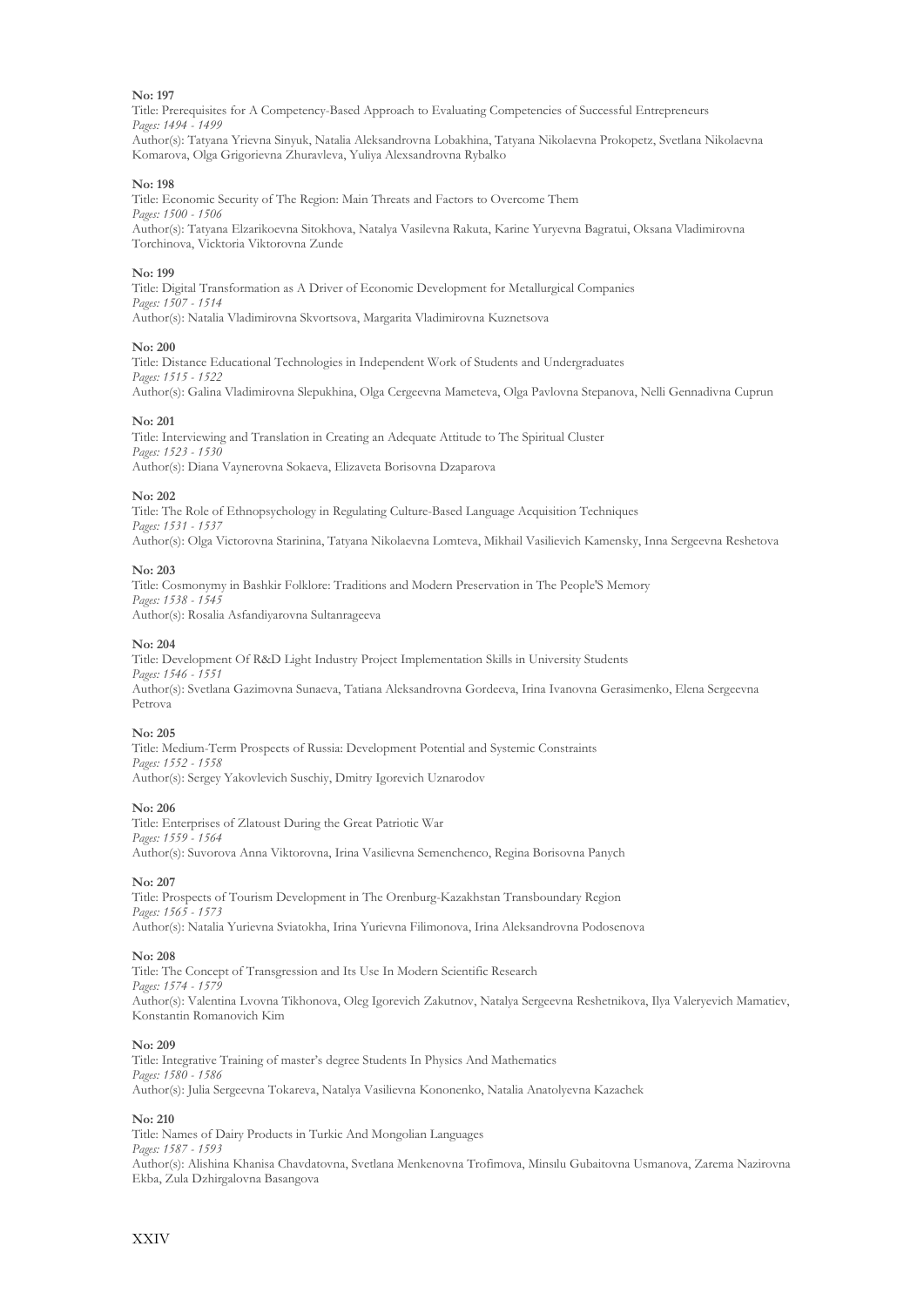Title: Prefixation in The Ossetian Language: Result of Context Interaction Of Linguistic Units *Pages: 1594 - 1604* Author(s): Larisa Batradzovna Morgoeva, Iskra Nartovna Tsallagova

#### **No: 212**

Title: Muslim Integration Issues in British Society *Pages: 1605 - 1611* Author(s): Oksana Khetagovna Tsarikaeva, Boris Georgievich Koybaev, Diana Taimurazovna Lolaeva, Vladimir Chermenovich Revazov

#### **No: 213**

Title: Corpus Delicti Characteristics Provided by The Criminal Code of The Russian Federation *Pages: 1612 - 1619* Author(s): Gilyana Vladimirovna Tsebekova, Vladimir Vasilyevich Basanov

#### **No: 214**

Title: Formation of Civic and Patriotic Values Among Young People *Pages: 1620 - 1627* Author(s): Gulsina Yakupovna Grevtseva, Marina Vladimirovna Tsiulina, Irina Mikhailovna Bashtanar, Tatyana Alekseevna Zhilkina, Tatyana Igorevna Isakova

#### **No: 215**

Title: Correlation of Motherland / Emigration Images in Works By Younger Harbin Poets *Pages: 1628 - 1635* Author(s): Olga Evgenievna Tsmykal, Yishan Feng, Shi Liu

#### **No: 216**

Title: Old and New Vladikavkaz: Evolution of The Urban Sociocultural Environment *Pages: 1636 - 1642* Author(s): Berta Vladimirovna Tuaeva, Kamila Ruslanovna Dzalaeva

#### **No: 217**

Title: Women in The History of Chinese Buddhism *Pages: 1643 - 1648* Author(s): Mergen Sandzhievich Ulanov, Valeriy Nikolaevich Badmaev, Galina Pavlovna Kaldinova, Marina Egorovna Tyumidova, Yulia Yuryevna Erengenova

#### **No: 218**

Title: The Main Methodological Approaches to The Practical Study of Painting *Pages: 1649 - 1653* Author(s): Nataliia Borisovna Ulianova

#### **No: 219**

Title: Design of A Developing Speech Environment Using Native Languages of Indigenous Minorities *Pages: 1654 - 1663* Author(s): Vilena Yakovlevna Unarova

#### **No: 220**

Title: Esotericism of The Philosophy Of "Zhou Yi" *Pages: 1664 - 1670* Author(s): Aleksej Nikolaevich Ovshinov, Oleg Vladimirovich Usalko, Baldzhya Batnasunovna Dyakieva, Kermen Andzhukaevna Nadneeva, Artur Mikhailovich Burinov

#### **No: 221**

Title: Teacher Professional and Personal Development: Integrative Approach *Pages: 1671 - 1679* Author(s): Svetlana Anatolyevna Uskova, Evgeny Nikolaevich Baryshnikov, Valentina Vladimirovna Gorshkova, Lyudmila Viktorovna Konovalova, Sergey Mihailovich Shingaev, Anna Alexandrovna Katelina

#### **No: 222**

Title: Using the Russian Licensing System In Protecting Environmental Interests Of Subsoil Users *Pages: 1680 - 1686* Author(s): Khalida Nizamievna Utrendeeva, Svetlana Leonidovna Banshchikova, Vadim Igorevich Chudovskiy, Alexander Lvovich Ryabtsev, Irina Yrevna Goltyapina

#### **No: 223**

Title: Specifics of Mediation in The Criminal Proceedings Of European States *Pages: 1687 - 1694* Author(s): Aleхandra Sergeevna Vasilenko, Liudmila Alexandrovna Bukalerova, Adam Ruslanovich Kutuev

#### **No: 224**

Title: Modern Aspects of Design Organization Of Urban Environment Visual Culture *Pages: 1695 - 1701* Author(s): Elena Vladimirovna Vasilenko, Pavel Gennadievich Vasilenko, Oksana Sergeevna Goltseva, Tatiana Evgenievna Belyakova, Konstantin Nikolaevich Shevalie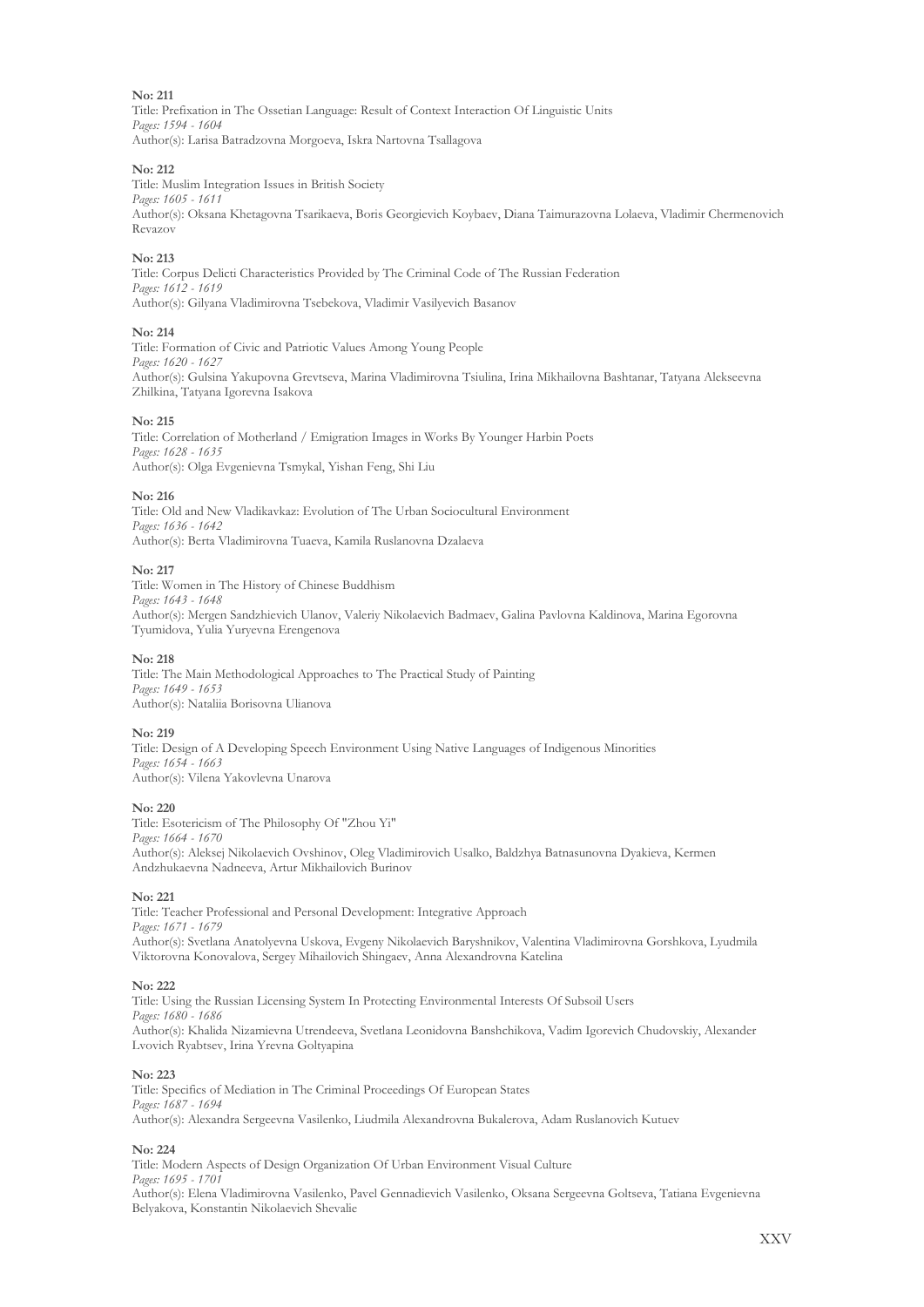Title: International Experience of Legal And Tax Regulation In Operation Of "Cloud" Services *Pages: 1702 - 1707* Author(s): Anton Olegovich Vasilev, Svetlana Aleksandrovna Vasileva, Aleksandr Ivanovich Ivanov, Marina Vladimirovna Slizkova, Alibek Huseinovich Dzamykhov, Marina Teuvezhevna Dzamykhova

#### **No: 226**

Title: E-Learning Implementation by Means Of The Digital Educational Environment Of The University *Pages: 1708 - 1714* Author(s): Timur Gadzhievich Vezirov, Maria Anatolyevna Lapina, Navrat Magomedsaidovna Umargadzhieva, Laura Kemalovna Bostanova

#### **No: 227**

Title: Russia in Conditions Of Financial Turbulence And Cumulating Chaos *Pages: 1715 - 1722* Author(s): Peter Viktorovich Akinin, Valentina Petrovna Akinina, Inna Olegovna Alimova, Natalya Valeryevna Viderker, Igor Igorevich Kravchenko

#### **No: 228**

Title: State Regulation Towards Labor Migration Flows During the New Economic Policy *Pages: 1723 - 1728* Author(s): Sergey Vadimovich Vinogradov, Yulliya Gennadevna Eshchenko, Oleg Igorevich Zakutnov, Olga Aleksandrovna Dzhagaeva

#### **No: 229**

Title: Testing Based on Gamification Of It Classes *Pages: 1729 - 1735* Author(s): Oksana Evgenievna Kadeeva, Elena Petrovna Yakimovich, Valentina Nikolaevna Syritsyna, Denis Aleksandrovich Klyuchnikov

#### **No: 230**

Title: Acmeological Conditions to Foster Professional Success In Teacher Training *Pages: 1736 - 1742* Author(s): Elena Petrovna Yakimovich, Marina Nikolaevna Yunevich, Tatyana Anatolyevna Banku, Stanislav Anatolyevich Garanin, Elena Alekseevna Fedoreeva

#### **No: 231**

Title: Potential for Occupational Mobility of The Workforce In Russia *Pages: 1743 - 1751* Author(s): Olga Viktorovna Zabelina, Irina Borisovna Omelchenko, Farida Islamudinovna Mirzabalaeva

#### **No: 232**

Title: Image of Japan In Chinese Literary Thought In The Early 20Th Century *Pages: 1752 - 1758* Author(s): Anna A. Zabiyako, Wang Yuqi

#### **No: 233**

Title: Tungus Percept Image in The Far East Literary Ethnography *Pages: 1759 - 1765* Author(s): Kseniya Alexandrovna Zemlyanskaya, Guo Long Deng

#### **No: 234**

Title: Russian Legislation on Distance Learning In Higher School: Trends And Prospects *Pages: 1766 - 1775* Author(s): Zuriet Anzarovna Zhade, Rashid Dumalichevich Khunagov, Azamat Mukhamcherievich Shadzhe, Svetlana Aslanovna Lyausheva, Inna Nikolaevna Gaidareva, Zara Askarbekovna Mamisheva

#### **No: 235**

Title: Aphoristic Folklore in The Novel By М. Gorky "Klim Samgin'S Life" *Pages: 1776 - 1782* Author(s): Marina Ivanovna Zhurina, Tatyana Nikolaevna Yurkina, Lyudmila Borisovna Pastukhova, Zinaida Nikitichna Yakushkina

#### **No: 236**

Title: The Global Islamic Educational Space: Problems and Prospects Of Its Organization *Pages: 1783 - 1790* Author(s): Ravilya Ibragimovna Zianshina

#### **No: 237**

Title: Harbin Image in The Memories Of Its Inhabitants *Pages: 1791 - 1796* Author(s): Yana Viktorovna Zinenko, Kunyi Ju

#### **No: 238**

Title: Digital Technologies in Governance Of Russian Regions: Legal Aspects *Pages: 1797 - 1803* Author(s): Zarina Tamerlanovna Zoloeva, Boris Georgievich Koybaev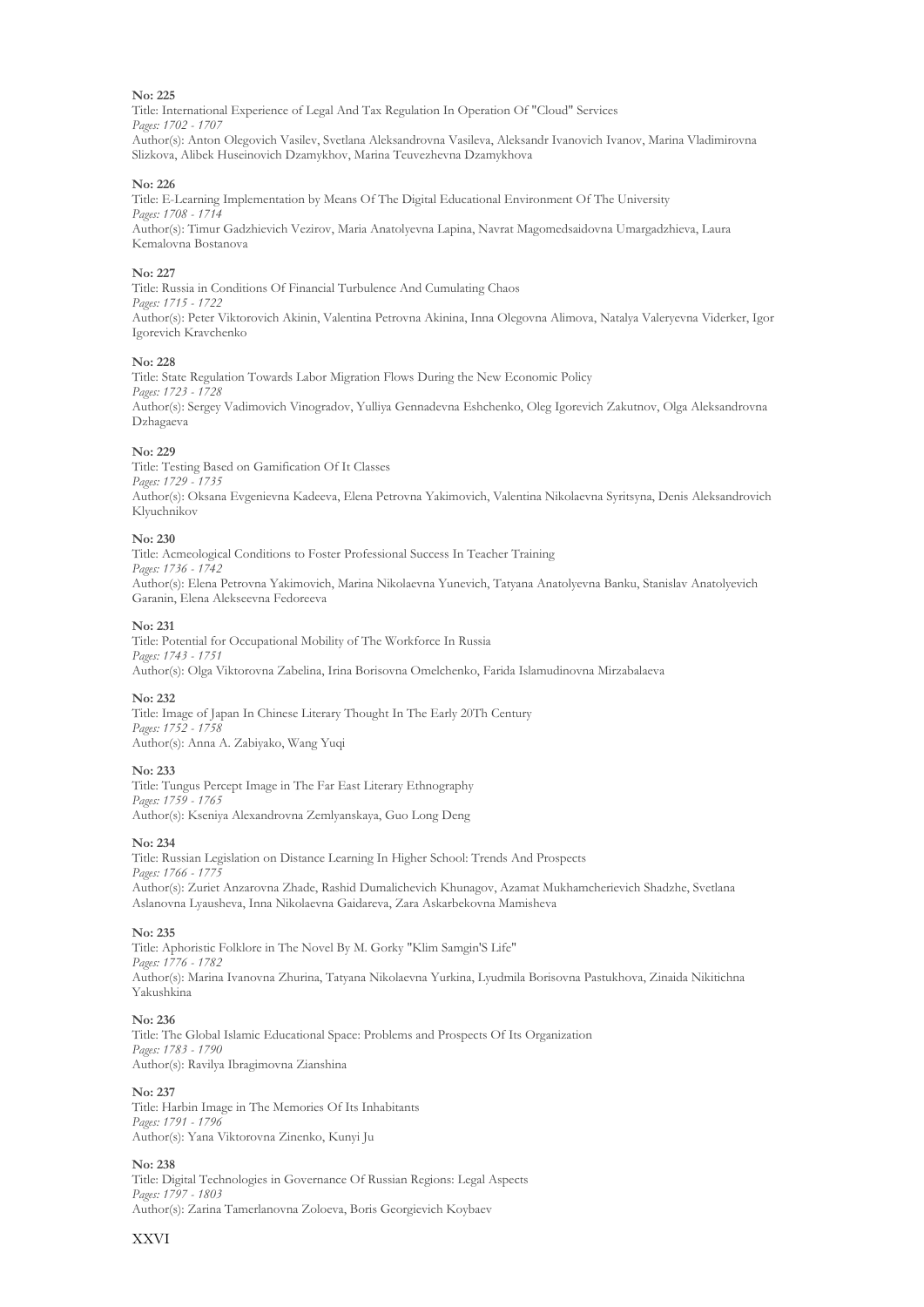Title: Turkey and Russia In The Context Of Diplomatic Relations: Historical Aspect *Pages: 1804 - 1815* Author(s): Patiya Ismailovna Abaykhanova (Magayaeva), Zuhra Manafovna Chomaeva, Maria Kasymovna Batchaeva, Irina Azret-Alievna Jazayeva

#### **No: 240**

Title: The Relationship Between Coping Strategies and Personality Traits of Adolescents *Pages: 1816 - 1821* Author(s): Yulia Alexandrovna Afanasyeva, Svetlana Dzahotovna Gurieva

#### **No: 241**

Title: Unresolved Issues of Repressed Peoples *Pages: 1822 - 1828* Author(s): Svetlana Ismailovna Akkieva, Zulay Sulimovna Isakieva, Julieta Soltanovna Janteeva

#### **No: 242**

Title: Transformation of Material Culture Of North Caucasian Peoples In Deportation Period *Pages: 1829 - 1835* Author(s): Svetlana Ismailovna Akkieva, Zulay Sulimovna Isakieva, Khatmat Abuevna Matagova

#### **No: 243**

Title: Role of Prosecutor'S Supervision In History Of Land Property Protection Institutions *Pages: 1836 - 1841* Author(s): Ilya Chudeyevich Aksenov, Tevkya Erdnievna Tsekeeva, Kishtya Yurievna Buluktaeva, Bella Nikolaevna Lidzhieva

#### **No: 244**

Title: Some Aspects of Russian Transformations In Chechnya (Late 19Th - Early 20Th Centuries) *Pages: 1842 - 1847* Author(s): Malika Khamidovna Alishanova, Zulay Imranovna Khasbulatova, Maria Alievna Mushkayeva

#### **No: 245**

Title: Problem of Non-Violence, Violence And Tolerance In The Modern World (Socio-Philosophical Analysis) *Pages: 1848 - 1855* Author(s): Nikolai Gennadievich Pryakhin, Antonina Borisovna Chernykh, Gennadii Alexandrovich Kostin, Ilya Sergeevich Andronov

#### **No: 246**

Title: Language Environment in Pre-School Educational Institution For Mastering Native Language By Child *Pages: 1856 - 1864* Author(s): Yuliya Androsova

#### **No: 247**

Title: In Search for English Equivalent For 'Linguistic And Cultural Studies' *Pages: 1865 - 1871* Author(s): Lina Antonova, Viktor Shaklein

#### **No: 248**

Title: Virtualization of Political Reality *Pages: 1872 - 1878* Author(s): Mairbeck Ruslanovich Makhaev, Alexandra Alexandrovna Argamakova

#### **No: 249**

Title: Ethnopedagogical Theory as A Factor In Personality Formation And Development *Pages: 1879 - 1891* Author(s): Shavadi Arsaliev

#### **No: 250**

Title: Information Support for Reform Of Waste Management In Russia (Ecology National Project) *Pages: 1892 - 1901* Author(s): Alexandra Michaelovna Avdonina, Andrey Igorevich Nikiforov, Alexander Sergeevich Bagdasarian, Olga Yurievna Mironova, Andrey Vladimirovich Volkov

#### **No: 251**

Title: Product Market Share Using a Model Of Two Competitors *Pages: 1902 - 1909* Author(s): Olga Vladimirovna Baryshnikova, Danil Konstantinovich Gek, Vladislav Viktorovich Kukartsev, Alesya Evgenievna Pilipenko, Yuliya Sergeevna Bets, Stanislav Vyacheslavovich Apanasenko

#### **No: 252**

Title: Characteristics of Aggressive Behaviour For Groups Of Political Preferences Of Young People *Pages: 1910 - 1918* Author(s): Mikhail Basimov, Vasilyi Kornienko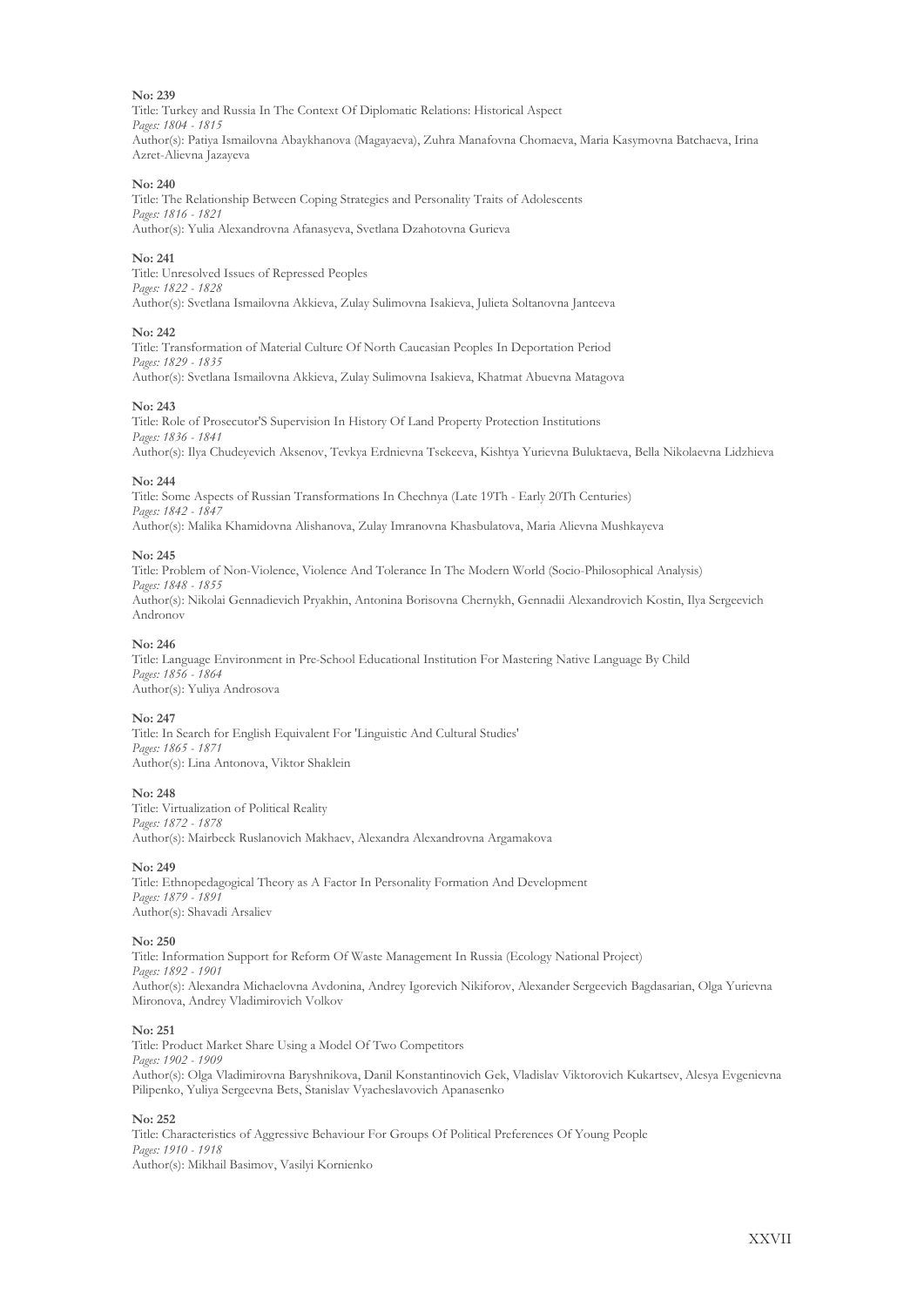Title: State Tax Administration: Organizational Function and Its Role *Pages: 1919 - 1924* Author(s): Musa Shamsudinovich Basnukayev, Irina Valerievna Sugarova, Islam Yanarsovich Elzhurkaev

#### **No: 254**

Title: Value Added Tax: Financial Transactions and Unreasonable Tax Benefits *Pages: 1925 - 1930*

Author(s): Musa Shamsudinovich Basnukayev, Aleksandra Aleksandrovna Mambetova, Lia Ilinichna Bestaeva

#### **No: 255**

Title: Factors and Conditions Contributing To Tax Changes *Pages: 1931 - 1935* Author(s): Musa Shamsudinovich Basnukayev, Marina Ruslanovna Dzagoeva, Angelica Kaprelovna Musaelian

#### **No: 256**

Title: Stability and Sustainability Of The State Tax System: Preconditions For Achievement *Pages: 1936 - 1940* Author(s): Musa Shamsudinovich Basnukayev, Zinaida Aleksandrovna Klukovich, Lana Magometovna Kubatieva

#### **No: 257**

Title: State of Technological Structures of Macroregion Entities And Features Of Its Reindustrialization *Pages: 1941 - 1947*

Author(s): Gumar Khasanovich Batov, Saida Kemalovna Shardan, Anzor Aslambekovich Amadayev

#### **No: 258**

Title: Individual Psychological Characteristics of Pilots as An Efficiency Factor In Professional Selection *Pages: 1948 - 1954* Author(s): Asya Abdulmuslimova Bekhoeva, Yulia Leonidovna Grebennikova, Yelena Aleksandrovna Orlova

#### **No: 259**

Title: Building Professional Competence of Future Humanities Specialists At University *Pages: 1955 - 1962* Author(s): Margarita Evgenevna Belomestnova, Irina Yuryevna Ivanova

#### **No: 260**

Title: Distance Learning Lessons During the Coronavirus Pandemic: Sociological Analysis *Pages: 1963 - 1972* Author(s): Maret Muslamovna Betilmerzaeva, Ramzan Khozhaevich Daudov, Radima Havazhovna Denilkhanova, Larisa Rezvanovna Elbieva

#### **No: 261**

Title: Problems of Organizing Distance Learning: Sociological Analysis *Pages: 1973 - 1979* Author(s): Maret Muslamovna Betilmerzaeva, Ramzan Khozhaevich Daudov, Radima Havazhovna Denilkhanova, Larisa Rezvanovna Elbieva, Magomed-Emi Khuseinovich Shamsuev

#### **No: 262**

Title: On Some Animal Names in The Sart-Kalmyk Language *Pages: 1980 - 1986* Author(s): Boskha Khalgaevna Borlykova, Badma Viktorovich Menyaev

**No: 263**

Title: The Theme Category in The Genre Of The Essay By V.M. Peskov *Pages: 1987 - 1993* Author(s): Jiaojiao Cheng

#### **No: 264**

Title: Mathematical Programming in Management: Methods And Models *Pages: 1994 - 2001* Author(s): Said-Emi Saydalievich Daurbekov, Markha Sultanovna Rabueva, Luisa Akhmetovna Elgukaeva, Aset Alievna Tazbieva, Fatima Dikalitovna Dakhaeva, Kisa Magomed-Salikhovna Ibragimova

#### **No: 265**

Title: Key Indicators of Development Of Civil-Society Institutions In Russia *Pages: 2002 - 2008* Author(s): Alexey Dmitriev, Irina Eroshenko, Julia Nizovtseva, Evgeniy Nikolaev, Arkadiy Dolgov, Ivan Tamarov

#### **No: 266**

Title: Polymentality as A Challenge To Modern Civilization *Pages: 2009 - 2016* Author(s): Rizvan Idrisovich Aliev

#### **No: 267**

Title: Digitalization Implemented in Business Sector in Context Of Digital Transformation Models *Pages: 2017 - 2025* Author(s): Vladimir Mikhailovich Dzhukha, Mikhail Andreevich Surzhikov, Svetlana Viktorovna Gritsunova, Yulia Anatolievna Sedykh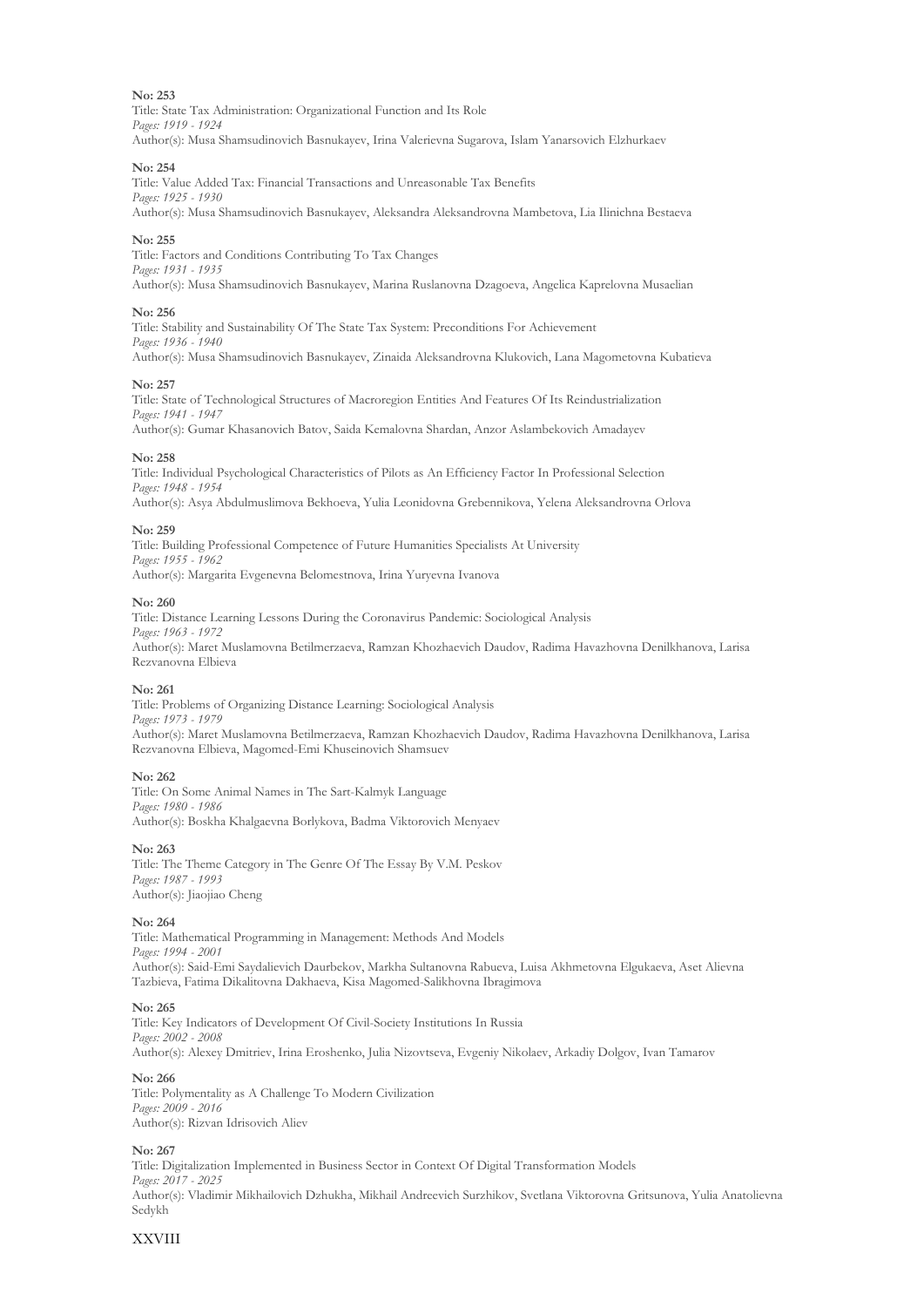Title: Scientific and Technological Priorities In Learners' Professional Identity In The Tyumen Region *Pages: 2026 - 2033* Author(s): Galina Ivanovna Egorova, Olga Anatolievna Katkova, Natalia Gennadievna Ionina, Bibinur Mutovna Chabarova,

Ulia Anatolievna Boyarkina, Olga Mikhailovna Demidova

#### **No: 269**

Title: Integration Bases of Science Education In Sustainable Development Parameters Of Tyumen Region *Pages: 2034 - 2043* Author(s): Galina Ivanovna Egorova, Olga Anatolievna Katkova, Natalia Gennadievna Ionina, Bibinur Mutovna Chabarova, Ulia Anatolievna Boyarkina, Demidova Olga Mikhailovna

#### **No: 270**

Title: Model of The Optimal Distribution Of State Support For An Innovative Project *Pages: 2044 - 2049* Author(s): Dmitriy Viktorovich Eremeev, Yuri Vladimirovich Erygin, Nadezhda Vasilyevna Sineckaya

#### **No: 271**

Title: Health as Vital Value Of Language Culture Of Russians And Kalmyks *Pages: 2050 - 2057* Author(s): Tamara Esenova, Nadezhda Grigorieva, Galina Esenova, Vladimir Karasik, Tatyana Kirillova, Elina Mandzhieva, Ekaterina Shkurskaya

#### **No: 272**

Title: Homeland' As A Basic Value of Linguistic Culture Of Russians And Kalmyks *Pages: 2058 - 2065* Author(s): Tamara Esenova, Igor Mitriev, Galina Esenova

**No: 273**

Title: Terek Riversides in The 16Th-17Th Centuries. The Beginning of Friendly Relations *Pages: 2066 - 2072* Author(s): Zara Alaudinovna Gelaeva, Tamara Umarovna Elbuzdukaev, Yaha Abdullaevn Kindarova

#### **No: 274**

Title: Natural Hazards: Theoretical Elaboration and Integration With Social Sciences *Pages: 2073 - 2077* Author(s): Evgeniya Goryushina

#### **No: 275**

Title: Historical Memory of War And Conflict As A Component Of Political Risk *Pages: 2078 - 2083* Author(s): Evgeniya Goryushina

#### **No: 276**

Title: Features of Parental Attitude To Children With Special Needs *Pages: 2084 - 2091* Author(s): Diana Yaroslavovna Gribanova, Svetlana Pavlovna Ivanova, Larisa Igorevna Maksimenkova, Ekaterina Vladimirovna Kovalevskaya, Inna Borisovna Balyukova, Irina Nikolaevna Minina

#### **No: 277**

Title: Professionally Oriented Foreign Language Teaching in A Technical University *Pages: 2092 - 2102* Author(s): Bella Olegovna Gridneva, Svetlana Alexandrovna Medvedeva

**No: 278**

Title: Hypothesis on Nakh Language Nature of Certain Toponyms of Akhmet Municipality (Georgia) *Pages: 2103 - 2108* Author(s): Ibrahim Dagaevich Khabaev

#### **No: 279**

Title: Impact of Public-Political Factors on Transformational Processes In National Banking Systems *Pages: 2109 - 2115* Author(s): Kanta Khamzatovich Ibrahimov, Magomed Ruslanovich Tashtamirov, Asset Ruslanovna Bazaeva

#### **No: 280**

Title: Mir-Arab Madrasah in Muslim Clergy Preparation of Tatar Autonomous Soviet Socialist Republic *Pages: 2116 - 2122* Author(s): Ruslan Rustamovich Ibragimov, Chulpan Khamitovna Samatova, Rustam Alhazurovich Tovsultanov, Malika Sharipovna Tovsultanova, Abbaz Dogievich Osmaev

#### **No: 281**

Title: State Support Efficiency for Digital Technologies Introduction in Small And Medium-Sized Enterprises *Pages: 2123 - 2129* Author(s): Lalita Musaevna Idigova, Bella Khasanovna Rahimova, Husein Gilanievich Chaplaev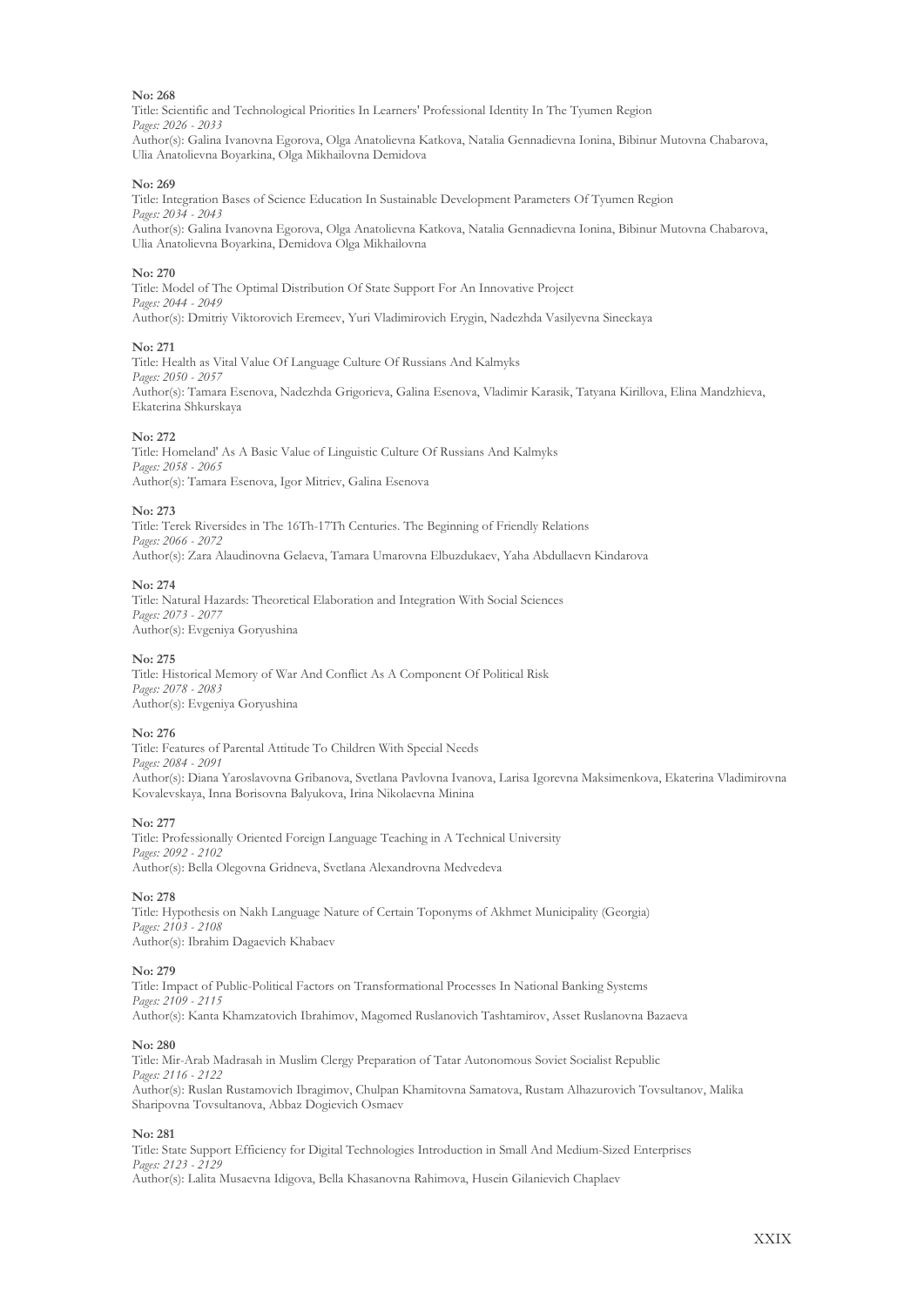Title: Potential of Industrial Regional Development in The Context Of Digital Globalization *Pages: 2130 - 2135* Author(s): Lalita Musaevna Idigova, Bella Khasanovna Rahimova, Husein Gilanievich Chaplaev

#### **No: 283**

Title: State Support for Regional Development *Pages: 2136 - 2141* Author(s): Aslan Abuyazitovich Inalkaev

#### **No: 284**

Title: Key Aspects and Problem of Forming Concept Of Personality Musa Beksultanov'S Works *Pages: 2142 - 2148*

Author(s): Subran Islamovna Inarkaeva, Zuhra Idrisovna Yahyaeva, Inna Bisoltovna Bachalova

#### **No: 285**

Title: Approach Modification to Ensuring Stability of Economic Systems During Integration: Kuzbass Holdings *Pages: 2149 - 2157* Author(s): Olga Alekseevna Isupova, Anna Nikolaevna Isupova, Nikolay Anatoliеvich Kostenko

#### **No: 286**

Title: Predictors of Teenagers' Learning and Language Abilities Development *Pages: 2158 - 2168* Author(s): Elena Vladimirovna Arcishevskaya, Mukhamed Kanshobievich Kabardov, Yuliya Pavlovna Kosheleva

#### **No: 287**

Title: Regional Birth Rate Features in The North Caucasus *Pages: 2169 - 2176* Author(s): Nodar Gavrilovich Kaberty

#### **No: 288**

Title: Problems of Banking System as Threat To Economic Security Of Country *Pages: 2177 - 2181* Author(s): Magomed-Ramzan Buvaysarovich Khadisov, Ali Kazbekovich Khazbulatov, Ayub Khasanbekovich Abubakarov

#### **No: 289**

Title: Change Management Model for Economic Systems *Pages: 2182 - 2189* Author(s): Magomed-Ramzan Buvaysarovich Khadisov, Abdul-Malik Ramzanovich Chadaev, Ali Kazbekovich Khazbulatov

#### **No: 290**

Title: Chechen Traditional Game Culture: Gender Aspect *Pages: 2190 - 2195* Author(s): Lyubov Timofeevna Solovyeva, Zulay Imranovna Khasbulatova, Birlant Borz-Alievna Abdulvakhabova, Khadzhi Akhmedovich Khizriev

#### **No: 291**

Title: Spiritual and Moral Studies of Characters In Modern Chechen Drama *Pages: 2196 - 2203* Author(s): Maret Khazhbikarova, Isita Muskhanova, Tamara Khabusieva, Amina Yahyaeva, Makka Ismailova, Larisa Dautmerzaeva

#### **No: 292**

Title: Ecosystem of Regional Infrastructure of Financial Technologies *Pages: 2204 - 2210* Author(s): Hassan Alisultanovich Taymaskhanov, Veronika Vasilevna Khubulova, Rustam Ruslanovich Salgiriev, Side-Emi Alkhazurovich Khasiev

#### **No: 293**

Title: Linguistic Landscape as Mechanism of Public Policy: Socio-Cultural and Communication Aspects *Pages: 2211 - 2216* Author(s): Igor Engelevich Klyukanov, Olga Yurievna Ivanova

#### **No: 294**

Title: On the Boundaries of A Flexible Model Of Teaching Foreign Languages *Pages: 2217 - 2227* Author(s): Natalia Akopovna Kondakchyan

#### **No: 295**

Title: Fundamental Ambivalence of The Modern Individual (Humanitarian Christian Psychological Paradigm) *Pages: 2228 - 2234* Author(s): Sergey Vladimirovich Kondratiev, Olga Viktorovna Kondratieva, Vladimir Evgenievich Gusev, Grigory Yakovlevich Ratushnyak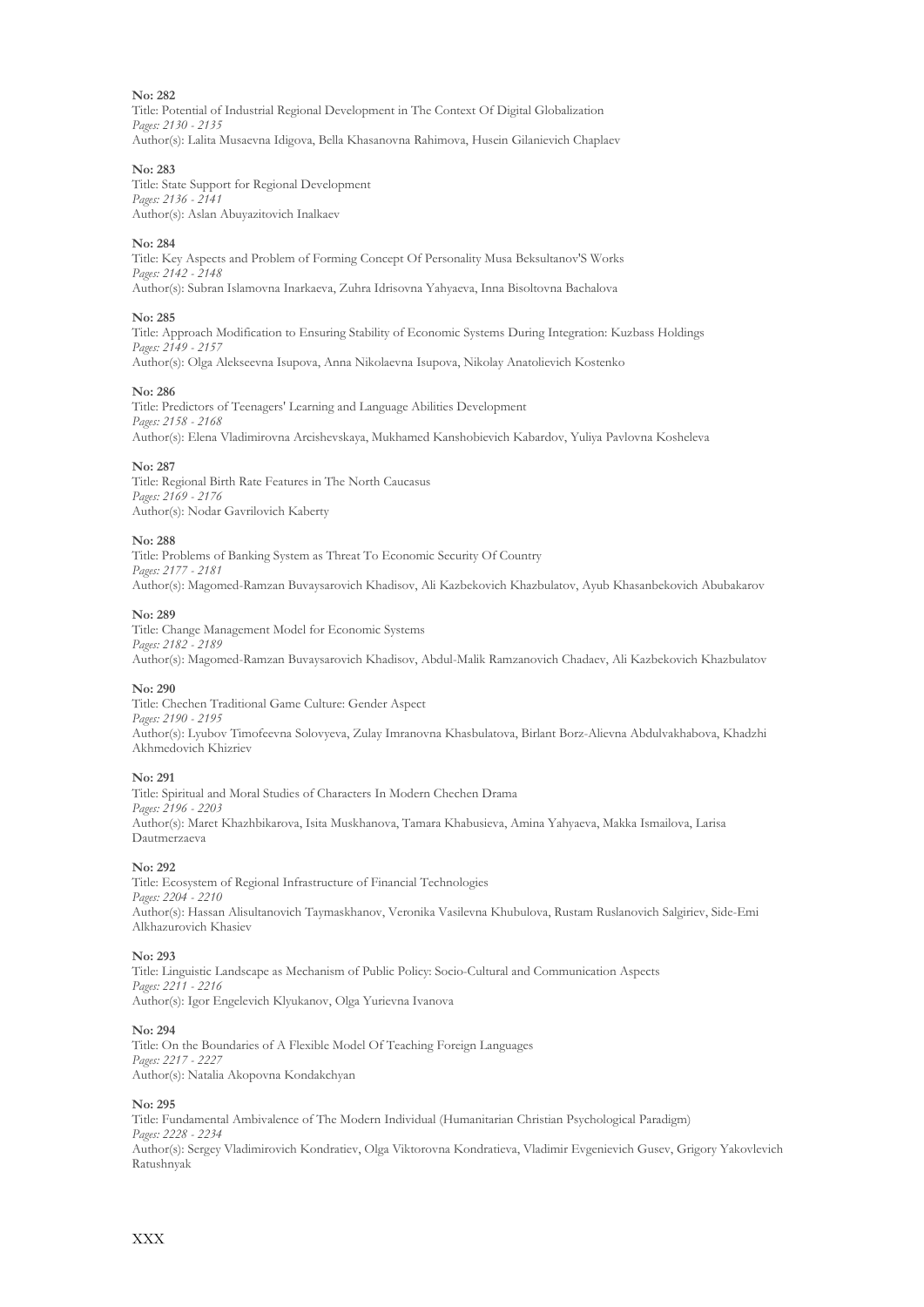Title: Demographic Development of Population of Mongolian-Speaking Regions Of Russia: Comparative Characteristic *Pages: 2235 - 2240*

Author(s): Ekaterina Sergeevna Kovanova, Nogan Vyacheslavovona Badmaeva, Irina Vladimirovna Imideeva

#### **No: 297**

Title: Influence of Orthodoxy Philosophical and Religious Ideas On Right Of Privacy Formation *Pages: 2241 - 2246*

Author(s): Andrey Vladislavovich Krotov

#### **No: 298**

Title: Comparative Analysis of Methods for Assessing The Financial Condition Of An Enterprise *Pages: 2247 - 2252* Author(s): Anastasiya Aleksandrovna Rukosueva, Daria Sergeevna Shalaeva, Vladislav Viktorovich Kukartsev, Anna Aleksandrovna Leonteva, Stanislav Vyacheslavovich Apanasenko, Veronika Vyacheslavovna Ivanenko

#### **No: 299**

Title: Ensuring Criminological Security of The Society Using an Adaptive Video Surveillance System *Pages: 2253 - 2259* Author(s): Oksana Igorevna Kukartseva, Vadim Sergeevich Tynchenko, Svetlana Igorevna Lytkina, Artem Olegovich Stupin, Ivan Yuryevich Makarchuk, Sergei Olegovich Kurashkin

#### **No: 300**

Title: Causative Constructions in The Avar Language *Pages: 2260 - 2267* Author(s): Daniyal Magomedov, Magomed Magomedov

#### **No: 301**

Title: Experimental Methods for Studying Toponyms (Through the Example Of The Toponym 'Moscow' *Pages: 2268 - 2272*

Author(s): Mairbeck Ruslanovich Makhaev, Khava Bakuevna Navrazova, Said-Khamzat Said-Eminovich Ireziev

#### **No: 302**

Title: Problem of Studying the Semantic Structure Of Metaphors In Analytical Philosophy *Pages: 2273 - 2279* Author(s): Mairbeck Ruslanovich Makhaev, Khava Bakuevna Navrazova, Said-Khamzat Said-Eminovich Ireziev

#### **No: 303**

Title: Gender and Age Characteristics of Teenagers' Ideas About Bullying Within Educational Environment *Pages: 2280 - 2287* Author(s): Larisa Igorevna Maksimenkova, Diana Yaroslavovna Gribanova, Sergey Mikhailovich Nikolaev,

Ekaterina Yuryevna Belova, Dmitriy Alekseevich Nikitin, Dmitriy Nikolaevich Matveev

#### **No: 304**

Title: Formation of Spatial and Geometric Thinking Among Engineering Students *Pages: 2288 - 2293* Author(s): Antonina Olegovna Mandzhieva, Tamara Borisovna Dzhalchinova, Amina Nazhmudinovna Badrudinova, Aleksandr Vladimirovich Arashaev, Nadezhda Grigoryevna Krasnorutskaya

#### **No: 305**

Title: Structural Crisis of Modernity and Problems Of Regional Economy *Pages: 2294 - 2299* Author(s): Varvara Rafayelovna Markaryan, Ismail Uyvasovich Shakhgiraev

**No: 306**

Title: Primary School in Pre-Revolutionary Chechnya (2Nd Half Of 19Th - Early 20Th Centuries) *Pages: 2300 - 2306* Author(s): Khatmat Abuevna Matagova, Ayub Yakubovich Gairabekov

#### **No: 307**

Title: Concept of Preparing Future Teachers to Strengthen Moral And Spiritual Education *Pages: 2307 - 2314* Author(s): Zara Kadyrovna Meretukova, Aida Ramazanovna Chinazirova, Nafiset Kirmizovna Kuprina, Nafset Shumafovna Blyagoz

### **No: 308**

Title: Market of Competencies in Modern Economic Theory: Target Model Or New Reality? *Pages: 2315 - 2323* Author(s): Elena Olegovna Mirgorodskaya, Olga Wladimirovna Andreeva, Zulay Karievna Tavbulatova

#### **No: 309**

Title: Innovative Development of Regions in The South Of Russia *Pages: 2324 - 2331* Author(s): Elena Olegovna Mirgorodskaya, Sergey Alexandrovich Sukhinin, Zulay Karievna Tavbulatova, Islam Olhuzurovich Sulumov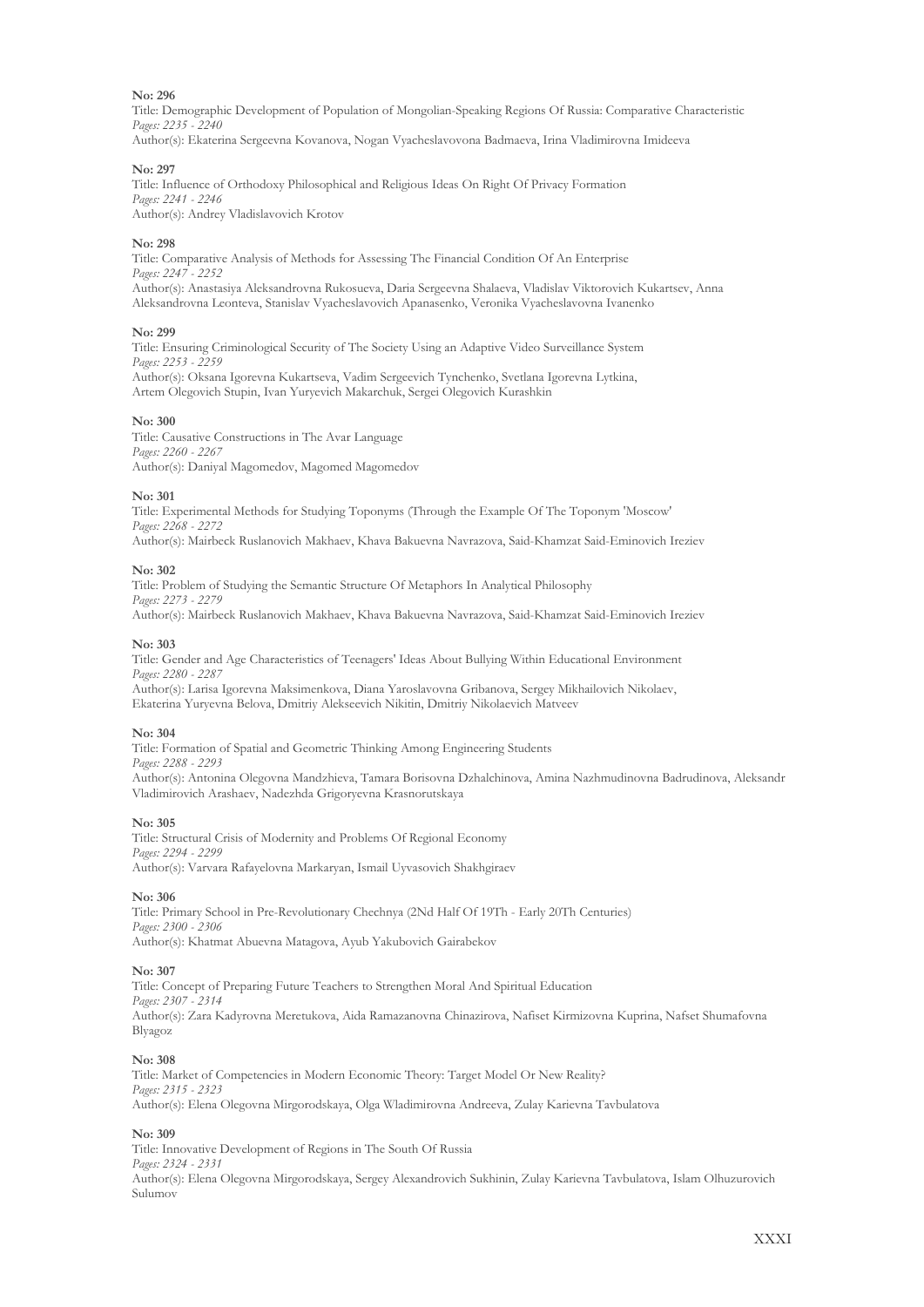Title: Application Practice of The Gender Regime Concept to Societies Of Transitional Type *Pages: 2332 - 2338* Author(s): Maria Ilinichna Miroshnichenko, Vera Anatolievna Zhuravleva, Nadezhda Petrovna Paletskikh, Jurij Ivanovich Budnikov, Vitalij Semenovich Tolstikov, Galina Timofeevna Kamalova

#### **No: 311**

Title: Conditions for Effective Teaching Speaking for Secondary School Children With Disabilities *Pages: 2339 - 2345* Author(s): Yulia Anatolyaevna Molchanova, Maria Valeryevna Boyko, Marina Igorevna Klyueva, Elena S. Skripko, Maria A. Smirnova, Svetlana Evgenyevna Tsvetkova, Olga Stepanovna Druzhinina

#### **No: 312**

Title: On Some Peculiarities of Student Independent Work in Contemporary Conditions *Pages: 2346 - 2351* Author(s): Tatyana Petrovna Monako

#### **No: 313**

Title: Public Administration System Digitalization in Russian Regions *Pages: 2352 - 2357* Author(s): Kheda Magomed-Salikhovna Murtazova, Ismail Uvaysovich Shakhgiraev, Fatima Dikalitovna Dakhaeva

#### **No: 314**

Title: Higher Education in The Context of New Social Reality *Pages: 2358 - 2364* Author(s): Raisa Ivanovna Platonova, Isita Vakhidovna Muskhanova, Fatima Umarovna Bazaeva, Lalita Aslambtkovna Dzhamalkhanova, Amina Hasanovna Yakhyaeva

#### **No: 315**

Title: London as A Crossroad of Cultures And Civilizations *Pages: 2365 - 2369* Author(s): Nikolai Alekseevich Kubanev, Larisa Nikolaevna Nabilkina, Olga Vladimirovna Sizova

#### **No: 316**

Title: Socio-Cultural Reproduction of The Territorial Economic System as A Semiotic Process *Pages: 2370 - 2375* Author(s): Gazinur Maratovich Nasyrov, Azamat Adigamovich Barlybaev, Adigam Agzyavovich Barlybaev, Inna Alekseevna Sitnova, Nurzilya Timeryanovna Yantilina

#### **No: 317**

Title: Material and Spiritual Aspects of Historical And Cultural Heritage Of Kalmyk People *Pages: 2376 - 2383* Author(s): Nina Garyaevna Ochirova, Baldzhya Batnasunovna Dyakieva, Bat-Amgalan Baatarjav, Nyudlya Chetyrovna Ochirova, Tatyana Nikolaevna Goryaeva

#### **No: 318**

Title: Social Work with Boarders of Special Regime Boarding Schools *Pages: 2384 - 2389* Author(s): Maria Eduardovna Paatova, Natalya Mikhailovna Sazhina, Anna Gennadevna Khentonen, Ruslan Ahmedovich Akhtaov, Anastasiya Ivanovna Sarieva

#### **No: 319**

Title: Free Economic Zones in Brics Countries As Driver Of Economic Development *Pages: 2390 - 2398* Author(s): Pavel Vladimirovich Pavlov, Elena Konstantinovna Zashchitina, Lyudmila Vasil'evna Tkacheva, Musa Shamsudinovich Basnukayev

#### **No: 320**

Title: Russian and Chinese Superstitions: The Dialog of Two Linguistic Cultures *Pages: 2399 - 2406* Author(s): Tatiana Petrova, Tao Yang

#### **No: 321**

Title: Labor Productivity Growth as A Factor of Reducing The Working Poverty Rate *Pages: 2407 - 2414* Author(s): Elena Nikolaevna Pochekutova

#### **No: 322**

Title: Issues of Developing the Digital Economy in Russia *Pages: 2415 - 2419* Author(s): Bella Khasanovna Rakhimova, Seda Asuevna Aslakhanova

#### **No: 323**

Title: Smart City Project as A Tool for Digitalization of The Urban Economy *Pages: 2420 - 2424* Author(s): Bella Khasanovna Rakhimova, Lalita Musaevna Idigova, Salambek Khaitovich Sulumov

#### **XXXII**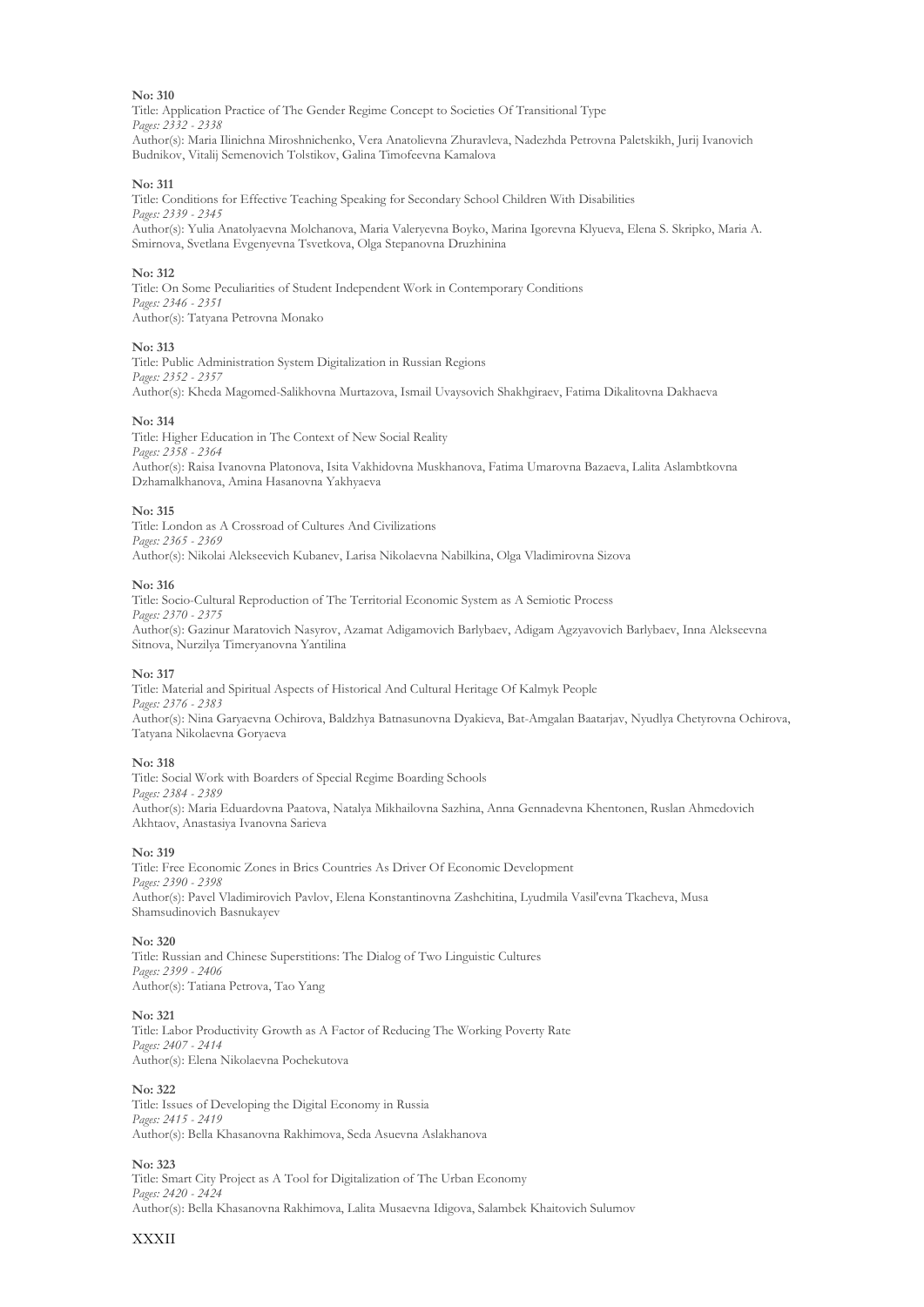#### **No: 324** Title: Challenges for Smart Cities Development *Pages: 2425 - 2428* Author(s): Bella Khasanovna Rakhimova, Lalita Musaevna Idigova, Husein Gilanievich Chaplaev

#### **No: 325**

Title: Play in The Process of Forming a Secondary Linguistic Personality *Pages: 2429 - 2434* Author(s): Inna Igorevna Rubakova

#### **No: 326**

Title: Evaluating the Financial Condition of An Enterprise Using Universal Process Modeling *Pages: 2435 - 2443* Author(s): Anastasiya Aleksandrovna Rukosueva, Olga Vladimirovna Baryshnikova, Vadim Sergeevich Tynchenko, Svetlana Igorevna Lytkina, Ekaterina Vladimirovna Rudyaga, Anna Aleksandrovna Leonteva

#### **No: 327**

Title: Updating Education Content of Future bachelor's in computer science: End-To-End Digital Technologies *Pages: 2444 - 2450* Author(s): Bilyant Sultanovna Sadulaeva

#### **No: 328**

Title: Tqm - Adaptation for Russian Business *Pages: 2451 - 2458* Author(s): Mikhail Andreevich Surzhikov, Tatiana Alekseyevna Saltanova, Elvira Alexandrovna Chlysheva, Irina Alexandrovna Mitina

#### **No: 329**

Title: Introduction of Electronic Educational Technologies in The Educational Process of Russian Universities *Pages: 2459 - 2465* Author(s): Nelly Kh. Savelyeva, Natalie Nevraeva, Elena Bystrai, Elena Baronenko, Yulia Raisvich, Alexander Kabanov

#### **No: 330**

Title: Cross-Cultural Professional Facilitation in The Process of Professional Training at The University *Pages: 2466 - 2471* Author(s): Nelly Kh. Savelyeva, Natalie Nevraeva, Natalya Pochitalkina, Svetlana Surovtsev, Alexander Kabanov, Elena Alekseeva

#### **No: 331**

Title: Theoretical Aspect of Aesthetic and Ergonomic Design Properties of Mass Consumption Items *Pages: 2472 - 2475* Author(s): Maria Alexandrovna Semenova, Daria Olegovna Zatsarnaia, Liubov Olegovna Zatsarnaia

#### **No: 332**

Title: Forming Part of The Bank'S Loan Portfolio with Modified Genetic Algorithm *Pages: 2476 - 2484* Author(s): Stepan Borisovich Sergienko, Vadim Sergeevich Tynchenko, Yuliya Sergeevna Bets, Svetlana Igorevna Lytkina, Aleksandr Sergeevich Bondarev, Aygul Rafinatovna Ogol

#### **No: 333**

Title: An Analysis of Social Networks in Terms of Behavioral Economics *Pages: 2485 - 2488* Author(s): Ismail Uvaysovich Shakhgiraev, Fatima Dikalitovna Dakhaeva, Kharzan Pashaevna Matasheva

#### **No: 334**

Title: Some Relevant Aspects of Social and Psychological Perception of Justice *Pages: 2489 - 2494* Author(s): Roza Kamilevna Shamileva, Musa Muslievich Ibragimov, Zara Yasuevna Umarova, Taus Khasmagomedovna Khasaeva, Zoya Shavalovna Generdukaeva

#### **No: 335**

Title: Prosocial Behavior of Russian Youth as An Object of Institutionalization *Pages: 2495 - 2501* Author(s): Elena Aleksandrovna Shmeleva, Pavel Kislyakov

**No: 336**

Title: Interaction Specifics Between Main Factors of GRP Production (Russian Federation, Northern Russia) *Pages: 2502 - 2509* Author(s): Sergey Baranov, Tatiana Skufina

#### **No: 337**

Title: Female Primary and Secondary Education (Second Half Of 19th - Early 20th Centuris) *Pages: 2510 - 2516* Author(s): Aleksandra Vladimirovna Spichak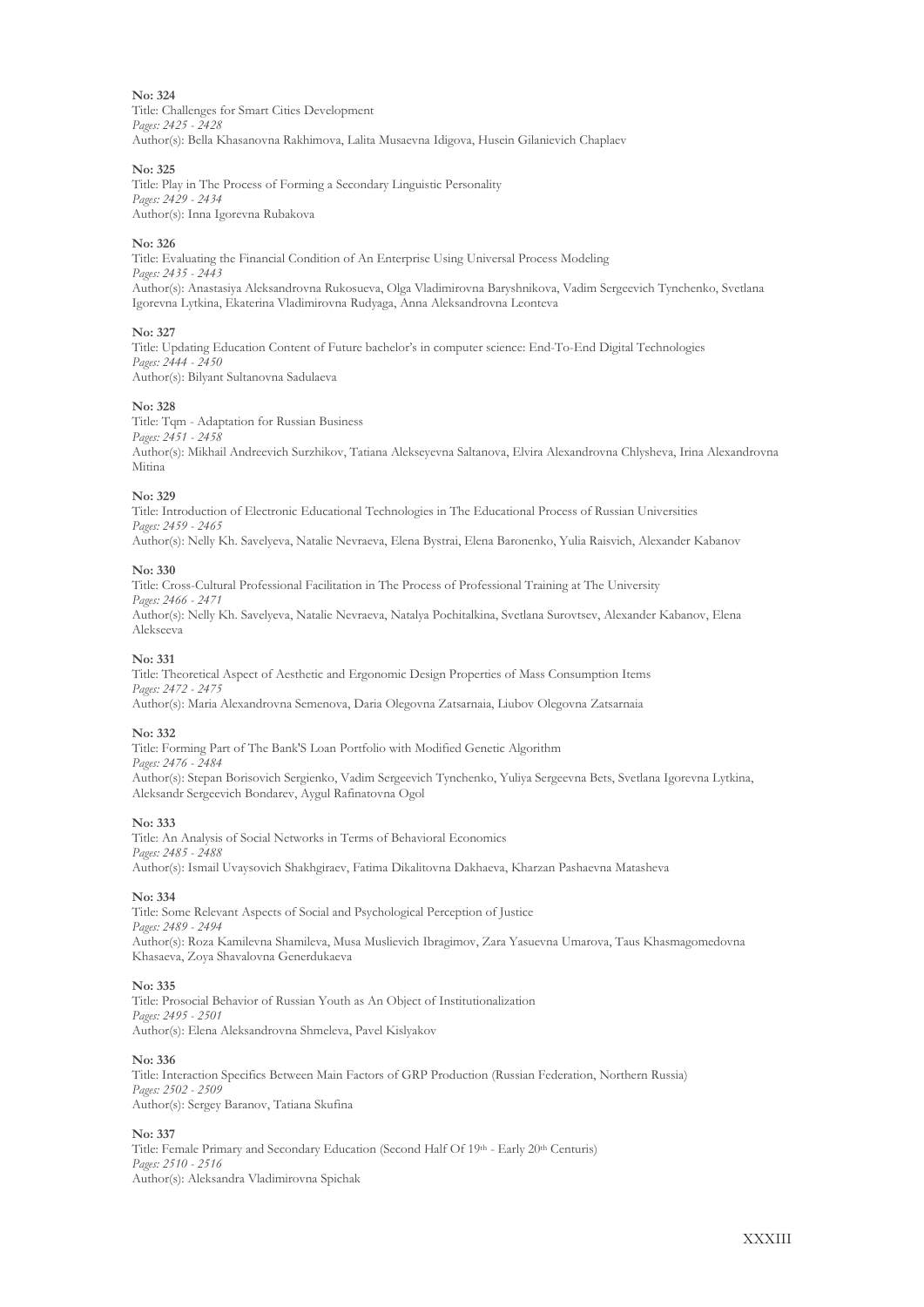Title: Conflict Management as An Incentive Measure for Creative Processes of Innovation Teams *Pages: 2517 - 2523* Author(s): Zulay Karievna Tavbulatova, Mukhtar Mirzabekovich Magomadov, Islam Olhuzurovich Sulumov

#### **No: 339**

Title: Algorithm for Making Management Decisions in A Digital Enterprise *Pages: 2524 - 2532* Author(s): Nikita Alexeivich Drozdov, Elena Leonidovna Kuzina, Marina Alexandrovna Vasilenko, Julia Arkadievna Tagiltseva, Pavel Vladimirovich Nadolinskiy, Vitalina Yurievna Barashyan

#### **No: 340**

Title: Cross-Cultural Orientation of Professional Teacher Training *Pages: 2533 - 2541* Author(s): Boris Aleksandrovich Takhokhov

#### **No: 341**

Title: Approaches to Developing Methodology for Typologizing Regional Budgets by Level of Subsidization *Pages: 2542 - 2550* Author(s): Tatyana Elzarikoevna Sitokhova, Magomed Ruslanovich Tashtamirov

#### **No: 342**

Title: Partner Banking as An Alternative Source of Ensuring Banking System Stability *Pages: 2551 - 2557* Author(s): Kheda Zhamulovna Muskhanova, Rustam Vahaevich Tapaev, Zulay Karievna Tavbulatova

#### **No: 343**

Title: Settling and Employment of Chechen Special Settlers During Fledging Years of Deportation *Pages: 2558 - 2564* Author(s): Sapiyat Saypuddinovna Tsutsulaeva

#### **No: 344**

Title: Deported Chechens and Ingush Return and Their Autonomy Restoration *Pages: 2565 - 2571* Author(s): Sapiyat Saypuddinovna Tsutsulaeva

#### **No: 345**

Title: Deported Peoples Amidst Special Resettlement: Legal Status (Legislative Acts Dated 1940-1950S) *Pages: 2572 - 2578* Author(s): Sapiyat Saypuddinovna Tsutsulaeva, Vyacheslav Nikolaevich Avliev, Lyudmila Vyacheslavovna Okonova

#### **No: 346**

Title: Global Technology Trends: Regional Economy in Search of New Growth Model *Pages: 2579 - 2586* Author(s): Svetlana Ahmatovna Tumenova, Maryam Khuseevna Uzdenova, Tanzilya Khakimovna Sozaeva

#### **No: 347**

Title: Journalism in Context of Bolshevik Policy of Autonomization of The North Caucasus *Pages: 2587 - 2596* Author(s): Lema Abdollayevich Turpalov

#### **No: 348**

Title: Comparison of Pedagogical Descriptions of Hand-To-Hand Combat Training in Police Higher School *Pages: 2597 - 2608* Author(s): Sergey Valerevich Uskov

#### **No: 349**

Title: Revisiting the Classification of Caucasian Languages According to Basic Vocabulary *Pages: 2609 - 2622* Author(s): Arbi Dzhamalajlovich Vagapov, Khava Bakuevna Navrazova, Musa Rukhmanovich Ovhadov, Luiza Borz-Alievna Abdulvakhabova

#### **No: 350**

Title: South Korea'S Middle East Policy: Uae'S Case *Pages: 2623 - 2629* Author(s): Gulnara Nilovna Valiakhmetova, Irina Alexandrovna Musinova

#### **No: 351**

Title: The System Approach to Making Management Decisions Under Uncertainty *Pages: 2630 - 2639* Author(s): Nikita Alexeivich Drozdov, Elena Leonidovna Kuzina, Marina Alexandrovna Vasilenko, Julia Arkadievna Tagiltseva, Anastasia Alexandrovna Laponogova, Sergey Shamilevich Magomedov

#### **No: 352**

Title: Legal Acts of Corporate Governance of State Companies in Russia *Pages: 2640 - 2644* Author(s): Alexander Yakovlev

#### XXXIV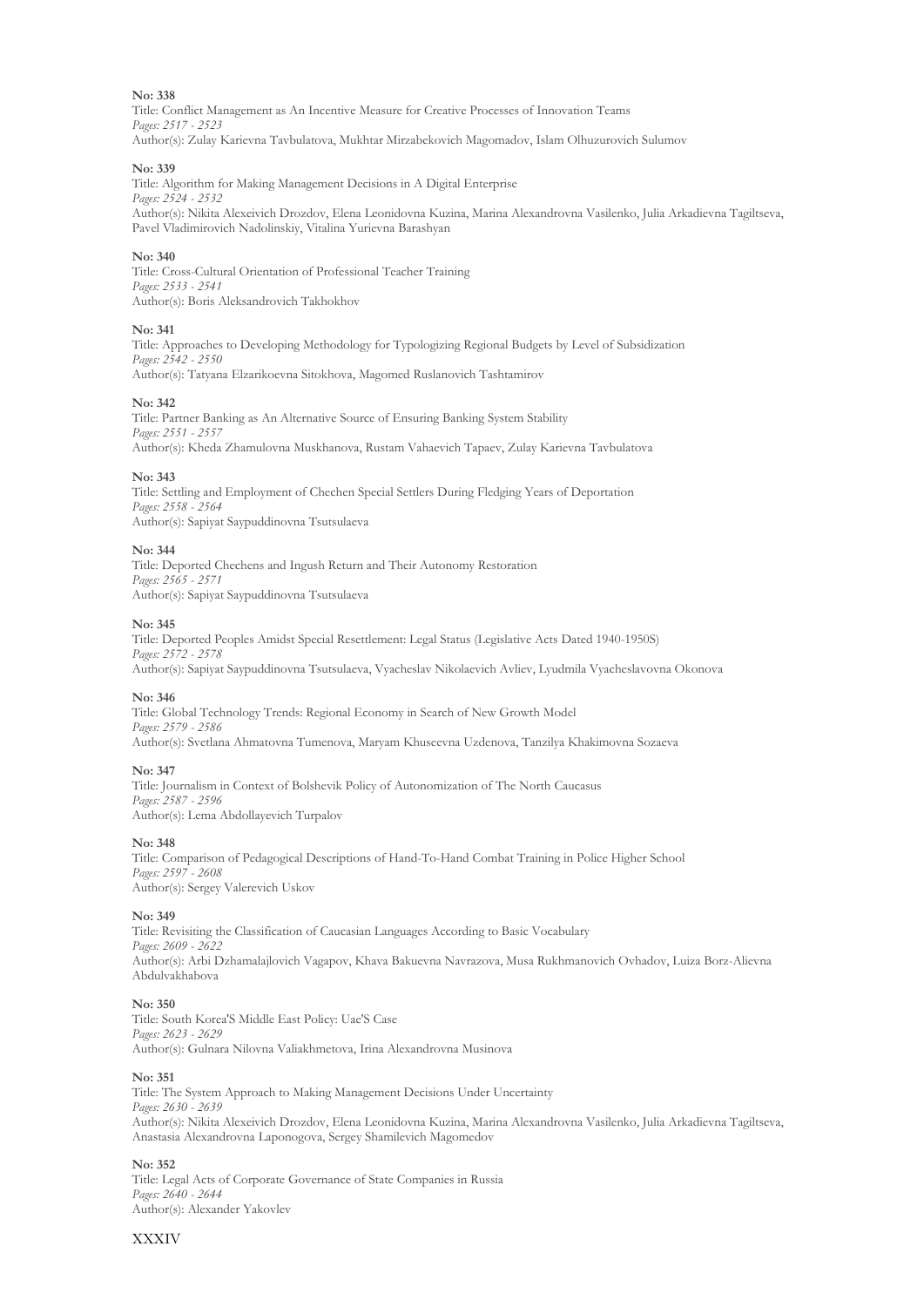Title: Challenges of Ensuring Ethnopolitical Stability in South of Russia: Factors and Risks *Pages: 2645 - 2653* Author(s): Inna Yurchenko, Mariia Vladimirovna Dontsova, Natalia Nikolaevna Yurchenko, Victor Mikhailovich Yurchenko

#### **No: 354**

Title: Politization of Media Space as An Effective Tool for New Information Product *Pages: 2654 - 2659* Author(s): Ekaterina G. Zinovyeva, Natalya R. Balynskaya, Natalya S. Shkurko, Anna V. Mikhailova, Vladislav V. Alontsev, Tamara N. Lukina, Olesya A. Golubeva

#### **No: 355**

Title: Education in The Semantic Dimension: State of Issues and Prospects *Pages: 2660 - 2668* Author(s): Kvinray Raevich Bayanov

#### **No: 356**

Title: Problems and Prospects of Smm Promotion of Biodegradable and Edible Tableware *Pages: 2669 - 2674* Author(s): Olga Aleksandrovna Moiseeva, Olga Aleksandrovna Filippova, Irina Veniaminovna Polozhentseva, Vladimir Gennadievich Ponomarev, Mikhail Yurievich Chernavsky

#### **No: 357**

Title: Employee Image in social media As a Promotion Tool *Pages: 2675 - 2681* Author(s): Olga Moiseeva, Olga Filippova, Irina Polozhentseva, Vladimir Ponomarev, Raziyat Rabadanova

#### **No: 358**

Title: Representation of Woman in Paremic Worldview (In English, French, Ossetian, Turkish Languages) *Pages: 2682 - 2689* Author(s): Marta Ibragimovna Balikoeva, Marina Georgievna Bukulova, Elena Vasilievna Karsanova, Fatima Borisovna Kazieva, Zarina Elbrusovna Tboeva

#### **No: 359**

Title: On One Iranianism in Caucasian Languages *Pages: 2690 - 2696* Author(s): Elena Butusovna Bessolova, Diana Vainerovna Sokaeva

#### **No: 360**

Title: Multicultural Competence as Indicator of Communicative Leadership *Pages: 2697 - 2705* Author(s): Tatiana Tihonovna Cherkashina, Valeryi Savelevic Belgorodskyi, Sergey Gennadevich Dembitskyi, Iuliia Vladimirovna Chernova, Galina Vasil'evna Kuznecova, Sergey Yurevich Budekhin, Tatiana Yurevna Nechaeva, Kristina Igorevna Panshina

#### **No: 361**

Title: Traditional Teaching of Applied Foreign Language in Dynamic Interaction with Modern Technologies *Pages: 2706 - 2714* Author(s): Ludmila Petrovna Gadzaova, Nina Gennadievna Gubaeva

#### **No: 362**

Title: Interpolation Of 'Trident' Technique for Intellectual Enriching Lecture Course 'Landscape Architecture" *Pages: 2715 - 2721* Author(s): Svetlana Valeryevna Ilvitskaya, Larisa Vladimirovna Petrova, Natalya Valeryevna Kasper

#### **No: 363**

Title: Digital Democracy in The Russian Federation and Its Regions: Problems and Prospects *Pages: 2722 - 2727* Author(s): Albina Soslanovna Kalmanova, Zarina Tamerlanovna Zoloeva, Roman Petrovich Bushkov

#### **No: 364**

Title: Night of Museums in Peter the Great Botanical Garden *Pages: 2728 - 2738* Author(s): Yuri Kalugin, Larisa Musinova

#### **No: 365**

Title: Potential and Problems of The Russian National Payment Card System Development *Pages: 2739 - 2750* Author(s): George Valerievich Khetagurov

#### **No: 366**

Title: Servicing Problems of The Russian Federation Public Debt in Modern Economic Conditions *Pages: 2751 - 2759* Author(s): Larisa Borisovna Lazarova, Fatima Aslanbekovna Kairova, Helen Germanovna Gioeva, Khugaeva Valeria Igorevna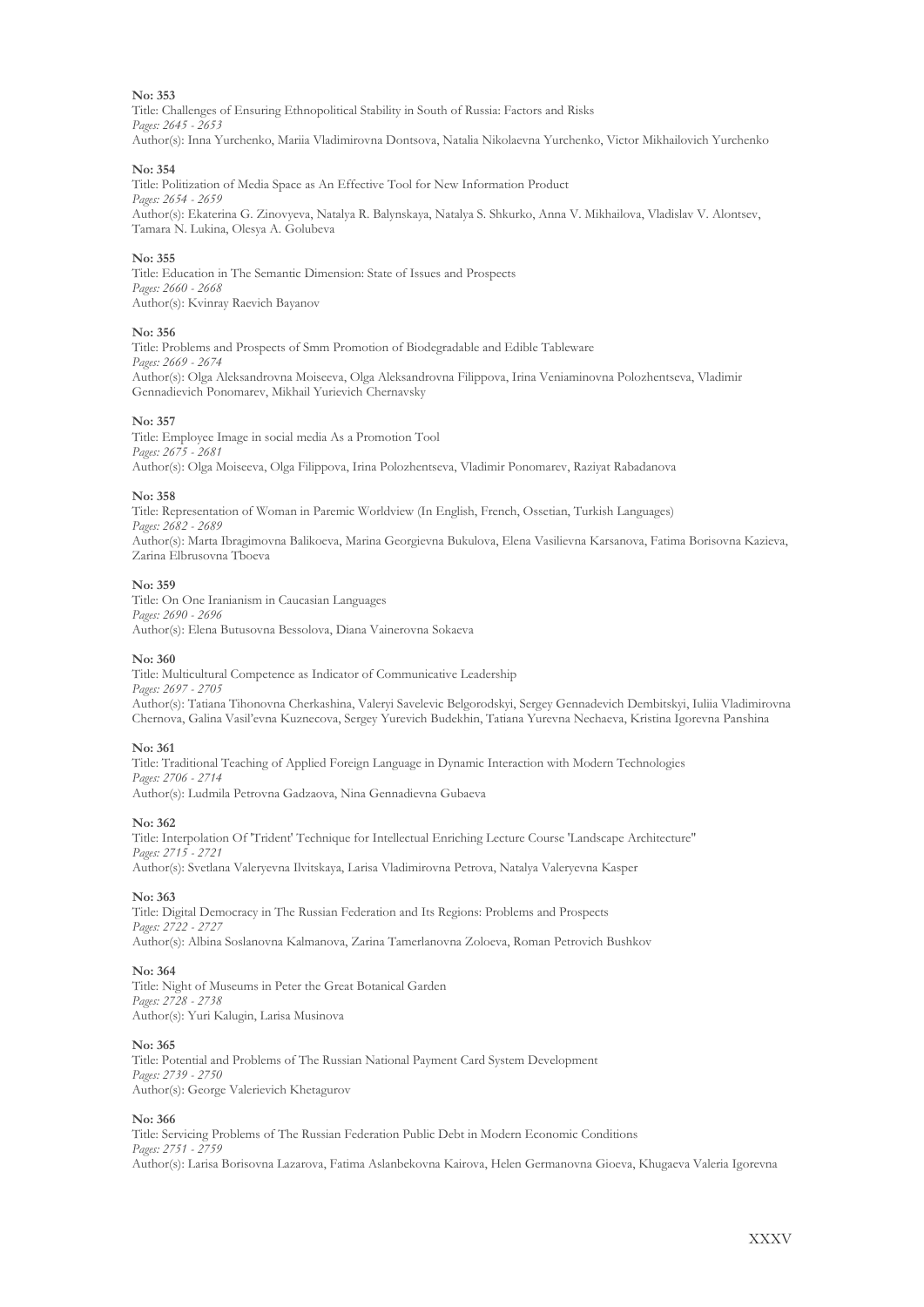Title: Topical Issues in The Syntax of The Dagestan Languages *Pages: 2760 - 2767* Author(s): Daniyal Magomedov, Magomed Magomedov

#### **No: 368**

Title: The Colourative "Grey" In Russian Chromatic World Picture *Pages: 2768 - 2776* Author(s): Irina Anatolyevna Makevnina, Tatiana Vladimirovna Chernicina, Natalia Anatolyevna Starodubtseva, Irina Grigorievna Pavlovskaya, Elena Alekseevna Ovechkina, Svetlana Sergeevna Vasileva

#### **No: 369**

Title: Visualization Techniques for Prepositional-Case System in Teaching Russian Language for Foreign Students *Pages: 2777 - 2792* Author(s): Elena Sergeevna Mikheeva, Yulia Mikhaylovna Kalinina, Verginia Vladimirovna Abyshkina, Yulia Arturovna Tugova

#### **No: 370**

Title: Search for Meaning and Form: Translation of The Khetagurov'S Poem into French *Pages: 2793 - 2799* Author(s): Rashid Kerimovich Kuliev, Meri Valerianovna Murieva, Marina Yurievna Deryabina

#### **No: 371**

Title: Innovative Dictations as A Means of Increasing the Motivation of Foreign Students *Pages: 2800 - 2807* Author(s): Elena Valentinovna Pinevich, Iuliia Mikhailovna Kalinina

#### **No: 372**

Title: Values as Pedagogical Tools in The Training of Teachers of Foreign Languages *Pages: 2808 - 2815* Author(s): Sergey Victorovich Chernishov, Ludmila Vladimirovna Guseva, Natalia Sergeevna Pronina, Lidia Valentinovna Romanovskaya, Alexandr Nikolayevich Shamov

#### **No: 373**

Title: Nonverbal Communication in Public Administration: Modern Challenges *Pages: 2816 - 2822* Author(s): Tatiana Rezer

#### **No: 374**

Title: Linguistic Genocide as Element of Destructive Language Policy in Modern Linguistic Diversity *Pages: 2823 - 2830* Author(s): Anna Victorovna Reznikova, Oksana Victorovna Dyshekova, Svetlana Vladimirovna Pervukhina, Elena Sergeevna Gailomazova

#### **No: 375**

Title: On the State of Workplace Injuries in Economic Entities of Kurgan Region *Pages: 2831 - 2837* Author(s): Roznin Igor Alexandrovich, Roznina Nina Vladimirovna, Karpova Maria Valentinovna, Marina Ivanovna Zakharova, Vitaly Ignatievich Shevelev, Irina Nikolaevna Sheveleva, Svetlana Georgievna Dunicheva, Vera Iosifovna Vedernikova

#### **No: 376**

Title: Regional Component Implementation Geographic School Education in Kuzbass *Pages: 2838 - 2843* Author(s): Oleg Viktorovich Petunin, Valeriy Anatolyevich Ryabov

#### **No: 377**

Title: Means of Enemy Image Creation Implemented by Regional Internet Media *Pages: 2844 - 2851* Author(s): Ksenia Alexeevna Samokhvalova, Boris Vasilyevich Zalivanskiy, Elena Vladislavovna Samokhvalova

#### **No: 378**

Title: Historical and Pedagogical Analysis of The Problem of Forming Professional-Value Orientations *Pages: 2852 - 2858* Author(s): Nelly Kh. Savelyeva, Elena Gnatyshina, Natalya Uvarina, Natalya Pakhtusova, Alexey Savchenkov, Alexander Kabanov

#### **No: 379**

Title: Innovative Development of Import Substitution in High-Tech Industries *Pages: 2859 - 2864* Author(s): Ilita Aleksandrovna Sopoeva, Svetlana Sultanovna Kamberdieva, Larisa Borisovna Lazarova, Victor Khasanbievich Dedegkaev, Maryana Taimurazovna Salamova

#### **No: 380**

Title: Features of Teaching Foreign Students in The Undergraduate Program: Problems and Solutions *Pages: 2865 - 2871* Author(s): Ivan Alekseevich Pugachev, Natalia Stepanovna Novikova, Marina Borisovna Budiltseva, Irina Yurievna Varlamova, Yuliya Arturovna Tugova

#### XXXVI